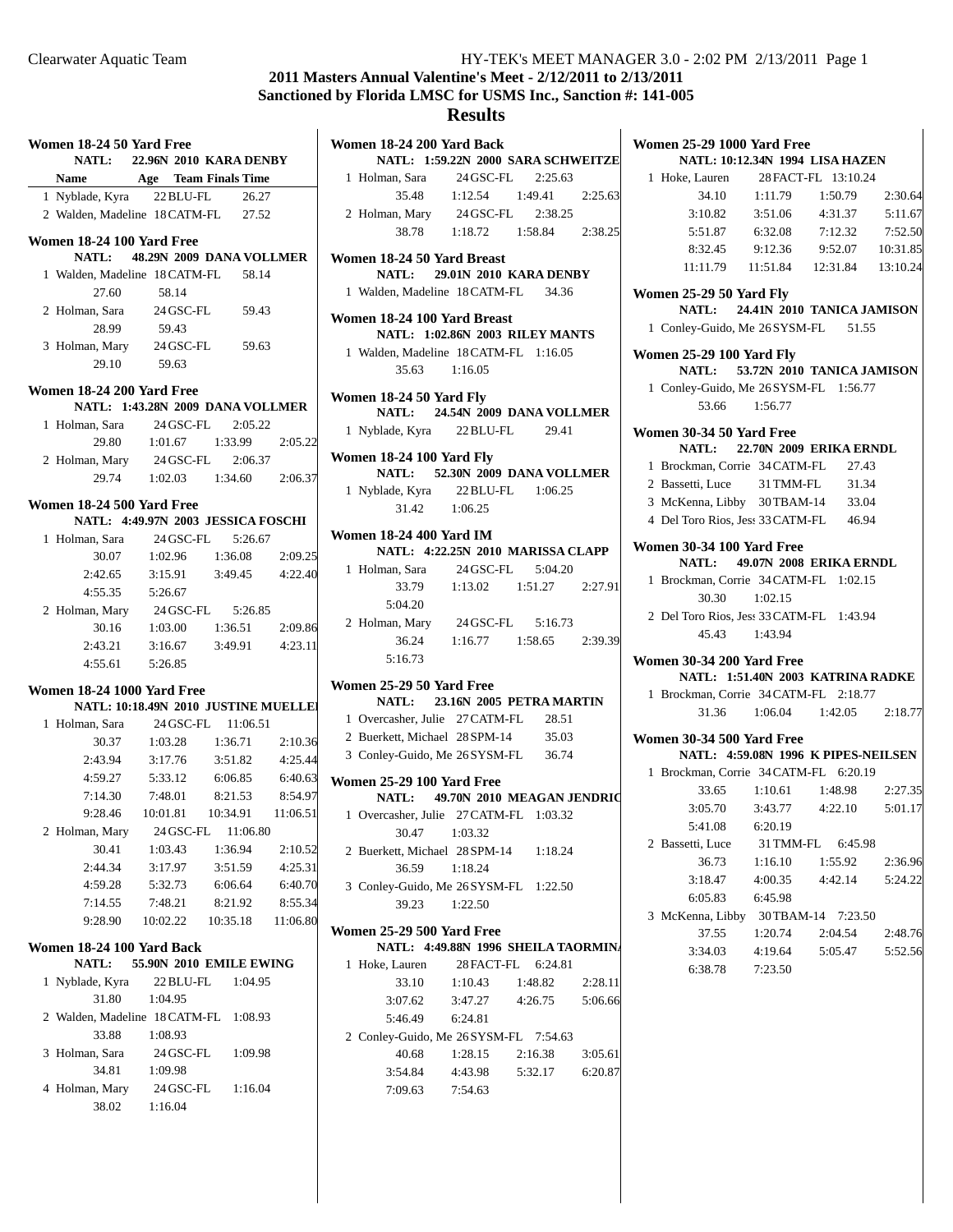# **2011 Masters Annual Valentine's Meet - 2/12/2011 to 2/13/2011 Sanctioned by Florida LMSC for USMS Inc., Sanction #: 141-005**

|    | <b>Women 30-34 1000 Yard Free</b>                                 |                           |                                 |          |
|----|-------------------------------------------------------------------|---------------------------|---------------------------------|----------|
|    | NATL: 10:16.36N 1999 LISA HAZEN                                   |                           |                                 |          |
|    | 1 Bassetti, Luce 31 TMM-FL 14:20.50                               |                           |                                 |          |
|    |                                                                   | 37.52   1:18.32   2:01.14 |                                 | 2:43.25  |
|    |                                                                   |                           | 3:25.18 4:08.45 4:51.19 5:34.23 |          |
|    | 6:17.42 7:01.16 7:44.18 8:28.58                                   |                           |                                 |          |
|    | 9:12.47  9:56.36  10:39.74  11:23.68                              |                           |                                 |          |
|    | 12:07.75  12:52.13  13:36.38  14:20.50                            |                           |                                 |          |
|    | 2 McKenna, Libby 30TBAM-14 15:20.02                               |                           |                                 |          |
|    | 37.91                                                             |                           | 1:21.25 2:05.13 2:49.06         |          |
|    |                                                                   |                           | 3:33.56 4:19.63 5:06.21 5:52.70 |          |
|    | 6:39.67                                                           | 7:26.85                   | 8:13.86                         | 9:00.48  |
|    | 9:47.58                                                           | 10:35.21                  | 11:21.91                        | 12:10.05 |
|    | $12:58.34$ $13:45.89$ $14:33.56$ $15:20.02$                       |                           |                                 |          |
|    | Women 30-34 50 Yard Back                                          |                           |                                 |          |
|    | NATL: 25.32N 2009 NORIKO INADA                                    |                           |                                 |          |
|    | 1 McKenna, Libby 30TBAM-14 36.77                                  |                           |                                 |          |
|    | 2 Bassetti, Luce 31 TMM-FL 38.47                                  |                           |                                 |          |
|    | 3 Del Toro Rios, Jes: 33 CATM-FL 1:07.22                          |                           |                                 |          |
|    | Women 30-34 100 Yard Back                                         |                           |                                 |          |
|    | NATL: 55.50N 2009 NORIKO INADA                                    |                           |                                 |          |
|    | 1 McKenna, Libby 30TBAM-14 1:18.04                                |                           |                                 |          |
|    | 37.26 1:18.04                                                     |                           |                                 |          |
|    | 2 Bassetti, Luce 31 TMM-FL 1:23.51                                |                           |                                 |          |
|    | 41.45 1:23.51                                                     |                           |                                 |          |
|    |                                                                   |                           |                                 |          |
|    | Women 30-34 200 Yard Back<br>NATL: 1:59.93N 1996 K PIPES-NEILSEN  |                           |                                 |          |
|    | 1 McKenna, Libby 30TBAM-14 2:50.90                                |                           |                                 |          |
|    |                                                                   |                           | 36.73 1:19.99 2:06.14 2:50.90   |          |
|    |                                                                   |                           |                                 |          |
|    | Women 30-34 50 Yard Breast<br>NATL: 28.48N 2008 KATIE MCCLELLA    |                           |                                 |          |
|    | 1 Bassetti, Luce 31 TMM-FL 40.97                                  |                           |                                 |          |
|    | 2 McKenna, Libby 30 TBAM-14 47.75                                 |                           |                                 |          |
|    | 3 Del Toro Rios, Jes: 33 CATM-FL 1:00.13                          |                           |                                 |          |
|    |                                                                   |                           |                                 |          |
|    | Women 30-34 100 Yard Breast<br>NATL: 1:02.08N 2008 KATIE MCCLELLA |                           |                                 |          |
|    | 1 Bassetti, Luce 31 TMM-FL 1:32.42                                |                           |                                 |          |
|    | 44.74                                                             | 1:32.42                   |                                 |          |
|    |                                                                   |                           |                                 |          |
|    | Women 30-34 50 Yard Fly                                           |                           |                                 |          |
|    | <b>NATL:</b>                                                      |                           | 24.18N 2000 ANGEL MARTINO       |          |
|    | 1 McKenna, Libby 30TBAM-14 36.44                                  |                           |                                 |          |
|    | Women 30-34 100 Yard IM                                           |                           |                                 |          |
|    | <b>NATL:</b>                                                      |                           | 57.01N 2000 ANGEL MARTINO       |          |
| 1. | Brockman, Corrie 34 CATM-FL 1:11.77                               |                           |                                 |          |
|    | 35.13                                                             | 1:11.77                   |                                 |          |
|    | 2 McKenna, Libby 30TBAM-14 1:25.27                                |                           |                                 |          |
|    | 37.87                                                             | 1:25.27                   |                                 |          |
|    | --- Bassetti, Luce 31 TMM-FL                                      |                           | DQ                              |          |
|    |                                                                   |                           |                                 |          |
|    | 39.15                                                             | DQ                        |                                 |          |

| Women 30-34 200 Yard IM                                  |                                                                    |                    |  |
|----------------------------------------------------------|--------------------------------------------------------------------|--------------------|--|
|                                                          | NATL: 1:58.80N 2009 ERIKA ERNDL                                    |                    |  |
| 1 McKenna, Libby 30TBAM-14 3:03.38                       |                                                                    |                    |  |
|                                                          | 39.58 1:25.12 2:21.03 3:03.38                                      |                    |  |
| Women 35-39 50 Yard Free                                 | NATL: 22.34N 2007 DARA TORRES                                      |                    |  |
| 1 Orrell, Shannon 37 SPM-14 33.69                        |                                                                    |                    |  |
| <b>Women 35-39 100 Yard Free</b>                         |                                                                    |                    |  |
|                                                          | <b>NATL:</b> 49.72N 2007 DARA TORRES                               |                    |  |
| 1 Orrell, Shannon 37 SPM-14 1:14.59<br>36.94 1:14.59     |                                                                    |                    |  |
|                                                          |                                                                    |                    |  |
| <b>Women 35-39 200 Yard Free</b>                         |                                                                    |                    |  |
|                                                          | NATL: 1:51.55N 1997 K PIPES-NEILSEN                                |                    |  |
| 1 Orrell, Shannon 37 SPM-14 2:50.01                      | 39.14 1:21.68 2:06.50 2:50.01                                      |                    |  |
|                                                          |                                                                    |                    |  |
| <b>Women 35-39 500 Yard Free</b>                         | NATL: 4:56.09N 1997 K PIPES-NEILSEN                                |                    |  |
| 1 Rae, Jessica                                           | 37 CATM-FL 6:12.78                                                 |                    |  |
|                                                          | 33.28 1:09.40 1:47.10 2:25.34                                      |                    |  |
|                                                          | 3:03.86 3:41.48 4:19.87 4:57.79                                    |                    |  |
|                                                          | 5:36.16 6:12.78                                                    |                    |  |
| 2 Orrell, Shannon 37 SPM-14 7:30.29                      |                                                                    |                    |  |
|                                                          | 39.52   1:22.70   2:07.77   2:53.85                                |                    |  |
|                                                          | 3:39.87  4:26.35  5:13.23  6:00.35                                 |                    |  |
|                                                          | 6:46.40 7:30.29                                                    |                    |  |
| <b>Women 35-39 1000 Yard Free</b>                        |                                                                    |                    |  |
|                                                          | NATL: 10:22.60N 1999 K PIPES-NEILSEN                               |                    |  |
| 1 Orrell, Shannon 37 SPM-14 15:26.92                     |                                                                    |                    |  |
|                                                          | 39.27 1:22.54 2:07.49 2:53.47                                      |                    |  |
|                                                          | 3:40.04 4:26.86 5:13.81 6:00.92<br>6:48.20 7:35.55 8:22.58 9:09.60 |                    |  |
|                                                          | 9:56.63 10:44.07 11:31.75 12:19.22                                 |                    |  |
|                                                          | 13:06.74  13:53.94  14:40.94  15:26.92                             |                    |  |
|                                                          |                                                                    |                    |  |
| Women 35-39 50 Yard Back                                 | NATL: 25.97N 2010 SHERI HART                                       |                    |  |
| 1 Rae, Jessica                                           | 37 CATM-FL 34.16                                                   |                    |  |
| <b>Women 35-39 100 Yard Back</b>                         |                                                                    |                    |  |
|                                                          | NATL: 56.14N 2010 SHERI HART                                       |                    |  |
| 1 Rae, Jessica                                           |                                                                    | 37 CATM-FL 1:13.32 |  |
|                                                          | 36.20 1:13.32                                                      |                    |  |
| Women 35-39 50 Yard Breast                               |                                                                    |                    |  |
|                                                          | NATL: 29.94N 2005 S VON DER LIPPE                                  |                    |  |
| 1 Orrell, Shannon 37 SPM-14 45.60                        |                                                                    |                    |  |
| Women 35-39 50 Yard Fly                                  | NATL: 25.54N 2003 S VON DER LIPPE                                  |                    |  |
|                                                          |                                                                    | 32.72              |  |
| 1 Rae, Jessica 37 CATM-FL<br>2 Orrell, Shannon 37 SPM-14 |                                                                    | 40.34              |  |
|                                                          |                                                                    |                    |  |
|                                                          |                                                                    |                    |  |

| Women 35-39 100 Yard IM<br><b>NATL:</b> 57.67N 2010 SHERI HART |                                                           |                                                                      |                 |         |  |  |  |  |
|----------------------------------------------------------------|-----------------------------------------------------------|----------------------------------------------------------------------|-----------------|---------|--|--|--|--|
|                                                                |                                                           |                                                                      |                 |         |  |  |  |  |
|                                                                | 1 Rae, Jessica                                            | 37 CATM-FL 1:14.26                                                   |                 |         |  |  |  |  |
|                                                                | 32.99                                                     | 1:14.26                                                              |                 |         |  |  |  |  |
|                                                                |                                                           | 2 Orrell, Shannon 37 SPM-14 1:29.38<br>43.62 1:29.38                 |                 |         |  |  |  |  |
|                                                                |                                                           |                                                                      |                 |         |  |  |  |  |
|                                                                | Women 35-39 200 Yard IM                                   |                                                                      |                 |         |  |  |  |  |
|                                                                |                                                           | NATL: 2:05.24N 1998 K PIPES-NEILSEN                                  |                 |         |  |  |  |  |
|                                                                |                                                           | 1 Orrell, Shannon 37 SPM-14 3:17.77<br>41.33 1:33.17 2:30.41 3:17.77 |                 |         |  |  |  |  |
|                                                                |                                                           |                                                                      |                 |         |  |  |  |  |
|                                                                | Women 40-44 50 Yard Free<br>NATL: 21.91N 2007 DARA TORRES |                                                                      |                 |         |  |  |  |  |
|                                                                |                                                           |                                                                      |                 |         |  |  |  |  |
|                                                                | 1 Visser, Linda                                           | 40 YCFM-FL<br>2 Becker, Karen 43 TMM-FL 28.51                        | 26.30           |         |  |  |  |  |
|                                                                |                                                           |                                                                      |                 |         |  |  |  |  |
|                                                                |                                                           | 3 Texel, Paula 40 SPM-14 28.72                                       |                 |         |  |  |  |  |
|                                                                |                                                           | 4 Tucker, Mary 40SYSM-FL 29.61                                       |                 |         |  |  |  |  |
|                                                                |                                                           | 5 Parker, Ann 44 UNAT-FL 32.89                                       |                 |         |  |  |  |  |
|                                                                |                                                           | 6 Crook, Michelle 43 CATM-FL 40.69                                   |                 |         |  |  |  |  |
|                                                                | Women 40-44 100 Yard Free                                 | NATL: 48.34N 2007 DARA TORRES                                        |                 |         |  |  |  |  |
|                                                                | 1 Texel, Paula                                            | 40 SPM-14 1:02.14                                                    |                 |         |  |  |  |  |
|                                                                |                                                           | 29.63 1:02.14                                                        |                 |         |  |  |  |  |
|                                                                |                                                           | 2 Tucker, Mary 40SYSM-FL 1:04.28                                     |                 |         |  |  |  |  |
|                                                                |                                                           | 31.59 1:04.28                                                        |                 |         |  |  |  |  |
|                                                                |                                                           | 3 Parker, Ann 44 UNAT-FL 1:11.91                                     |                 |         |  |  |  |  |
|                                                                |                                                           | 34.57 1:11.91                                                        |                 |         |  |  |  |  |
|                                                                |                                                           | 4 Januszewski, Cind 44 FMM-FL 1:18.23                                |                 |         |  |  |  |  |
|                                                                |                                                           | 37.53 1:18.23                                                        |                 |         |  |  |  |  |
|                                                                | 5 Ness, Karen                                             | 42 TMM-FL 1:25.03                                                    |                 |         |  |  |  |  |
|                                                                |                                                           | 40.72   1:25.03                                                      |                 |         |  |  |  |  |
|                                                                | Women 40-44 200 Yard Free                                 |                                                                      |                 |         |  |  |  |  |
|                                                                |                                                           | NATL: 1:51.06N 2002 K PIPES-NEILSEN                                  |                 |         |  |  |  |  |
|                                                                |                                                           | 1 Texel, Paula 40 SPM-14 2:18.45                                     |                 |         |  |  |  |  |
|                                                                |                                                           | 31.13 1:05.75 1:41.57                                                |                 | 2:18.45 |  |  |  |  |
|                                                                |                                                           | 2 Becker, Karen 43 TMM-FL 2:20.33                                    |                 |         |  |  |  |  |
|                                                                |                                                           | 31.35 $1:05.85$ $1:42.51$ $2:20.33$                                  |                 |         |  |  |  |  |
|                                                                |                                                           | 3 Parker, Ann 44 UNAT-FL 2:38.92                                     |                 |         |  |  |  |  |
|                                                                |                                                           | 35.51  1:14.91  1:56.72  2:38.92                                     |                 |         |  |  |  |  |
|                                                                |                                                           | 4 Januszewski, Cind 44 FMM-FL 2:46.90                                |                 |         |  |  |  |  |
|                                                                | 37.95                                                     | 1:18.88                                                              | 2:02.91 2:46.90 |         |  |  |  |  |
|                                                                |                                                           | 5 Ness, Karen 42 TMM-FL 3:02.66                                      |                 |         |  |  |  |  |
|                                                                |                                                           | 41.53 1:28.20 2:16.15 3:02.66                                        |                 |         |  |  |  |  |
|                                                                |                                                           |                                                                      |                 |         |  |  |  |  |
|                                                                | Women 40-44 500 Yard Free                                 | NATL: 4:58.98N 2002 K PIPES-NEILSEN                                  |                 |         |  |  |  |  |
|                                                                |                                                           |                                                                      |                 |         |  |  |  |  |
|                                                                |                                                           | 1 Texel, Paula 40 SPM-14 6:09.15<br>32.00 1:07.49 1:44.19            |                 | 2:21.83 |  |  |  |  |
|                                                                | 2:59.38                                                   | 3:37.18 4:15.10 4:53.51                                              |                 |         |  |  |  |  |
|                                                                | 5:31.76                                                   | 6:09.15                                                              |                 |         |  |  |  |  |
|                                                                | 2 Becker, Karen                                           | 43 TMM-FL 6:13.12                                                    |                 |         |  |  |  |  |
|                                                                |                                                           | 32.39 1:06.98                                                        | 1:44.48         | 2:22.39 |  |  |  |  |
|                                                                |                                                           | 3:00.88 3:39.37 4:18.29 4:56.66                                      |                 |         |  |  |  |  |
|                                                                |                                                           | 5:34.93 6:13.12                                                      |                 |         |  |  |  |  |
|                                                                |                                                           |                                                                      |                 |         |  |  |  |  |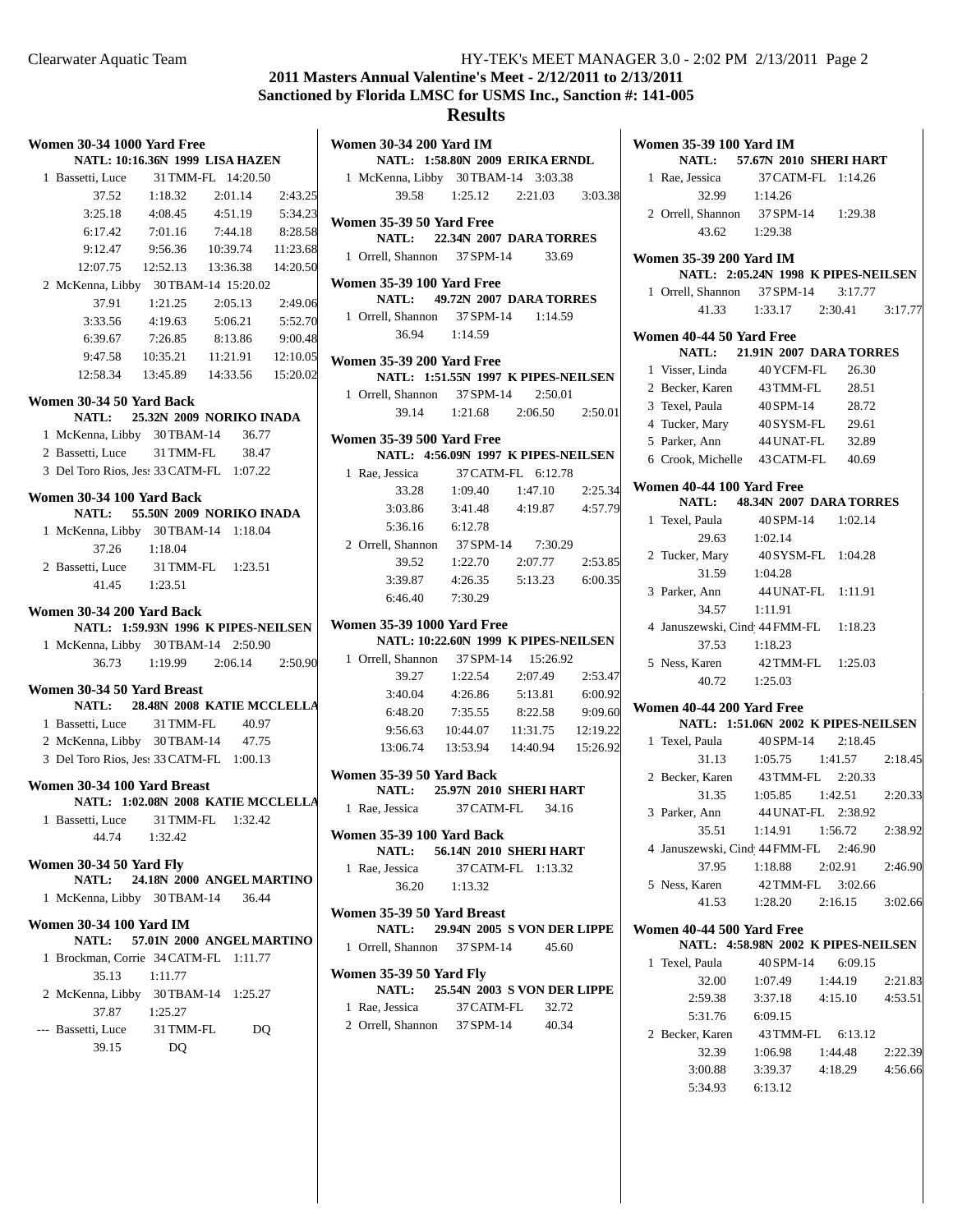## **2011 Masters Annual Valentine's Meet - 2/12/2011 to 2/13/2011 Sanctioned by Florida LMSC for USMS Inc., Sanction #: 141-005**

## **Results** 4 Stewart, Ann 40 GOLD-FG 1:11.98

|                                                                           | (Women 40-44 500 Yard Free) |  |  |  |  |  |  |  |
|---------------------------------------------------------------------------|-----------------------------|--|--|--|--|--|--|--|
| 3 Tucker, Mary 40 SYSM-FL 6:40.65                                         |                             |  |  |  |  |  |  |  |
| 37.05 1:17.13 1:58.06 2:39.67                                             |                             |  |  |  |  |  |  |  |
| 3:20.90 4:01.79 4:42.65 5:23.29                                           |                             |  |  |  |  |  |  |  |
| 6:03.18 6:40.65                                                           |                             |  |  |  |  |  |  |  |
| 4 Parker, Ann 44 UNAT-FL 7:00.29                                          |                             |  |  |  |  |  |  |  |
| 39.17 1:21.23<br>2:03.70 2:46.43                                          |                             |  |  |  |  |  |  |  |
| 4:54.62   5:37.69<br>3:29.39<br>4:11.96                                   |                             |  |  |  |  |  |  |  |
| 6:19.88<br>7:00.29                                                        |                             |  |  |  |  |  |  |  |
| 5 Ness, Karen<br>42 TMM-FL 7:47.26                                        |                             |  |  |  |  |  |  |  |
| 40.99 1:27.69 2:15.70<br>3:03.18                                          |                             |  |  |  |  |  |  |  |
| 3:50.35 4:38.44 5:26.09 6:13.74                                           |                             |  |  |  |  |  |  |  |
| 7:01.14 7:47.26                                                           |                             |  |  |  |  |  |  |  |
| --- Januszewski, Cind 44 FMM-FL DQ                                        |                             |  |  |  |  |  |  |  |
| 39.67 1:24.02 2:10.17 2:56.58                                             |                             |  |  |  |  |  |  |  |
| 3:42.23 4:28.79 5:14.34 5:58.47                                           |                             |  |  |  |  |  |  |  |
| 6:41.42                                                                   |                             |  |  |  |  |  |  |  |
|                                                                           |                             |  |  |  |  |  |  |  |
| <b>Women 40-44 1000 Yard Free</b><br>NATL: 10:20.45N 2003 K PIPES-NEILSEN |                             |  |  |  |  |  |  |  |
| 1 Parker, Ann 44 UNAT-FL 14:31.88                                         |                             |  |  |  |  |  |  |  |
| 37.70   1:19.18   2:01.76   2:45.84                                       |                             |  |  |  |  |  |  |  |
| 3:30.19 4:14.27 4:58.35 5:43.10                                           |                             |  |  |  |  |  |  |  |
| 6:27.45 7:11.88 7:56.54 8:41.01                                           |                             |  |  |  |  |  |  |  |
| 9:24.80  10:08.90  10:52.92  11:36.81                                     |                             |  |  |  |  |  |  |  |
| 12:20.58  13:05.44  13:49.70  14:31.88                                    |                             |  |  |  |  |  |  |  |
| 2 Januszewski, Cind 44 FMM-FL 15:20.92                                    |                             |  |  |  |  |  |  |  |
| 41.62   1:28.37   2:16.80   3:05.03                                       |                             |  |  |  |  |  |  |  |
| 3:52.62<br>5:25.41                                                        |                             |  |  |  |  |  |  |  |
| 9:16.25<br>8:29.93                                                        |                             |  |  |  |  |  |  |  |
| 10:02.55 10:49.74 11:36.57 12:22.98                                       |                             |  |  |  |  |  |  |  |
| 13:08.27  13:54.21  14:38.20  15:20.92                                    |                             |  |  |  |  |  |  |  |
| 3 Crook, Michelle 43 CATM-FL 17:36.73                                     |                             |  |  |  |  |  |  |  |
| 42.00 1:31.58 2:23.18 3:15.87                                             |                             |  |  |  |  |  |  |  |
| 4:08.82 5:03.17 5:57.04 6:50.97                                           |                             |  |  |  |  |  |  |  |
| 7:46.17 8:39.82 9:34.50 10:29.09                                          |                             |  |  |  |  |  |  |  |
| 11:23.01  12:17.90  13:11.60  14:05.01                                    |                             |  |  |  |  |  |  |  |
| 14:58.97  15:52.93  16:46.56  17:36.73                                    |                             |  |  |  |  |  |  |  |
|                                                                           |                             |  |  |  |  |  |  |  |
| Women 40-44 50 Yard Back<br>NATL: 27.12N 2008 VALERIE JENKINS             |                             |  |  |  |  |  |  |  |
| 1 Visser, Linda<br>40 YCFM-FL 30.58                                       |                             |  |  |  |  |  |  |  |
| 2 Becker, Karen<br>32.00<br>43 TMM-FL                                     |                             |  |  |  |  |  |  |  |
| 3 Texel, Paula<br>40 SPM-14<br>32.07                                      |                             |  |  |  |  |  |  |  |
| 4 Stewart, Ann 40 GOLD-FG 33.97                                           |                             |  |  |  |  |  |  |  |
| 5 Ness, Karen<br>42 TMM-FL 45.05                                          |                             |  |  |  |  |  |  |  |
| 6 Crook, Michelle 43 CATM-FL 49.83                                        |                             |  |  |  |  |  |  |  |
| Women 40-44 100 Yard Back                                                 |                             |  |  |  |  |  |  |  |
| NATL: 57.15N 2003 K PIPES-NEILSEN                                         |                             |  |  |  |  |  |  |  |
| 1 Visser, Linda<br>40 YCFM-FL 1:05.74                                     |                             |  |  |  |  |  |  |  |
| 32.44<br>1:05.74                                                          |                             |  |  |  |  |  |  |  |
| 2 Texel, Paula<br>40 SPM-14 1:08.79                                       |                             |  |  |  |  |  |  |  |
| 33.30 1:08.79                                                             |                             |  |  |  |  |  |  |  |
| 3 Becker, Karen 43 TMM-FL 1:09.98                                         |                             |  |  |  |  |  |  |  |
| 34.39<br>1:09.98                                                          |                             |  |  |  |  |  |  |  |
|                                                                           |                             |  |  |  |  |  |  |  |

|                            | 34.43                             | 1:11.98                                                  |         |  |  |  |  |  |
|----------------------------|-----------------------------------|----------------------------------------------------------|---------|--|--|--|--|--|
|                            | 5 Ness, Karen                     | 42 TMM-FL 1:37.37                                        |         |  |  |  |  |  |
|                            | 47.44 1:37.37                     |                                                          |         |  |  |  |  |  |
|                            |                                   |                                                          |         |  |  |  |  |  |
|                            | Women 40-44 200 Yard Back         | NATL: 2:04.43N 2010 KRISTIN GARY                         |         |  |  |  |  |  |
|                            |                                   | 1 Visser, Linda 40 YCFM-FL 2:21.36                       |         |  |  |  |  |  |
|                            |                                   | 33.21   1:08.95   1:45.18                                | 2:21.36 |  |  |  |  |  |
|                            | 2 Texel, Paula                    | 40 SPM-14 2:28.73                                        |         |  |  |  |  |  |
|                            |                                   |                                                          |         |  |  |  |  |  |
|                            | 3 Becker, Karen                   | 34.29   1:12.10   1:50.47   2:28.73<br>43 TMM-FL 2:31.70 |         |  |  |  |  |  |
|                            | 35.53                             | 1:13.94 1:52.90 2:31.70                                  |         |  |  |  |  |  |
|                            |                                   | 4 Stewart, Ann 40 GOLD-FG 2:41.57                        |         |  |  |  |  |  |
|                            | 37.37                             | $1:17.09$ $1:58.74$ $2:41.57$                            |         |  |  |  |  |  |
|                            |                                   | 5 Ness, Karen 42 TMM-FL 3:24.09                          |         |  |  |  |  |  |
|                            |                                   | 46.44 1:38.15 2:32.24 3:24.09                            |         |  |  |  |  |  |
|                            |                                   |                                                          |         |  |  |  |  |  |
| Women 40-44 50 Yard Breast |                                   |                                                          |         |  |  |  |  |  |
|                            | NATL: 29.24N 2010 S VON DER LIPPE |                                                          |         |  |  |  |  |  |
|                            | 1 Visser, Linda                   | 40 YCFM-FL 32.98                                         |         |  |  |  |  |  |
|                            | 2 Texel, Paula                    | 40 SPM-14<br>37.35                                       |         |  |  |  |  |  |
|                            | 3 Becker, Karen                   | 43 TMM-FL<br>37.63                                       |         |  |  |  |  |  |
|                            | 4 Januszewski, Cind 44 FMM-FL     | 45.99                                                    |         |  |  |  |  |  |
|                            |                                   | 5 Crook, Michelle 43 CATM-FL 47.32                       |         |  |  |  |  |  |
|                            | 6 Ness, Karen 42 TMM-FL           | 50.83                                                    |         |  |  |  |  |  |
|                            | Women 40-44 100 Yard Breast       |                                                          |         |  |  |  |  |  |
|                            |                                   | NATL: 1:03.00N 2008 S VON DER LIPPE                      |         |  |  |  |  |  |
|                            | 1 Visser, Linda                   | 40 YCFM-FL 1:11.23                                       |         |  |  |  |  |  |
|                            | 33.97                             | 1:11.23                                                  |         |  |  |  |  |  |
|                            | 2 Texel, Paula                    | 40 SPM-14 1:22.61                                        |         |  |  |  |  |  |
|                            | 39.01                             | 1:22.61                                                  |         |  |  |  |  |  |
|                            |                                   | 3 Januszewski, Cind 44 FMM-FL 1:39.52                    |         |  |  |  |  |  |
|                            | 47.96 1:39.52                     |                                                          |         |  |  |  |  |  |
|                            |                                   | 4 Crook, Michelle 43 CATM-FL 1:41.68                     |         |  |  |  |  |  |
|                            | 47.76 1:41.68                     |                                                          |         |  |  |  |  |  |
|                            |                                   | 5 Ness, Karen 42 TMM-FL 1:49.11                          |         |  |  |  |  |  |
|                            | 52.38 1:49.11                     |                                                          |         |  |  |  |  |  |
|                            | Women 40-44 200 Yard Breast       |                                                          |         |  |  |  |  |  |
|                            |                                   | NATL: 2:17.06N 2006 S VON DER LIPPE                      |         |  |  |  |  |  |
|                            |                                   | 1 Visser, Linda 40 YCFM-FL 2:34.78                       |         |  |  |  |  |  |
|                            | 35.59                             | $1:15.25$ $1:55.17$                                      | 2:34.78 |  |  |  |  |  |
|                            |                                   | 2 Januszewski, Cind 44 FMM-FL 3:30.48                    |         |  |  |  |  |  |
|                            | 48.60                             | 1:41.19<br>2:37.30                                       | 3:30.48 |  |  |  |  |  |
|                            |                                   | 3 Crook, Michelle 43 CATM-FL 3:44.14                     |         |  |  |  |  |  |
|                            | 48.36                             | 1:45.58 2:45.40 3:44.14                                  |         |  |  |  |  |  |
|                            |                                   |                                                          |         |  |  |  |  |  |
|                            | Women 40-44 50 Yard Fly<br>NATL:  | 25.14N 2009 S VON DER LIPPE                              |         |  |  |  |  |  |
|                            | 1 Visser, Linda                   | 40 YCFM-FL<br>28.46                                      |         |  |  |  |  |  |
|                            | 2 Becker, Karen                   | 43 TMM-FL<br>29.60                                       |         |  |  |  |  |  |
|                            | 3 Stewart, Ann                    | 40 GOLD-FG 34.23                                         |         |  |  |  |  |  |
|                            |                                   | 4 Crook, Michelle 43 CATM-FL 46.65                       |         |  |  |  |  |  |
|                            | 5 Ness, Karen                     | 42 TMM-FL 46.88                                          |         |  |  |  |  |  |
|                            |                                   |                                                          |         |  |  |  |  |  |
|                            |                                   |                                                          |         |  |  |  |  |  |

| Women 40-44 100 Yard Fly |                                                                     |                                     |                 |         |  |
|--------------------------|---------------------------------------------------------------------|-------------------------------------|-----------------|---------|--|
|                          |                                                                     | NATL: 54.83N 2009 S VON DER LIPPE   |                 |         |  |
|                          | 1 Becker, Karen 43 TMM-FL 1:07.27                                   |                                     |                 |         |  |
|                          | 32.31 1:07.27                                                       |                                     |                 |         |  |
|                          | 2 Stewart, Ann 40 GOLD-FG 1:20.80                                   |                                     |                 |         |  |
|                          | 36.46 1:20.80                                                       |                                     |                 |         |  |
|                          | Women 40-44 200 Yard Fly                                            |                                     |                 |         |  |
|                          |                                                                     | NATL: 2:03.13N 2008 S VON DER LIPPE |                 |         |  |
|                          |                                                                     |                                     |                 |         |  |
|                          | 1 Visser, Linda 40 YCFM-FL 2:25.30<br>33.66 1:10.74 1:48.73 2:25.30 |                                     |                 |         |  |
|                          | Women 40-44 100 Yard IM                                             |                                     |                 |         |  |
|                          |                                                                     | NATL: 58.14N 2010 S VON DER LIPPE   |                 |         |  |
|                          | 1 Visser, Linda 40 YCFM-FL 1:04.54                                  |                                     |                 |         |  |
|                          | 30.03  1:04.54                                                      |                                     |                 |         |  |
|                          | 2 Becker, Karen 43 TMM-FL 1:09.64                                   |                                     |                 |         |  |
|                          |                                                                     |                                     |                 |         |  |
|                          | 31.52 1:09.64                                                       |                                     |                 |         |  |
|                          | 3 Texel, Paula<br>40 SPM-14<br>1:11.63<br>1:11.63                   |                                     |                 |         |  |
|                          |                                                                     |                                     |                 |         |  |
|                          | 4 Stewart, Ann<br>$33.90$ 1:16.70                                   | 40 GOLD-FG 1:16.70                  |                 |         |  |
|                          |                                                                     |                                     |                 |         |  |
|                          | 5 Januszewski, Cind 44 FMM-FL 1:28.63                               |                                     |                 |         |  |
|                          | 43.15 1:28.63                                                       |                                     |                 |         |  |
|                          | 6 Ness, Karen 42 TMM-FL 1:37.66                                     |                                     |                 |         |  |
|                          | 46.09 1:37.66                                                       |                                     |                 |         |  |
|                          | 7 Crook, Michelle 43 CATM-FL 1:38.55                                |                                     |                 |         |  |
|                          | 48.42 1:38.55                                                       |                                     |                 |         |  |
|                          | <b>Women 40-44 200 Yard IM</b>                                      |                                     |                 |         |  |
|                          |                                                                     | NATL: 2:04.85N 2008 S VON DER LIPPE |                 |         |  |
|                          | 1 Januszewski, Cind 44 FMM-FL 3:09.30                               |                                     |                 |         |  |
|                          |                                                                     | 42.85 1:31.45 2:25.95 3:09.30       |                 |         |  |
|                          | 2 Crook, Michelle 43 CATM-FL 3:39.02                                |                                     |                 |         |  |
|                          | 48.69                                                               |                                     | 2:49.70 3:39.02 |         |  |
|                          | Women 45-49 50 Yard Free                                            |                                     |                 |         |  |
|                          |                                                                     | NATL: 24.00N 2008 SUSAN WALSH       |                 |         |  |
|                          | 1 Vaughn, Holly 49 T2NM-FL 27.11                                    |                                     |                 |         |  |
|                          | 2 Ramnath, Fernette 45 SYSM-FL                                      |                                     | 28.14           |         |  |
|                          | 3 Clark, Dawn $46$ SPM-14                                           |                                     | 29.12           |         |  |
|                          | 4 Spivey, Kelly                                                     | 47 TMM-FL                           | 31.11           |         |  |
|                          | 5 Sanchez, Suzanne 48 SPM-14                                        |                                     | 32.62           |         |  |
|                          | Women 45-49 100 Yard Free                                           |                                     |                 |         |  |
|                          |                                                                     | NATL: 52.23N 2007 K PIPES-NEILSEN   |                 |         |  |
| 1                        | Ramnath, Fernette 45 SYSM-FL 1:01.13                                |                                     |                 |         |  |
|                          | 29.76                                                               | 1:01.13                             |                 |         |  |
|                          | 2 Clark, Dawn                                                       | 46 SPM-14                           | 1:03.45         |         |  |
|                          | 30.54                                                               | 1:03.45                             |                 |         |  |
|                          | 3 von Spiegelfeld, A 49 TBAM-14 1:10.94                             |                                     |                 |         |  |
|                          | 33.77                                                               | 1:10.94                             |                 |         |  |
|                          |                                                                     |                                     |                 |         |  |
|                          | Women 45-49 200 Yard Free                                           | NATL: 1:53.28N 2007 K PIPES-NEILSEN |                 |         |  |
|                          | 1 Ramnath, Fernette 45 SYSM-FL 2:08.70                              |                                     |                 |         |  |
|                          | 30.39                                                               | $1:02.91$ $1:35.83$                 |                 | 2:08.70 |  |
|                          |                                                                     |                                     |                 |         |  |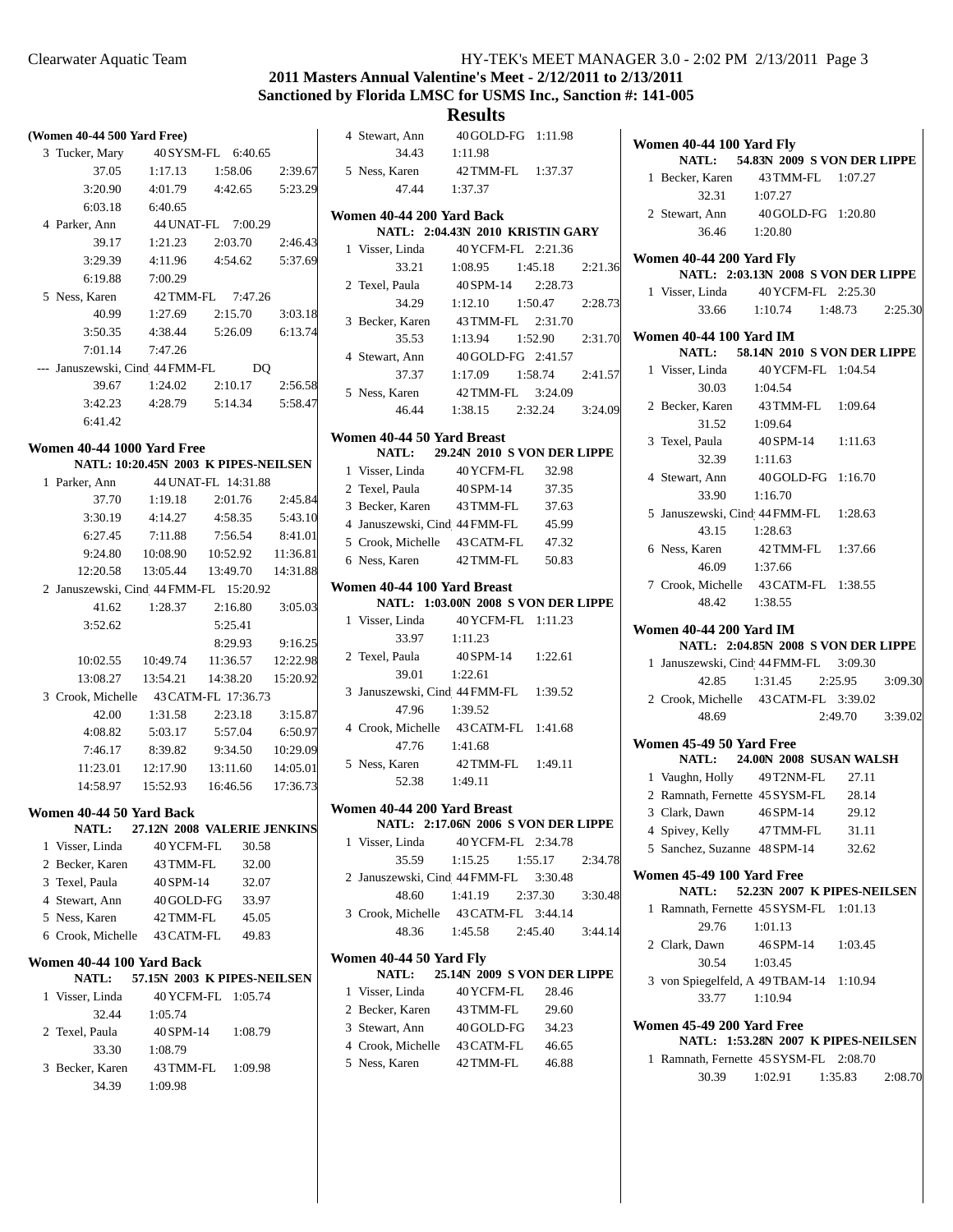## **2011 Masters Annual Valentine's Meet - 2/12/2011 to 2/13/2011 Sanctioned by Florida LMSC for USMS Inc., Sanction #: 141-005**

| (Women 45-49 200 Yard Free)             |           |                                      |          | 4 Bogue, Sherri                         | 47 FMM-FL 22:44.30                  |          |          | 6 Bogue, Sherri                                 | 47 FMM-FL                           | 1:03.41            |         |
|-----------------------------------------|-----------|--------------------------------------|----------|-----------------------------------------|-------------------------------------|----------|----------|-------------------------------------------------|-------------------------------------|--------------------|---------|
| 2 Clark, Dawn                           | 46 SPM-14 | 2:17.88                              |          | 55.89                                   | 1:58.18                             | 3:03.74  | 4:10.84  | <b>Women 45-49 100 Yard IM</b>                  |                                     |                    |         |
| 31.78                                   | 1:06.14   | 1:42.06                              | 2:17.88  | 5:18.53                                 | 6:26.14                             | 7:34.53  | 8:43.14  | <b>NATL:</b>                                    | 59.48N 2009 K PIPES-NEILSEN         |                    |         |
| 3 von Spiegelfeld, A 49 TBAM-14 2:34.03 |           |                                      |          | 9:53.47                                 | 11:04.23                            | 12:15.52 | 13:25.11 | 1 Vaughn, Holly                                 | 49 T2NM-FL 1:08.94                  |                    |         |
| 36.18                                   | 1:15.69   | 1:55.43                              | 2:34.03  | 14:35.62                                | 15:46.96                            | 16:57.06 | 18:06.59 | 33.38                                           | 1:08.94                             |                    |         |
| 4 Bogue, Sherri                         | 47 FMM-FL | 4:09.73                              |          | 19:16.56                                | 20:27.46                            | 21:36.84 | 22:44.30 | 2 Clark, Dawn                                   | 46 SPM-14                           | 1:13.53            |         |
| 55.53                                   | 1:58.23   | 3:04.13                              | 4:09.73  | Women 45-49 50 Yard Back                |                                     |          |          | 34.31                                           | 1:13.53                             |                    |         |
| <b>Women 45-49 500 Yard Free</b>        |           |                                      |          | NATL:                                   | 27.35N 2008 K PIPES-NEILSEN         |          |          | 3 Sanchez, Suzanne 48 SPM-14                    |                                     | 1:18.58            |         |
|                                         |           | NATL: 5:04.13N 2009 K PIPES-NEILSEN  |          | 1 Ramnath, Fernette 45 SYSM-FL          |                                     | 32.85    |          | 37.21                                           | 1:18.58                             |                    |         |
| 1 Ramnath, Fernette 45 SYSM-FL 5:48.13  |           |                                      |          | 2 Sanchez, Suzanne 48 SPM-14            |                                     | 35.56    |          |                                                 |                                     |                    |         |
| 32.59                                   | 1:07.50   | 1:42.85                              | 2:18.07  | 3 Clark, Dawn                           | 46 SPM-14                           | 37.75    |          | <b>Women 45-49 200 Yard IM</b>                  |                                     |                    |         |
| 2:53.08                                 | 3:28.25   | 4:03.45                              | 4:38.86  | 4 von Spiegelfeld, A 49 TBAM-14         |                                     | 39.18    |          |                                                 | NATL: 2:07.26N 2007 K PIPES-NEILSEN |                    |         |
| 5:14.00                                 | 5:48.13   |                                      |          |                                         |                                     |          |          | 1 Ramnath, Fernette 45 SYSM-FL 2:29.90<br>32.81 |                                     |                    | 2:29.90 |
| 2 Clark, Dawn                           | 46SPM-14  | 6:15.58                              |          | Women 45-49 100 Yard Back               |                                     |          |          | 2 Clark, Dawn                                   | 1:11.21<br>46SPM-14                 | 1:56.26<br>2:43.25 |         |
| 32.41                                   | 1:07.75   | 1:44.86                              | 2:22.83  | <b>NATL:</b>                            | 57.83N 2010 ELLEN REYNOLDS          |          |          | 32.08                                           | 1:15.46                             | 2:05.39            |         |
| 3:01.21                                 | 3:40.18   | 4:19.25                              | 4:58.37  | 1 Sanchez, Suzanne 48 SPM-14<br>37.79   | 1:17.02                             | 1:17.02  |          | 3 von Spiegelfeld, A 49 TBAM-14 3:03.61         |                                     |                    | 2:43.25 |
| 5:37.73                                 | 6:15.58   |                                      |          |                                         |                                     | 1:20.88  |          | 40.48                                           | 1:29.47                             | 2:23.26            | 3:03.61 |
| 3 von Spiegelfeld, A 49 TBAM-14 6:44.18 |           |                                      |          | 2 Spivey, Kelly<br>39.79                | 47 TMM-FL<br>1:20.88                |          |          |                                                 |                                     |                    |         |
| 36.30                                   | 1:16.86   | 1:57.91                              | 2:39.52  | 3 von Spiegelfeld, A 49 TBAM-14 1:23.22 |                                     |          |          | <b>Women 45-49 400 Yard IM</b>                  |                                     |                    |         |
| 3:20.74                                 | 4:02.02   | 4:43.03                              | 5:23.99  | 41.46                                   | 1:23.22                             |          |          |                                                 | NATL: 4:32.87N 2009 K PIPES-NEILSEN |                    |         |
| 6:04.56                                 | 6:44.18   |                                      |          |                                         |                                     |          |          | 1 Ramnath, Fernette 45 SYSM-FL 5:17.04          |                                     |                    |         |
| 4 Spivey, Kelly                         | 47 TMM-FL | 7:01.49                              |          | Women 45-49 200 Yard Back               |                                     |          |          | 34.25                                           | 1:13.36                             | 1:54.53            | 2:34.33 |
| 37.11                                   | 1:18.04   | 1:59.53                              | 2:41.88  |                                         | NATL: 2:04.65N 2009 K PIPES-NEILSEN |          |          | 5:17.04                                         |                                     |                    |         |
| 3:24.52                                 | 4:07.71   | 4:50.95                              | 5:34.27  | 1 Ramnath, Fernette 45 SYSM-FL 2:27.45  |                                     |          |          | Women 50-54 50 Yard Free                        |                                     |                    |         |
| 6:18.53                                 | 7:01.49   |                                      |          | 36.12                                   | 1:13.07                             | 1:50.33  | 2:27.45  | <b>NATL:</b>                                    | 24.92N 2008 TRACI GRANGER           |                    |         |
| 5 Bogue, Sherri                         |           | 47 FMM-FL 10:54.71                   |          | 2 Sanchez, Suzanne 48 SPM-14            |                                     | 2:50.84  |          | 1 Carpenter, Kelley 53 SYSM-FL                  |                                     | 29.25              |         |
| 55.71                                   | 1:58.01   | 3:03.92                              | 4:10.28  | 41.37                                   | 1:25.17                             | 2:08.86  | 2:50.84  | 2 Mc Nulty, Barbara 53 SPM-14                   |                                     | 30.39              |         |
| 5:18.26                                 | 6:26.49   | 7:35.27                              | 8:42.72  | 3 von Spiegelfeld, A 49 TBAM-14 2:59.47 |                                     |          |          | 3 Lasher, Cynthia 54 VASF-FL                    |                                     | 30.56              |         |
| 9:49.86                                 | 10:54.71  |                                      |          | 43.92                                   | 1:29.60                             | 2:15.40  | 2:59.47  | 4 Hefty, Robin                                  | 51 UNAT-FL                          | 40.41              |         |
| <b>Women 45-49 1000 Yard Free</b>       |           |                                      |          | Women 45-49 50 Yard Breast              |                                     |          |          |                                                 |                                     |                    |         |
|                                         |           | NATL: 10:32.91N 2009 K PIPES-NEILSEN |          | NATL:                                   | 30.17N 2007 CAROLINE KRATT          |          |          | Women 50-54 100 Yard Free<br><b>NATL:</b>       |                                     |                    |         |
| 1 Ramnath, Fernette 45 SYSM-FL 11:38.22 |           |                                      |          | 1 Vaughn, Holly                         | 49 T2NM-FL                          | 34.04    |          | 1 Mc Nulty, Barbara 53 SPM-14                   | 54.38N 2002 LAURA VAL               | 1:07.43            |         |
| 32.54                                   | 1:06.98   | 1:42.03                              | 2:17.18  | 2 Clark, Dawn                           | 46 SPM-14                           | 40.23    |          | 32.59                                           | 1:07.43                             |                    |         |
| 2:52.49                                 | 3:27.78   | 4:03.09                              | 4:38.13  | 3 Sanchez, Suzanne 48 SPM-14            |                                     | 40.58    |          | 2 Lasher, Cynthia 54 VASF-FL                    |                                     | 1:09.55            |         |
| 5:13.12                                 | 5:48.14   | 6:23.58                              | 6:58.83  | Women 45-49 100 Yard Breast             |                                     |          |          | 33.14                                           | 1:09.55                             |                    |         |
| 7:33.92                                 | 8:08.98   | 8:44.25                              | 9:19.63  |                                         | NATL: 1:06.01N 2007 CAROLINE KRATT  |          |          | 3 Hefty, Robin                                  | 51 UNAT-FL 1:30.63                  |                    |         |
| 9:54.57                                 | 10:29.29  | 11:03.97                             | 11:38.22 | 1 Vaughn, Holly                         | 49 T2NM-FL 1:15.27                  |          |          | 44.53                                           | 1:30.63                             |                    |         |
| 2 Clark, Dawn                           |           | 46 SPM-14 13:03.70                   |          | 36.03                                   | 1:15.27                             |          |          |                                                 |                                     |                    |         |
| 33.10                                   | 1:09.12   | 1:46.92                              | 2:25.64  | 2 Sanchez, Suzanne 48 SPM-14            |                                     | 1:26.66  |          | Women 50-54 200 Yard Free                       |                                     |                    |         |
| 3:04.57                                 | 3:43.44   | 4:22.76                              | 5:02.24  | 42.08                                   | 1:26.66                             |          |          |                                                 | NATL: 1:59.55N 2002 LAURA VAL       |                    |         |
| 5:41.91                                 | 6:21.60   | 7:01.75                              | 7:42.21  | 3 Spivey, Kelly                         | 47 TMM-FL                           | 1:35.84  |          | 1 Steinmann, Sharon 52 SPM-14                   |                                     | 2:24.40            |         |
| 8:22.43                                 | 9:03.15   | 9:43.61                              | 10:24.16 | 45.41                                   | 1:35.84                             |          |          | 33.35                                           | 1:09.24                             | 1:46.62            | 2:24.40 |
| 11:04.67                                | 11:45.06  | 12:25.21                             | 13:03.70 |                                         |                                     |          |          | 2 Mc Nulty, Barbara 53 SPM-14                   |                                     | 2:25.84            |         |
| 3 von Spiegelfeld, A 49TBAM-14 13:50.63 |           |                                      |          | Women 45-49 200 Yard Breast             |                                     |          |          | 32.91                                           | 1:09.63                             | 1:47.58            | 2:25.84 |
| 37.53                                   | 1:18.67   | 2:00.62                              | 2:43.15  |                                         | NATL: 2:25.76N 2007 CAROLINE KRATT  |          |          | 3 Hefty, Robin                                  | 51 UNAT-FL 3:17.23                  |                    |         |
| 3:25.51                                 | 4:07.97   | 4:50.25                              | 5:32.05  | 1 Sanchez, Suzanne 48 SPM-14            |                                     | 3:11.47  |          | 4 Moucha, Sue                                   | 53 FMM-FL                           | 4:38.13            |         |
| 6:13.52                                 | 6:55.02   | 7:36.50                              | 8:18.05  | 44.77                                   | 1:33.49                             | 2:23.38  | 3:11.47  | 1:06.52                                         | 2:16.95                             | 3:27.45            | 4:38.13 |
| 9:00.08                                 | 9:41.95   | 10:24.26                             | 11:06.12 | Women 45-49 50 Yard Fly                 |                                     |          |          | Women 50-54 500 Yard Free                       |                                     |                    |         |
| 11:47.91                                | 12:29.09  | 13:10.46                             | 13:50.63 | NATL:                                   | 26.24N 2009 SCOULER/PIPES-N         |          |          |                                                 | NATL: 5:16.88N 2009 S HEIM-BOWEN    |                    |         |
|                                         |           |                                      |          | 1 Vaughn, Holly                         | 49 T2NM-FL                          | 29.69    |          | 1 Steinmann, Sharon 52 SPM-14                   |                                     | 6:19.17            |         |
|                                         |           |                                      |          | 2 Clark, Dawn                           | 46 SPM-14                           | 31.12    |          | 33.62                                           | 1:09.73                             | 1:47.20            | 2:25.37 |
|                                         |           |                                      |          | 3 Ramnath, Fernette 45 SYSM-FL          |                                     | 31.74    |          | 3:03.81                                         | 3:42.85                             | 4:21.96            | 5:01.34 |
|                                         |           |                                      |          | 4 Spivey, Kelly                         | 47 TMM-FL                           | 33.06    |          | 5:40.50                                         | 6:19.17                             |                    |         |
|                                         |           |                                      |          | 5 von Spiegelfeld, A 49 TBAM-14         |                                     | 37.90    |          |                                                 |                                     |                    |         |
|                                         |           |                                      |          |                                         |                                     |          |          |                                                 |                                     |                    |         |
|                                         |           |                                      |          |                                         |                                     |          |          |                                                 |                                     |                    |         |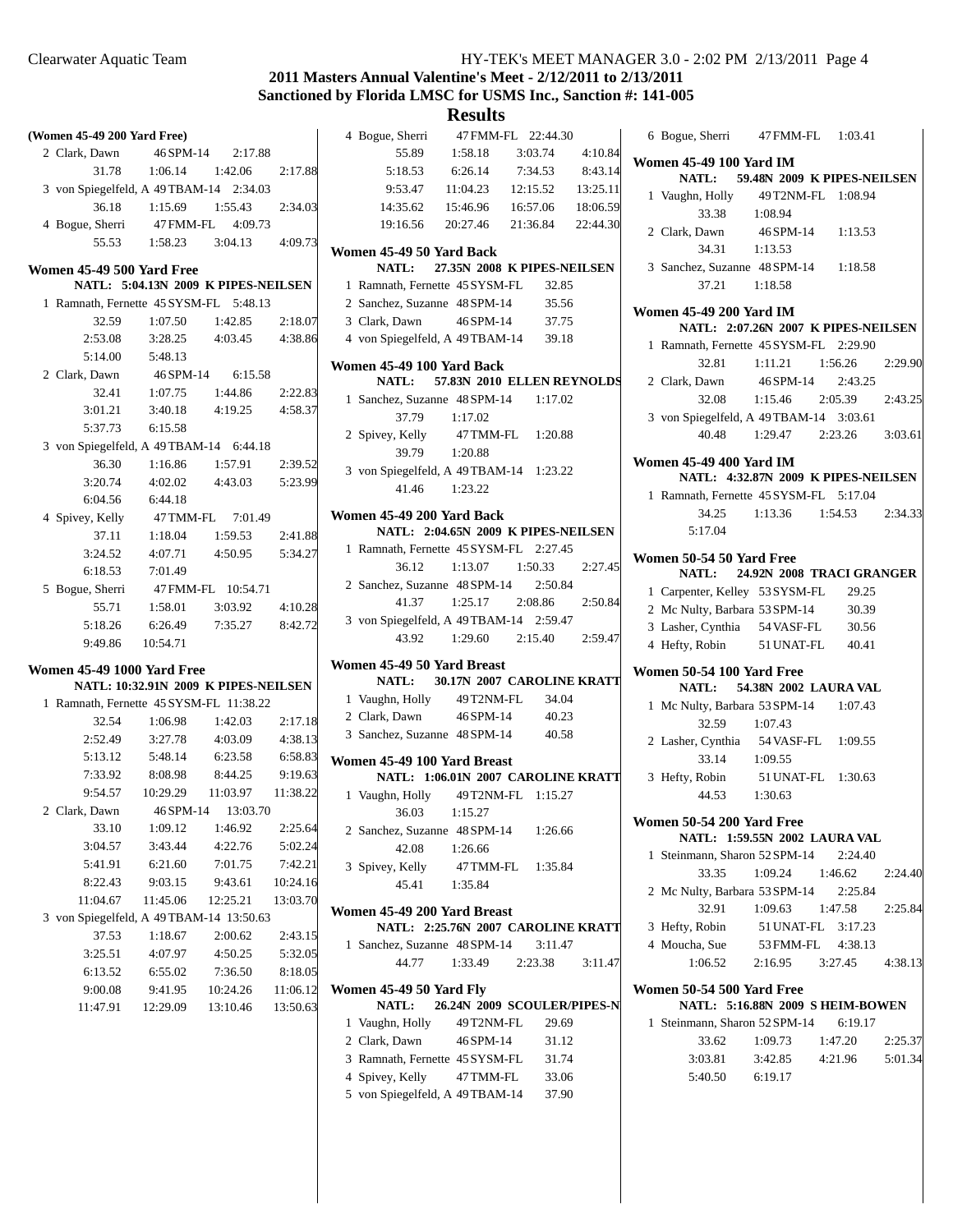# **2011 Masters Annual Valentine's Meet - 2/12/2011 to 2/13/2011 Sanctioned by Florida LMSC for USMS Inc., Sanction #: 141-005**

| (Women 50-54 500 Yard Free)                      |                                   |                              |                    | Womer         |
|--------------------------------------------------|-----------------------------------|------------------------------|--------------------|---------------|
| 2 Mc Nulty, Barbara 53 SPM-14 6:30.58            |                                   |                              |                    |               |
| 35.06                                            | 1:14.75  1:54.88  2:34.90         |                              |                    | 1 Ste         |
| 3:14.80                                          |                                   | 3:54.29  4:33.96  5:13.62    |                    |               |
| 5:52.85                                          | 6:30.58                           |                              |                    | $2$ Las       |
| 3 Hefty, Robin 51 UNAT-FL 9:03.58                |                                   |                              |                    |               |
| 46.37                                            | 1:37.96                           | 2:32.67                      | 3:28.51            | $3$ Mo        |
| 4:25.50                                          | 5:23.51                           | 6:20.18 7:16.66              |                    |               |
| 8:12.67                                          | 9:03.58                           |                              |                    |               |
| 4 Moucha, Sue                                    |                                   | 53 FMM-FL 12:33.31           |                    | Womer         |
| 1:09.41                                          | 2:21.66                           | 3:37.04 4:52.59              |                    |               |
| 6:08.96                                          |                                   | 7:25.84 8:42.42 9:59.36      |                    | 1 Ste         |
|                                                  | 11:18.55   12:33.31               |                              |                    |               |
| <b>Women 50-54 1000 Yard Free</b>                |                                   |                              |                    | 2 Mo          |
|                                                  | NATL: 11:13.96N 2010 DENISE BROWN |                              |                    |               |
| 1 Steinmann, Sharon 52 SPM-14 12:58.74           |                                   |                              |                    | Womer         |
| 34.43                                            |                                   | 1:11.32 1:48.87              | 2:27.08            |               |
| 3:05.77                                          | 3:44.59                           | 4:23.62                      | 5:02.96            | 1 Ca          |
| 5:42.25                                          | 6:21.61                           | 7:01.14                      | 7:40.87            | 2 Pir         |
| 8:20.57                                          |                                   | 9:00.55 9:40.46 10:20.35     |                    | 3 He          |
|                                                  | 11:00.19  11:39.95  12:19.62      |                              | 12:58.74           | $4 \text{M}$  |
| 2 Mc Nulty, Barbara 53 SPM-14 13:17.53           |                                   |                              |                    |               |
| 35.36                                            | 1:15.12                           | 1:55.28 2:35.44              |                    | Womer         |
|                                                  | 3:15.64 3:56.18 4:36.35 5:16.37   |                              |                    | 1 Ca          |
|                                                  | 5:56.50 6:36.52 7:16.33 7:56.41   |                              |                    |               |
|                                                  | 8:36.46 9:17.06                   | 9:57.78 10:38.13             |                    | 2 He          |
|                                                  | 11:18.77   11:59.30               | 12:39.25  13:17.53           |                    |               |
| 3 Gamso, Joan                                    | 53 T2NM-FL 14:30.13               |                              |                    | $3 \text{Mc}$ |
| 38.78                                            | 1:20.83                           | 2:03.79 2:48.33              |                    |               |
| 3:30.83                                          | 4:15.51                           | 4:58.77                      | 5:42.63            |               |
| 6:26.71                                          | 7:10.28                           | 7:55.06                      | 8:39.32            | Womer         |
| 9:23.21                                          |                                   | 10:07.73  10:51.72  11:36.47 |                    |               |
|                                                  | 13:03.26                          | 13:46.83                     | 14:30.13           | 1 He          |
| 4 Hefty, Robin 51 UNAT-FL 19:10.83               |                                   |                              |                    |               |
|                                                  |                                   | 8:14.31                      |                    | $2 \text{M}$  |
| 10:13.25                                         | 11:12.18                          |                              |                    |               |
|                                                  |                                   |                              | 18:13.20  19:10.83 | Womer         |
| 5 Moucha, Sue 53 FMM-FL 25:59.23                 |                                   |                              |                    |               |
| 1:10.10                                          | 2:23.89                           | 3:38.07                      | 4:55.51            | 1 Ca          |
| 6:13.83                                          | 7:32.22                           | 8:50.73                      | 10:08.80           | $2$ Mc        |
| 11:28.26                                         | 12:47.49                          | 14:05.41                     | 15:24.82           | --- La:       |
| 16:44.01                                         | 18:03.77                          | 19:23.59                     | 20:43.47           |               |
| 22:03.37                                         | 23:21.21                          | 24:41.58                     | 25:59.23           | Womer         |
|                                                  |                                   |                              |                    | $1$ Mc        |
| Women 50-54 50 Yard Back<br><b>NATL:</b>         | 28.74N 2002 J SWAGERTY-HILI       |                              |                    |               |
|                                                  |                                   |                              |                    |               |
| 1 Carpenter, Kelley 53 SYSM-FL                   |                                   | 38.19                        |                    | Womer         |
| 2 Mc Nulty, Barbara 53 SPM-14                    |                                   | 40.80                        |                    |               |
| 3 Matysek, Anna Le: 50 SYSM-FL<br>4 Piro, Janice | 54 CATM-FL                        | 51.53<br>51.70               |                    | $1$ Mc        |
|                                                  |                                   |                              |                    |               |
|                                                  |                                   |                              |                    | Womer         |
|                                                  |                                   |                              |                    |               |

|                          |  | Women 50-54 100 Yard Back                      |                                   |                                         |  |
|--------------------------|--|------------------------------------------------|-----------------------------------|-----------------------------------------|--|
|                          |  |                                                |                                   | NATL: 1:02.67N 2008 KANDRUS-HUGHE       |  |
|                          |  | 1 Steinmann, Sharon 52 SPM-14 1:19.06<br>38.87 | 1:19.06                           |                                         |  |
|                          |  |                                                |                                   |                                         |  |
|                          |  | 2 Lasher, Cynthia 54 VASF-FL 1:21.75           |                                   |                                         |  |
|                          |  | 39.37                                          | 1:21.75                           |                                         |  |
|                          |  | 3 Moucha, Sue 53 FMM-FL 2:21.22                |                                   |                                         |  |
|                          |  | 1:09.35 2:21.22                                |                                   |                                         |  |
|                          |  | Women 50-54 200 Yard Back                      |                                   |                                         |  |
|                          |  |                                                | NATL: 2:16.65N 2010 BONNIE BILICH |                                         |  |
|                          |  | 1 Steinmann, Sharon 52 SPM-14 2:45.57          |                                   |                                         |  |
|                          |  | 39.24 1:20.94                                  | 2:03.62                           | 2:45.57                                 |  |
|                          |  | 2 Moucha, Sue 53 FMM-FL 4:54.53                |                                   |                                         |  |
|                          |  |                                                |                                   | $1:10.35$ $2:25.22$ $3:41.38$ $4:54.53$ |  |
|                          |  | Women 50-54 50 Yard Breast                     |                                   | NATL: 32.37N 2010 BRIGITTE HEUER        |  |
|                          |  | 1 Carpenter, Kelley 53 SYSM-FL                 |                                   | 39.67                                   |  |
|                          |  | 2 Piro. Janice                                 | 54 CATM-FL 48.66                  |                                         |  |
|                          |  | 3 Hefty, Robin 51 UNAT-FL 48.80                |                                   |                                         |  |
|                          |  | 4 Moucha, Sue 53 FMM-FL 1:12.20                |                                   |                                         |  |
|                          |  |                                                |                                   |                                         |  |
|                          |  | Women 50-54 100 Yard Breast                    | NATL: 1:12.25N 2010 JENNY COOK    |                                         |  |
|                          |  | 1 Carpenter, Kelley 53 SYSM-FL 1:28.15         |                                   |                                         |  |
|                          |  | 41.61 1:28.15                                  |                                   |                                         |  |
|                          |  | 2 Hefty, Robin                                 | 51 UNAT-FL 1:48.87                |                                         |  |
|                          |  | 51.76 1:48.87                                  |                                   |                                         |  |
|                          |  | 3 Moucha, Sue 53 FMM-FL 2:32.48                |                                   |                                         |  |
|                          |  | $1:13.44$ $2:32.48$                            |                                   |                                         |  |
|                          |  | Women 50-54 200 Yard Breast                    |                                   |                                         |  |
|                          |  |                                                |                                   | NATL: 2:37.95N 2010 COKIE LEPINSKI      |  |
|                          |  | 1 Hefty, Robin $51 \text{UNAT-FL}$ 4:06.66     |                                   |                                         |  |
|                          |  | 52.70                                          | $1:51.03$ $2:56.94$               | 4:06.66                                 |  |
|                          |  | 2 Moucha, Sue                                  | 53 FMM-FL 5:18.00                 |                                         |  |
|                          |  |                                                |                                   | $1:13.46$ $2:36.44$ $3:57.26$ $5:18.00$ |  |
|                          |  |                                                |                                   |                                         |  |
|                          |  | Women 50-54 50 Yard Fly                        |                                   | NATL: 26.77N 2009 TRACI GRANGER         |  |
|                          |  | 1 Carpenter, Kelley 53 SYSM-FL 32.46           |                                   |                                         |  |
|                          |  | 2 Mc Nulty, Barbara 53 SPM-14                  |                                   | 32.85                                   |  |
|                          |  | --- Lasher, Cynthia 54 VASF-FL                 |                                   | D <sub>O</sub>                          |  |
| Women 50-54 100 Yard Fly |  |                                                |                                   |                                         |  |
|                          |  |                                                |                                   | NATL: 1:00.28N 2009 TRACI GRANGER       |  |
|                          |  | 1 Mc Nulty, Barbara 53 SPM-14 1:12.84          |                                   |                                         |  |
|                          |  | 34.27                                          | 1:12.84                           |                                         |  |
|                          |  | Women 50-54 200 Yard Fly                       | NATL: 2:15.18N 2002 LAURA VAL     |                                         |  |
|                          |  | 1 Mc Nulty, Barbara 53 SPM-14 2:44.34          |                                   |                                         |  |
|                          |  | 35.65                                          | $1:17.34$ $2:00.82$               | 2:44.34                                 |  |
|                          |  |                                                |                                   |                                         |  |
|                          |  | Women 50-54 100 Yard IM                        |                                   |                                         |  |
|                          |  |                                                |                                   |                                         |  |
|                          |  | 1 Carpenter, Kelley 53 SYSM-FL 1:20.35         |                                   | NATL: 1:03.72N 2009 AHELEE SUE OSBO     |  |

| 2 Moucha, Sue 53 FMM-FL 2:27.32                                       |                                 |         |         |
|-----------------------------------------------------------------------|---------------------------------|---------|---------|
| 1:13.54 2:27.32<br>--- Piro, Janice 54 CATM-FL DQ                     |                                 |         |         |
| 51.32                                                                 | D <sub>O</sub>                  |         |         |
| <b>Women 50-54 200 Yard IM</b><br>NATL: 2:19.56N 2009 AHELEE SUE OSBO |                                 |         |         |
|                                                                       |                                 |         |         |
| 1 Steinmann, Sharon 52 SPM-14                                         |                                 | 2:45.76 |         |
| 36.73 1:19.04                                                         |                                 | 2:08.16 | 2:45.76 |
| 2 Moucha, Sue 53 FMM-FL 5:06.21                                       |                                 |         |         |
|                                                                       | 1:19.55 2:34.79 3:52.35 5:06.21 |         |         |
| Women 50-54 400 Yard IM<br>NATL: 4:56.39N 2009 AHELEE SUE OSBO        |                                 |         |         |
| 1 Steinmann, Sharon 52 SPM-14 5:50.03                                 |                                 |         |         |
| 36.48                                                                 | 1:21.00 2:06.36 2:50.83         |         |         |
| 5:50.03                                                               |                                 |         |         |
| Women 55-59 50 Yard Free                                              |                                 |         |         |
| NATL: 25.29N 2009 LAURA VAL                                           |                                 |         |         |
| 1 Sargeant, Pat                                                       | 57 GOLD-FG                      | 27.56   |         |
| 2 Hughes, Maureen 57 GOLD-FG                                          |                                 | 30.97   |         |
| 3 Greb, Connie                                                        | 59 VASF-FL                      | 32.92   |         |
| <b>Women 55-59 100 Yard Free</b>                                      |                                 |         |         |
| <b>NATL:</b>                                                          | 54.72N 2008 LAURA VAL           |         |         |
| 1 Hughes, Maureen 57 GOLD-FG 1:07.84                                  |                                 |         |         |
| 32.77                                                                 | 1:07.84                         |         |         |
| 2 Greb, Connie 59 VASF-FL 1:15.82                                     |                                 |         |         |
| 34.40                                                                 | 1:15.82                         |         |         |
| 3 Zimmerman, Sarah 57 VASF-FL 1:18.37                                 |                                 |         |         |
| 37.23                                                                 | 1:18.37                         |         |         |
| 4 Tittle, Kathleen                                                    |                                 |         |         |
| 40.74 1:26.73                                                         | 59 VASF-FL 1:26.73              |         |         |
|                                                                       |                                 |         |         |
| <b>Women 55-59 200 Yard Free</b><br>NATL: 1:59.02N 2009 LAURA VAL     |                                 |         |         |
|                                                                       |                                 |         |         |
| 1 Hughes, Maureen 57 GOLD-FG 2:31.30                                  |                                 |         |         |
| 36.49                                                                 | 1:16.10 1:54.96 2:31.30         |         |         |
| 2 Hayes, Barbara 55 UNAT-FL 2:42.52                                   |                                 |         |         |
| 36.84                                                                 | 1:18.35 2:00.89                 |         | 2:42.52 |
| <b>Women 55-59 500 Yard Free</b>                                      |                                 |         |         |
| NATL: 5:27.33N 2009 LAURA VAL                                         |                                 |         |         |
| 1 Hayes, Barbara 55 UNAT-FL 6:58.58                                   |                                 |         |         |
|                                                                       | 35.64 1:16.00 1:57.82 2:41.05   |         |         |
|                                                                       | 3:24.52 4:07.86 4:51.30 5:34.57 |         |         |
| 6:17.81 6:58.58                                                       |                                 |         |         |
| 2 Harrelson, Jo Ann 55 SPM-14 7:13.85                                 |                                 |         |         |
| 38.71                                                                 | 1:22.17 2:06.13                 |         | 2:50.30 |
| 3:34.17                                                               | 4:18.38 5:02.45 5:46.26         |         |         |
| 6:28.98                                                               | 7:13.85                         |         |         |
| 3 Greb, Connie                                                        | 59 VASF-FL 7:51.63              |         |         |
| 42.64                                                                 | 1:29.58 2:18.07                 |         | 3:06.88 |
| 3:55.27                                                               | 4:43.83 5:31.89 6:20.47         |         |         |
| 7:06.81 7:51.63                                                       |                                 |         |         |
|                                                                       |                                 |         |         |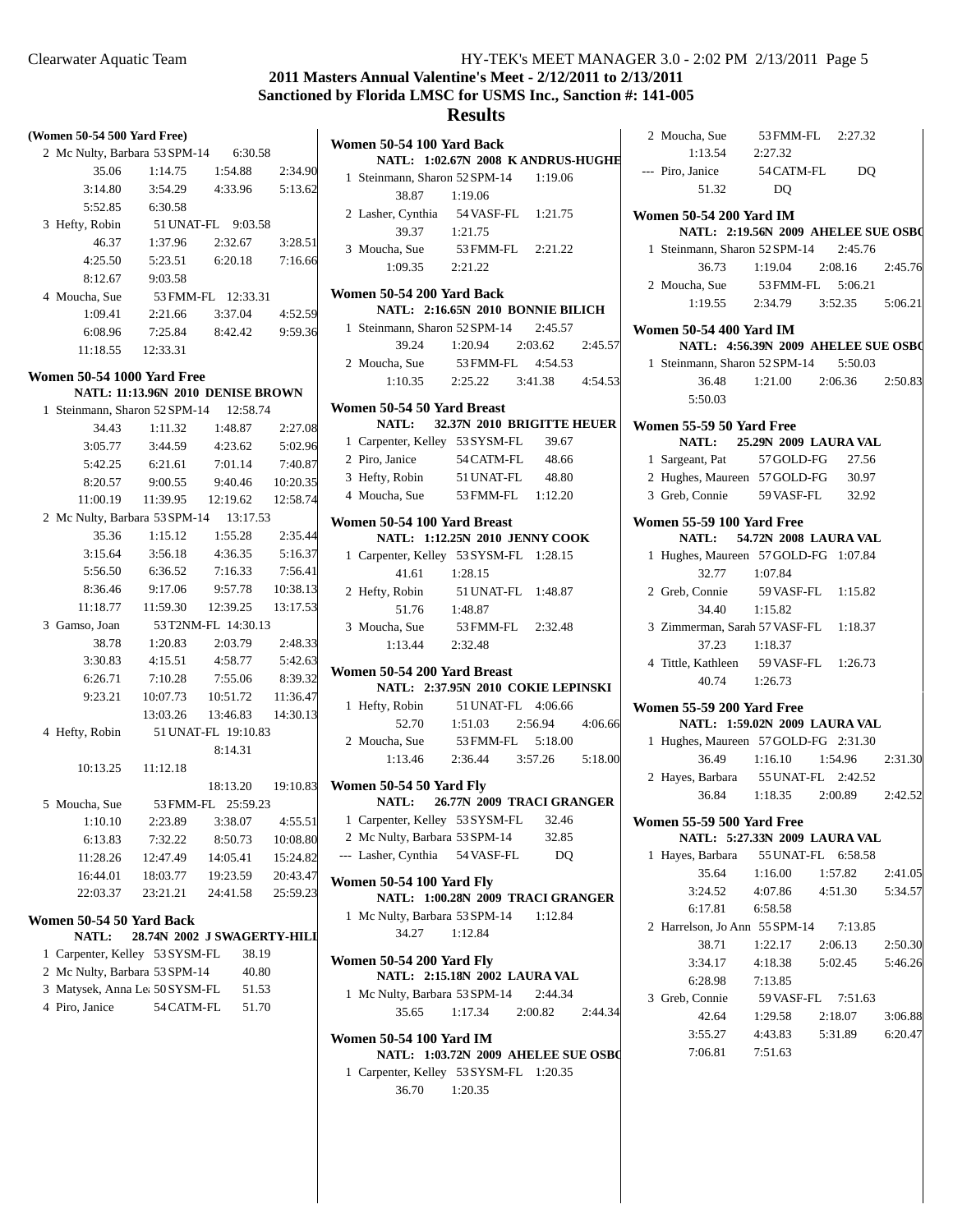# **2011 Masters Annual Valentine's Meet - 2/12/2011 to 2/13/2011 Sanctioned by Florida LMSC for USMS Inc., Sanction #: 141-005**

## **Results**

| (Women 55-59 500 Yard Free)            |                                        |                         |          |
|----------------------------------------|----------------------------------------|-------------------------|----------|
| 4 Tittle, Kathleen 59 VASF-FL 8:35.49  |                                        |                         |          |
| 43.54                                  | $1:33.67$ $2:25.88$                    |                         | 3:18.29  |
|                                        | 4:12.14   5:06.37   5:59.25   6:52.19  |                         |          |
|                                        | 7:44.83 8:35.49                        |                         |          |
| <b>Women 55-59 1000 Yard Free</b>      |                                        |                         |          |
|                                        | NATL: 11:20.53N 2010 LAURA VAL         |                         |          |
| 1 Hayes, Barbara 55 UNAT-FL 14:18.15   |                                        |                         |          |
| 36.07                                  |                                        | $1:16.09$ $1:57.86$     | 2:40.69  |
| 3:23.78                                |                                        | $4:06.65$ $4:49.73$     | 5:33.22  |
| 6:16.78                                |                                        | 7:01.24 7:45.36         | 8:29.32  |
|                                        | 9:13.50 9:56.75 10:40.19 11:25.14      |                         |          |
|                                        | 12:09.31  12:53.28  13:36.54  14:18.15 |                         |          |
| 2 Harrelson, Jo Ann 55 SPM-14 14:25.89 |                                        |                         |          |
| 39.18                                  |                                        | 1:22.67 2:05.87 2:49.44 |          |
| 3:32.59                                | 4:16.45                                | 4:59.68                 | 5:43.06  |
| 6:26.55                                | 7:10.00                                | 7:53.46                 | 8:36.73  |
| 9:19.13                                |                                        | 10:03.11 10:46.67       | 11:30.51 |
|                                        | 12:14.34  12:57.88  13:41.97  14:25.89 |                         |          |
|                                        |                                        |                         |          |
| Women 55-59 50 Yard Back               | NATL: 28.88N 2010 LAURA VAL            |                         |          |
| 1 Sargeant, Pat 57 GOLD-FG             |                                        | 33.16                   |          |
| 2 Hughes, Maureen 57 GOLD-FG 33.58     |                                        |                         |          |
|                                        |                                        |                         |          |
| Women 55-59 100 Yard Back              |                                        |                         |          |
|                                        | NATL: 1:04.65N 2010 LAURA VAL          |                         |          |
| 1 Sargeant, Pat 57 GOLD-FG 1:10.93     |                                        |                         |          |
|                                        | 35.29 1:10.93                          |                         |          |
| 2 Hughes, Maureen 57 GOLD-FG 1:16.21   |                                        |                         |          |
|                                        | 38.08 1:16.21                          |                         |          |
| <b>Women 55-59 200 Yard Back</b>       |                                        |                         |          |
|                                        | NATL: 2:21.27N 2010 LAURA VAL          |                         |          |
| 1 Sargeant, Pat 57 GOLD-FG 2:30.52     |                                        |                         |          |
|                                        | 36.35 1:14.02 1:52.29 2:30.52          |                         |          |
| Women 55-59 50 Yard Breast             |                                        |                         |          |
|                                        | NATL: 34.45N 2010 LO D KNAPP           |                         |          |
| 1 Harrelson, Jo Ann 55 SPM-14 43.10    |                                        |                         |          |
|                                        |                                        |                         |          |
| Women 55-59 100 Yard Breast            | NATL: 1:14.67N 2010 LO D KNAPP         |                         |          |
| 1 Harrelson, Jo Ann 55 SPM-14 1:36.27  |                                        |                         |          |
| 43.74                                  | 1:36.27                                |                         |          |
|                                        |                                        |                         |          |
| Women 55-59 200 Yard Breast            |                                        |                         |          |
|                                        | NATL: 2:40.19N 2009 CATHERINE KOHN     |                         |          |
| 1 Harrelson, Jo Ann 55 SPM-14 3:22.48  |                                        |                         |          |
| 45.51                                  | 1:38.15                                | 2:30.65                 | 3:22.48  |
| 2 Hayes, Barbara                       |                                        | 55 UNAT-FL 3:34.83      |          |
| 49.96                                  | $1:44.56$ $2:40.11$                    |                         | 3:34.83  |
| <b>Women 55-59 50 Yard Fly</b>         |                                        |                         |          |
|                                        | NATL: 28.20N 2010 LAURA VAL            |                         |          |
| 1 Sargeant, Pat 57 GOLD-FG             |                                        | 30.06                   |          |
| 2 Harrelson, Jo Ann 55 SPM-14 43.53    |                                        |                         |          |

| <b>Women 55-59 200 Yard Fly</b><br>NATL: 2:16.28N 2009 LAURA VAL |                                     |                 |         |
|------------------------------------------------------------------|-------------------------------------|-----------------|---------|
| 1 Harrelson, Jo Ann 55 SPM-14 3:27.68                            |                                     |                 |         |
|                                                                  | 45.05 1:39.28 2:33.82 3:27.68       |                 |         |
| <b>Women 55-59 100 Yard IM</b><br>NATL: 1:05.21N 2007 LAURA VAL  |                                     |                 |         |
| 1 Sargeant, Pat 57 GOLD-FG 1:10.66                               |                                     |                 |         |
| 31.85                                                            | 1:10.66                             |                 |         |
| 2 Hayes, Barbara                                                 |                                     |                 |         |
| 44.16                                                            | a 55 UNAT-FL 1:31.84<br>1:31.84     |                 |         |
| 3 Harrelson, Jo Ann 55 SPM-14 1:32.70                            |                                     |                 |         |
| 43.86 1:32.70                                                    |                                     |                 |         |
| <b>Women 55-59 200 Yard IM</b><br>NATL: 2:21.91N 2010 LAURA VAL  |                                     |                 |         |
| 1 Sargeant, Pat 57 GOLD-FG 2:35.37                               |                                     |                 |         |
| 32.05                                                            |                                     | 2:00.16 2:35.37 |         |
| 2 Harrelson, Jo Ann 55 SPM-14 3:20.64                            |                                     |                 |         |
|                                                                  | 46.35 1:43.99 2:35.11 3:20.64       |                 |         |
| <b>Women 55-59 400 Yard IM</b>                                   |                                     |                 |         |
| NATL: 5:03.92N 2010 LAURA VAL                                    |                                     |                 |         |
| 1 Sargeant, Pat 57 GOLD-FG 5:34.59                               |                                     |                 |         |
|                                                                  | 34.44 1:14.88 1:55.97 2:38.08       |                 |         |
| 5:34.59                                                          |                                     |                 |         |
| 2 Harrelson, Jo Ann 55 SPM-14 6:49.82                            |                                     |                 |         |
|                                                                  | 44.84   1:40.40   2:35.58   3:30.99 |                 |         |
| 6:49.82                                                          |                                     |                 |         |
| Women 60-64 50 Yard Free<br>NATL: 27.36N 2010 CHARLOTTE DAVI     |                                     |                 |         |
| 1 Moore, Meredith 61 T2NM-FL 31.58                               |                                     |                 |         |
| 2 Hirr, Patrice 61 VASF-FL 32.53                                 |                                     |                 |         |
| 3 Wilson, Meegan 62 FACT-FL 33.59                                |                                     |                 |         |
| 4 Carpenter-vanDijk 61 TMM-FL 38.31                              |                                     |                 |         |
| Women 60-64 100 Yard Free                                        |                                     |                 |         |
| NATL: 59.41N 2010 CHARLOTTE DAVI                                 |                                     |                 |         |
| 1 Moore, Meredith 61 T2NM-FL 1:10.66                             |                                     |                 |         |
| 34.22 1:10.66                                                    |                                     |                 |         |
| 2 Hirr, Patrice 61 VASF-FL 1:12.44                               |                                     |                 |         |
| 34.10 1:12.44                                                    |                                     |                 |         |
| 3 Wilson, Meegan 62 FACT-FL 1:15.22                              |                                     |                 |         |
| 36.39 1:15.22                                                    |                                     |                 |         |
| 4 Carpenter-vanDijk 61 TMM-FL 1:27.75                            |                                     |                 |         |
| 41.80 1:27.75                                                    |                                     |                 |         |
| Women 60-64 200 Yard Free                                        |                                     |                 |         |
| NATL: 2:15.60N 2009 F.WILLIAMSON                                 |                                     |                 |         |
| 1 Wilson, Meegan 62 FACT-FL 2:48.06                              |                                     |                 |         |
|                                                                  | 40.10 1:23.29 2:06.58               |                 | 2:48.06 |
| 2 Carpenter-vanDijk 61 TMM-FL 3:14.64                            |                                     |                 |         |

43.31 1:33.78 3:14.64 2:27.38

| Women 60-64 500 Yard Free<br>NATL: 5:59.36N 2010 CELESTE MILLER |                                                                |         |                                        |         |
|-----------------------------------------------------------------|----------------------------------------------------------------|---------|----------------------------------------|---------|
|                                                                 | 1 Moore, Meredith 61 T2NM-FL 6:49.23                           |         |                                        |         |
|                                                                 | 36.40                                                          |         | 1:17.23 1:59.56 2:42.86                |         |
|                                                                 |                                                                |         | 3:25.43 4:07.40 4:49.09 5:30.44        |         |
|                                                                 | 6:11.18 6:49.23                                                |         |                                        |         |
|                                                                 | 2 Ohlandt, Dianne 61 TTM-FL 10:14.13                           |         |                                        |         |
|                                                                 | 55.03                                                          |         | 1:54.81  2:56.44  3:58.68              |         |
|                                                                 |                                                                |         | 5:01.07 6:03.36 7:06.33 8:09.05        |         |
|                                                                 | 9:12.04 10:14.13                                               |         |                                        |         |
|                                                                 |                                                                |         |                                        |         |
|                                                                 | Women 60-64 1000 Yard Free                                     |         |                                        |         |
|                                                                 | NATL: 12:17.18N 2010 CELESTE MILLER                            |         |                                        |         |
|                                                                 | 1 Moore, Meredith 61 T2NM-FL 14:12.09                          |         |                                        |         |
|                                                                 | 37.47                                                          |         | 1:19.00 2:01.65 2:44.74                |         |
|                                                                 |                                                                |         | 3:28.10 4:11.39 4:55.13 5:38.71        |         |
|                                                                 |                                                                |         | 6:21.94 7:05.10 7:48.25 8:31.83        |         |
|                                                                 |                                                                |         | 9:14.92  9:58.34  10:41.64  11:24.63   |         |
|                                                                 |                                                                |         | 12:07.92  12:50.55  13:32.78  14:12.09 |         |
|                                                                 | Women 60-64 50 Yard Back                                       |         |                                        |         |
|                                                                 | NATL: 32.94N 2010 DIANN UUSTAL                                 |         |                                        |         |
|                                                                 | 1 Moore, Meredith 61 T2NM-FL 38.72                             |         |                                        |         |
|                                                                 | 2 Carpenter-vanDijk 61 TMM-FL 45.19                            |         |                                        |         |
|                                                                 | 3 Wilson, Meegan 62 FACT-FL 46.30                              |         |                                        |         |
|                                                                 | 4 Hubbard, Gigi 63 VASF-FL 50.46                               |         |                                        |         |
|                                                                 | 5 Ohlandt, Dianne 61 TTM-FL 58.81                              |         |                                        |         |
|                                                                 | Women 60-64 100 Yard Back<br>NATL: 1:11.74N 2010 DIANN UUSTAL  |         |                                        |         |
|                                                                 | 1 Moore, Meredith 61 T2NM-FL 1:26.96                           |         |                                        |         |
|                                                                 | 43.16 1:26.96                                                  |         |                                        |         |
|                                                                 | 2 Carpenter-vanDijk 61 TMM-FL 1:40.39                          |         |                                        |         |
|                                                                 | 49.65                                                          | 1:40.39 |                                        |         |
|                                                                 | 3 Hubbard, Gigi 63 VASF-FL 1:48.47                             |         |                                        |         |
|                                                                 | 53.77 1:48.47                                                  |         |                                        |         |
|                                                                 | 4 Ohlandt, Dianne 61 TTM-FL 2:05.79                            |         |                                        |         |
|                                                                 | 1:01.93 2:05.79                                                |         |                                        |         |
|                                                                 | Women 60-64 200 Yard Back                                      |         |                                        |         |
|                                                                 | NATL: 2:42.86N 1997 BETSY JORDAN                               |         |                                        |         |
|                                                                 | 1 Moore, Meredith 61 T2NM-FL 2:57.19                           |         |                                        |         |
|                                                                 | 43.33                                                          |         | 1:28.40 2:14.04 2:57.19                |         |
|                                                                 | 2 Carpenter-vanDijk 61 TMM-FL 3:31.35                          |         |                                        |         |
|                                                                 | 49.84                                                          | 1:43.33 | 2:39.19                                | 3:31.35 |
|                                                                 | 3 Hubbard, Gigi 63 VASF-FL 3:51.07                             |         |                                        |         |
|                                                                 | 55.00  1:54.50                                                 |         | 2:54.33                                | 3:51.07 |
|                                                                 | 4 Ohlandt, Dianne 61 TTM-FL 4:16.74                            |         |                                        |         |
|                                                                 | 1:02.22                                                        |         | 2:06.20 3:12.69 4:16.74                |         |
|                                                                 |                                                                |         |                                        |         |
|                                                                 | Women 60-64 50 Yard Breast<br>NATL: 36.30N 2006 GINGER PIERSON |         |                                        |         |
|                                                                 | 1 Hirr, Patrice                                                |         | 61 VASF-FL 40.99                       |         |
|                                                                 | 2 Wilson, Meegan 62 FACT-FL 41.02                              |         |                                        |         |
|                                                                 |                                                                |         |                                        |         |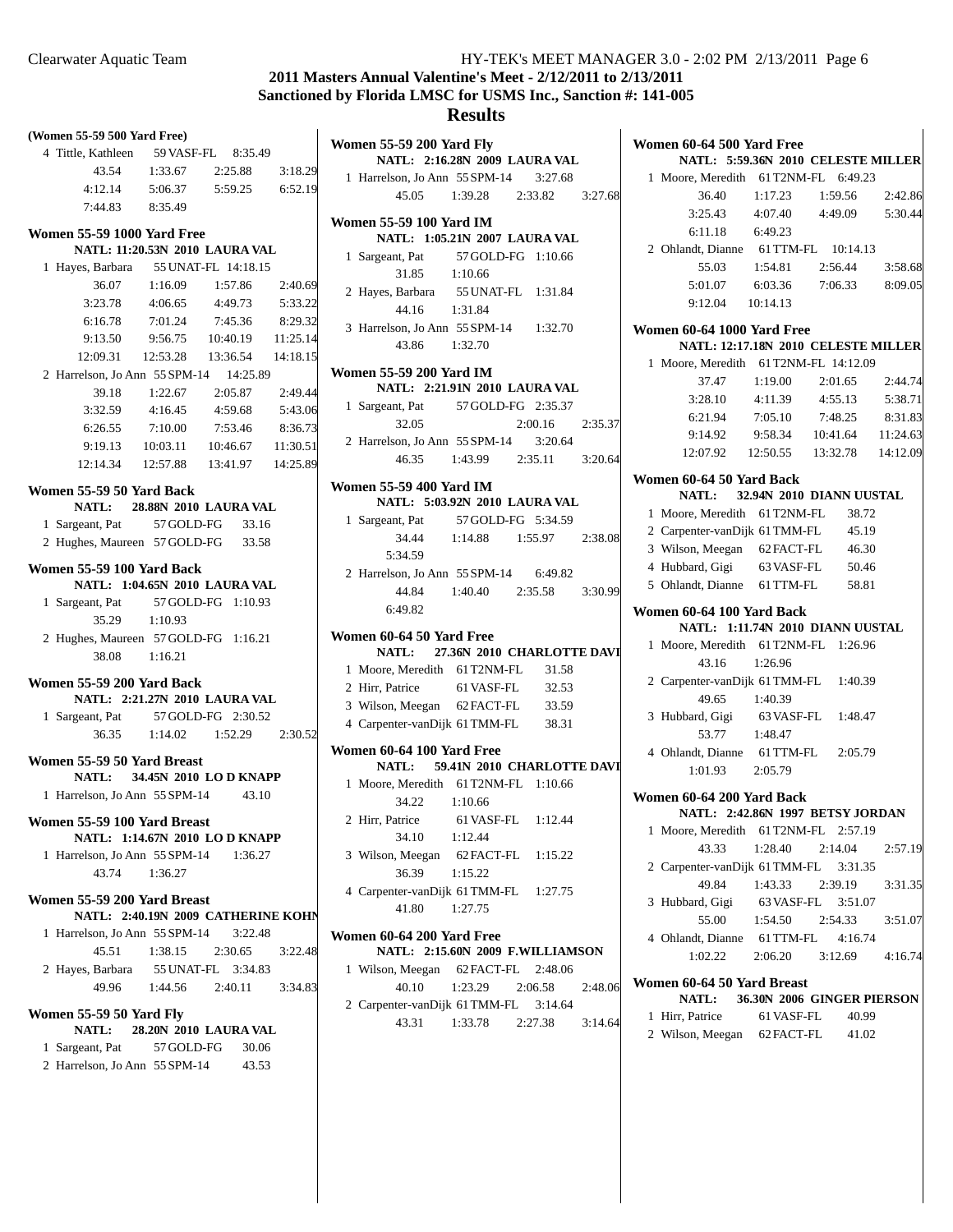# **2011 Masters Annual Valentine's Meet - 2/12/2011 to 2/13/2011 Sanctioned by Florida LMSC for USMS Inc., Sanction #: 141-005**

## **Results**

| Women 60-64 100 Yard Breast                          |                                        |                     |  |
|------------------------------------------------------|----------------------------------------|---------------------|--|
|                                                      | NATL: 1:19.98N 2008 GINGER PIERSON     |                     |  |
| 1 Hirr, Patrice<br>42.18 1:29.36                     | 61 VASF-FL 1:29.36                     |                     |  |
|                                                      |                                        |                     |  |
| 2 Wilson, Meegan 62 FACT-FL 1:30.56<br>43.11 1:30.56 |                                        |                     |  |
| Women 60-64 200 Yard Breast                          |                                        |                     |  |
|                                                      | NATL: 2:56.39N 1999 JOANN LEILICH      |                     |  |
| 1 Wilson, Meegan 62 FACT-FL 3:15.96                  |                                        |                     |  |
|                                                      | 46.09 1:35.69 2:26.28 3:15.96          |                     |  |
| Women 60-64 50 Yard Fly                              |                                        |                     |  |
|                                                      | NATL: 29.86N 2010 CHARLOTTE DAVI       |                     |  |
| 1 Moore, Meredith 61 T2NM-FL 37.11                   |                                        |                     |  |
| 2 Wilson, Meegan 62 FACT-FL 38.78                    |                                        |                     |  |
| 3 Patterson, Patricia 64 CATM-FL 43.56               |                                        |                     |  |
| 4 Ohlandt, Dianne 61 TTM-FL 56.03                    |                                        |                     |  |
| Women 60-64 100 Yard Fly                             | NATL: 1:09.91N 2009 BARBARA DUNBAI     |                     |  |
| 1 Ohlandt, Dianne 61 TTM-FL 1:59.00                  |                                        |                     |  |
| 56.56 1:59.00                                        |                                        |                     |  |
| Women 60-64 200 Yard Fly                             |                                        |                     |  |
|                                                      | NATL: 2:37.22N 2009 BARBARA DUNBAI     |                     |  |
| 1 Ohlandt, Dianne 61 TTM-FL 4:11.21                  |                                        |                     |  |
|                                                      | 56.35 1:59.90 3:05.72 4:11.21          |                     |  |
| <b>Women 60-64 100 Yard IM</b>                       | NATL: 1:08.64N 2010 CHARLOTTE DAVI     |                     |  |
| 1 Moore, Meredith 61 T2NM-FL 1:24.20                 |                                        |                     |  |
| 38.95 1:24.20                                        |                                        |                     |  |
| 2 Hirr, Patrice 61 VASF-FL 1:25.15                   |                                        |                     |  |
| 3 Wilson, Meegan 62 FACT-FL 1:26.97                  |                                        |                     |  |
| 43.13                                                | 1:26.97                                |                     |  |
|                                                      |                                        |                     |  |
| 4 Ohlandt, Dianne 61 TTM-FL 2:01.33<br>59.23 2:01.33 |                                        |                     |  |
| --- Hubbard, Gigi 63 VASF-FL DQ                      |                                        |                     |  |
| 55.74                                                | DO                                     |                     |  |
| <b>Women 60-64 200 Yard IM</b>                       |                                        |                     |  |
|                                                      | NATL:   2:31.84N  2010  CHARLOTTE DAVI |                     |  |
| 1 Hubbard, Gigi 63 VASF-FL 4:02.62                   |                                        |                     |  |
|                                                      | $1:01.14$ $1:55.81$ $4:02.62$          |                     |  |
| 2 Ohlandt, Dianne 61 TTM-FL 4:18.31                  |                                        |                     |  |
| 58.35                                                |                                        | $3:19.26$ $4:18.31$ |  |
| <b>Women 60-64 400 Yard IM</b>                       | NATL: 5:27.07N 2010 CHARLOTTE DAVI     |                     |  |
| 1 Ohlandt, Dianne 61 TTM-FL 8:53.87                  |                                        |                     |  |
| 58.25                                                | 2:04.05 3:15.64 4:25.26                |                     |  |
| 8:53.87                                              |                                        |                     |  |
| Women 65-69 50 Yard Free                             | NATL: 30.42N 2007 BETH SCHREINER       |                     |  |
| 1 Suttie, Rae                                        | 66 VASF-FL                             | 37.85               |  |
| 2 Hackett, Jeanne 67 VASF-FL 39.50                   |                                        |                     |  |
|                                                      |                                        |                     |  |
| 3 Bradley, Marianne 67 SUNF-FL 42.13                 |                                        |                     |  |
|                                                      |                                        |                     |  |

| 4 Zelonis, Carolyn 66 VASF-FL 1:01.81                          |                               |                 |         |
|----------------------------------------------------------------|-------------------------------|-----------------|---------|
| 5 Fuller, JoAnn 68 CATM-FL 1:20.85                             |                               |                 |         |
|                                                                |                               |                 |         |
| Women 65-69 100 Yard Free                                      |                               |                 |         |
| NATL: 1:07.80N 2007 ARDETH MUELLE                              |                               |                 |         |
| 1 Hackett, Jeanne 67 VASF-FL 1:30.86<br>42.43                  | 1:30.86                       |                 |         |
| 2 Bradley, Marianne 67 SUNF-FL 1:39.37<br>48.21                |                               |                 |         |
|                                                                | 1:39.37                       |                 |         |
| 3 O'Leary, Kathleen 67 VASF-FL 1:47.98                         |                               |                 |         |
| 51.56                                                          | 1:47.98                       |                 |         |
| 4 Buda O'Toole, Mai 65 SUNF-FL 2:42.85<br>$1:17.57$ $2:42.85$  |                               |                 |         |
| --- Zelonis, Carolyn 66 VASF-FL                                |                               | DO              |         |
| 1:02.48 DQ                                                     |                               |                 |         |
| Women 65-69 200 Yard Free                                      |                               |                 |         |
| NATL: 2:24.66N 2010 SUZANNE DILLS                              |                               |                 |         |
| 1 Kranpitz, Nancy 65 WMAC-W 3:50.08                            |                               |                 |         |
| 52.60                                                          | 1:51.80 2:51.98               |                 | 3:50.08 |
| 2 O'Leary, Kathleen 67 VASF-FL 4:06.48                         |                               |                 |         |
|                                                                | 54.53 1:57.68 3:04.18 4:06.48 |                 |         |
|                                                                |                               |                 |         |
| Women 65-69 500 Yard Free<br>NATL: 6:29.22N 2007 ARDETH MUELLE |                               |                 |         |
|                                                                |                               |                 |         |
| 1 Bradley, Marianne 67 SUNF-FL 9:21.47                         |                               |                 |         |
|                                                                | 51.41 1:46.55 2:44.48 3:41.97 |                 |         |
| 4:40.33 5:37.26 6:35.90 7:30.98                                |                               |                 |         |
| 8:26.80 9:21.47                                                |                               |                 |         |
| 2 Buda O'Toole, Mai 65 SUNF-FL 14:50.18                        |                               |                 |         |
| 1:20.93                                                        |                               | 4:22.88 5:50.85 |         |
| 7:24.83 8:53.45 10:22.87 11:54.29                              |                               |                 |         |
| 13:24.30  14:50.18                                             |                               |                 |         |
| Women 65-69 50 Yard Back                                       |                               |                 |         |
| NATL: 36.03N 1992 CLARA WALKER                                 |                               |                 |         |
| 1 Kranpitz, Nancy 65 WMAC-W 42.98                              |                               |                 |         |
| 2 O'Leary, Kathleen 67 VASF-FL 54.27                           |                               |                 |         |
| 3 Hutchinson, Joyce 69 VASF-FL 59.85                           |                               |                 |         |
| Women 65-69 100 Yard Back                                      |                               |                 |         |
| NATL: 1:17.94N 2009 JACKIE MARR                                |                               |                 |         |
| 1 O'Leary, Kathleen 67 VASF-FL 1:59.73                         |                               |                 |         |
| 1:00.09                                                        | 1:59.73                       |                 |         |
| 2 Suttie, Rae                                                  | 66 VASF-FL 2:06.08            |                 |         |
| 3 Zelonis, Carolyn 66 VASF-FL 2:36.58                          |                               |                 |         |
| 1:14.29                                                        | 2:36.58                       |                 |         |
|                                                                |                               |                 |         |
| Women 65-69 200 Yard Back<br>NATL: 2:50.17N 2010 SUZANNE DILLS |                               |                 |         |
| 1 O'Leary, Kathleen 67 VASF-FL 4:07.79                         |                               |                 |         |
| 1:00.38 2:02.19 3:06.89 4:07.79                                |                               |                 |         |
| Women 65-69 50 Yard Breast                                     |                               |                 |         |
| <b>NATL:</b>                                                   | 37.74N 2004 JOANN LEILICH     |                 |         |
| 1 Kranpitz, Nancy 65 WMAC-W 46.79                              |                               |                 |         |
| 2 Hutchinson, Joyce 69 VASF-FL                                 |                               |                 |         |
| 3 Suttie, Rae                                                  |                               | 53.57           |         |
| --- Fuller, JoAnn 68 CATM-FL                                   | 66 VASF-FL 1:00.78            |                 |         |
|                                                                |                               | DQ              |         |
|                                                                |                               |                 |         |

| Women 65-69 100 Yard Breast<br>NATL: 1:23.95N 2004 JOANN LEILICH |                                                        |                                        |                                    |  |
|------------------------------------------------------------------|--------------------------------------------------------|----------------------------------------|------------------------------------|--|
|                                                                  | 1 Hutchinson, Joyce 69 VASF-FL 1:58.74                 |                                        |                                    |  |
|                                                                  | 55.21 1:58.74                                          |                                        |                                    |  |
|                                                                  | 2 Mellberg, Jan 68 VASF-FL 2:16.56                     |                                        |                                    |  |
|                                                                  | 1:05.14 2:16.56                                        |                                        |                                    |  |
|                                                                  | --- Hackett, Jeanne 67 VASF-FL                         |                                        | D <sub>O</sub>                     |  |
|                                                                  | 48.07                                                  | DO                                     |                                    |  |
|                                                                  |                                                        |                                        |                                    |  |
|                                                                  | Women 65-69 200 Yard Breast                            |                                        |                                    |  |
|                                                                  |                                                        |                                        | NATL: 3:01.50N 2004 JOANN LEILICH  |  |
|                                                                  | 1 Hackett, Jeanne 67 VASF-FL 3:52.47                   |                                        |                                    |  |
|                                                                  |                                                        |                                        | 48.90 1:45.75 2:52.11 3:52.47      |  |
|                                                                  | 2 Hutchinson, Joyce 69 VASF-FL 4:14.50                 |                                        |                                    |  |
|                                                                  |                                                        |                                        | 58.40 2:02.67 3:09.73 4:14.50      |  |
|                                                                  | Women 65-69 50 Yard Fly                                |                                        |                                    |  |
|                                                                  |                                                        |                                        | NATL: 33.02N 2007 ARDETH MUELLE    |  |
|                                                                  | 1 Suttie, Rae                                          | 66 VASF-FL 50.78                       |                                    |  |
|                                                                  | 2 Hutchinson, Joyce 69 VASF-FL 55.54                   |                                        |                                    |  |
|                                                                  | 3 Mellberg, Jan 68 VASF-FL 1:04.94                     |                                        |                                    |  |
|                                                                  | Women 65-69 100 Yard Fly                               |                                        |                                    |  |
|                                                                  |                                                        |                                        | NATL: 1:16.73N 2007 ARDETH MUELLE  |  |
|                                                                  | 1 Suttie, Rae                                          | 66 VASF-FL 2:06.28                     |                                    |  |
|                                                                  | 1:01.05 2:06.28                                        |                                        |                                    |  |
|                                                                  |                                                        |                                        |                                    |  |
|                                                                  | Women 65-69 200 Yard Fly                               |                                        | NATL: 3:09.16N 2009 DANIELA BARNEA |  |
|                                                                  | 1 Kranpitz, Nancy 65 WMAC-W 3:36.97                    |                                        |                                    |  |
|                                                                  |                                                        |                                        | 49.94 1:46.58 2:42.73 3:36.97      |  |
|                                                                  | 2 Suttie, Rae 66 VASF-FL 4:41.36                       |                                        |                                    |  |
|                                                                  | 1:02.83                                                |                                        | 3:33.18 4:41.36                    |  |
|                                                                  |                                                        |                                        |                                    |  |
|                                                                  | Women 65-69 100 Yard IM                                |                                        |                                    |  |
|                                                                  |                                                        | <b>NATL: 1:18.86N 2009 JACKIE MARR</b> |                                    |  |
|                                                                  | 1 Kranpitz, Nancy 65 WMAC-W 1:31.88<br>$42.21$ 1:31.88 |                                        |                                    |  |
|                                                                  |                                                        |                                        |                                    |  |
|                                                                  | 2 Suttie, Rae 66 VASF-FL 1:53.71                       |                                        |                                    |  |
|                                                                  | 53.70 1:53.71                                          |                                        |                                    |  |
|                                                                  | 3 Hutchinson, Joyce 69 VASF-FL 1:59.40                 |                                        |                                    |  |
|                                                                  | 57.80  1:59.40                                         |                                        |                                    |  |
|                                                                  | <b>Women 65-69 200 Yard IM</b>                         |                                        |                                    |  |
|                                                                  |                                                        |                                        | NATL: 2:52.51N 2010 SUZANNE DILLS  |  |
|                                                                  | 1 Hutchinson, Joyce 69 VASF-FL 4:17.62                 |                                        |                                    |  |
|                                                                  |                                                        |                                        | 2:13.09 3:18.81 4:17.62            |  |
|                                                                  | 2 Mellberg, Jan 68 VASF-FL 4:55.04                     |                                        |                                    |  |
|                                                                  |                                                        |                                        | 1:06.23  2:24.44  3:46.25  4:55.04 |  |
| <b>Women 65-69 400 Yard IM</b>                                   |                                                        |                                        |                                    |  |
|                                                                  |                                                        |                                        | NATL: 6:01.14N 2010 SUZANNE DILLS  |  |
|                                                                  | 1 Suttie, Rae                                          | 66 VASF-FL 9:14.06                     |                                    |  |
|                                                                  | 59.43                                                  |                                        | 4:44.85                            |  |
|                                                                  |                                                        | 6:02.93 7:23.74 9:14.06                |                                    |  |
|                                                                  | Women 70-74 50 Yard Free                               |                                        |                                    |  |
|                                                                  |                                                        | <b>NATL:</b> 31.05N 2000 GAIL ROPER    |                                    |  |
|                                                                  | 1 Fishlock, Shirley 74 VASF-FL 44.44                   |                                        |                                    |  |

 $\overline{\phantom{a}}$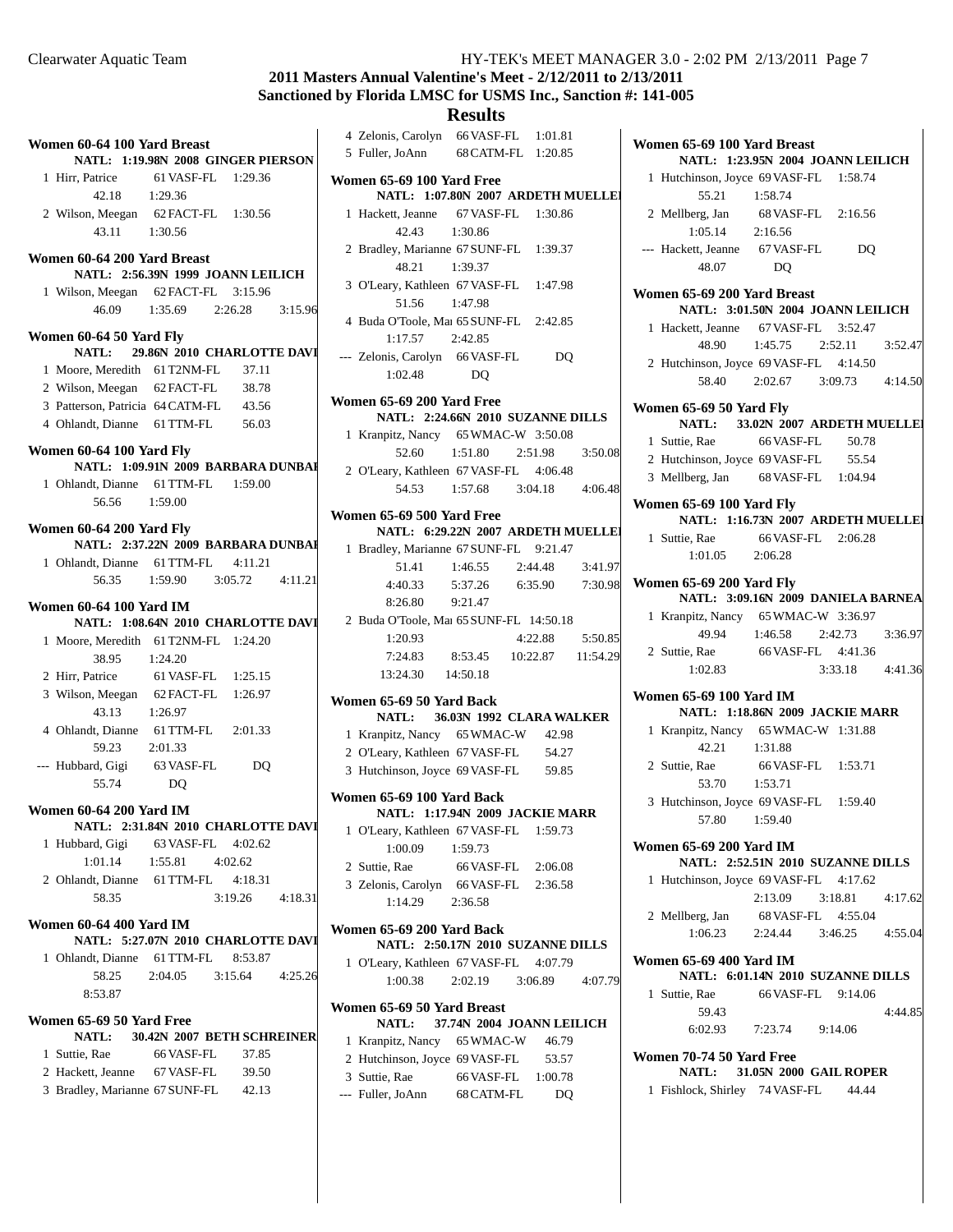## **2011 Masters Annual Valentine's Meet - 2/12/2011 to 2/13/2011 Sanctioned by Florida LMSC for USMS Inc., Sanction #: 141-005**

|                            |                                     |                    |         | Sanctioned by Florida LMSC for USMS Inc., Sa               |                       |                     |
|----------------------------|-------------------------------------|--------------------|---------|------------------------------------------------------------|-----------------------|---------------------|
|                            |                                     |                    |         |                                                            | <b>Results</b>        |                     |
| (Women 70-74 50 Yard Free) |                                     |                    |         | 6 Hutinger, Margie                                         | 71 FMM-FL 16:15.81    |                     |
|                            | 2 Henderson, Martha 74 SPCF-FL      | 44.73              |         | 1:30.10                                                    | 3:06.58               | 4:44.34             |
| 3 Steer, Sandy             | 71 SPM-14                           | 50.44              |         | 7:58.77                                                    |                       | 11:15.44            |
| 4 Allen, Jean              | 70 FMM-FL                           | 51.79              |         | 14:36.87                                                   | 16:15.81              |                     |
|                            | 5 Hutinger, Margie 71 FMM-FL        | 1:16.52            |         |                                                            |                       |                     |
|                            |                                     |                    |         | <b>Women 70-74 1000 Yard Free</b>                          |                       |                     |
| Women 70-74 100 Yard Free  |                                     |                    |         | <b>NATL: 13:58.55N 2004 LAVELLE S</b>                      |                       |                     |
|                            | NATL: 1:09.79N 2000 GAIL ROPER      |                    |         | 1 Jebe, Margit                                             |                       | 72 T2NM-FL 16:43.09 |
| 1 Jebe, Margit             | 72 T2NM-FL                          | 1:26.56            |         | 46.39                                                      | 1:36.28               | 2:26.44             |
| 41.36                      | 1:26.56                             |                    |         | 4:08.16                                                    | 4:58.93               | 5:49.22             |
|                            | 2 Tullman, Patricia 73 FMM-FL       | 1:29.16            |         | 7:29.37                                                    | 8:19.86               | 9:10.62             |
| 41.50                      | 1:29.16                             |                    |         | 10:51.58                                                   | 11:42.09              | 12:32.39            |
|                            | 3 Henderson, Martha 74 SPCF-FL      | 1:38.85            |         | 14:13.21                                                   | 15:03.92              | 15:54.78            |
| 46.99                      | 1:38.85                             |                    |         | 2 Bond, Patricia                                           |                       | 73 FMM-FL 16:52.62  |
|                            | 4 Fishlock, Shirley 74 VASF-FL      | 1:39.28            |         | 45.52                                                      | 1:34.40               | 2:24.73             |
| 48.05                      | 1:39.28                             |                    |         | 4:06.85                                                    | 4:59.03               | 5:50.22             |
| 5 Steer, Sandy             | 71 SPM-14                           | 1:54.46            |         | 7:32.77                                                    | 8:24.17               | 9:15.92             |
| 54.79                      | 1:54.46                             |                    |         | 10:57.93                                                   | 11:49.07              | 12:40.16            |
|                            | 6 Hutinger, Margie 71 FMM-FL        | 2:47.29            |         | 14:23.15                                                   | 15:13.72              | 16:04.16            |
| 1:22.31                    | 2:47.29                             |                    |         | 3 Tullman, Patricia 73 FMM-FL 18:44.55                     |                       |                     |
| Women 70-74 200 Yard Free  |                                     |                    |         | 49.35                                                      | 1:43.05               | 2:39.15             |
|                            | NATL: 2:35.85N 2000 GAIL ROPER      |                    |         | 4:35.24                                                    | 5:32.39               | 6:28.72             |
| 1 Bond, Patricia           | 73 FMM-FL                           | 3:05.21            |         | 8:20.22                                                    | 9:17.71               | 10:12.66            |
| 43.67                      | 1:30.46                             | 2:18.33            | 3:05.21 | 12:06.90                                                   | 13:05.28              | 14:00.96            |
|                            | 2 Tullman, Patricia 73 FMM-FL       | 3:23.19            |         | 15:53.94                                                   | 16:48.92              | 17:47.78            |
| 46.13                      | 1:36.93                             | 2:30.93            | 3:23.19 | Women 70-74 50 Yard Back                                   |                       |                     |
|                            | 3 Henderson, Martha 74 SPCF-FL      | 3:41.31            |         | NATL:                                                      | 36.91N 2007 BETSY JOR |                     |
| 51.82                      | 1:48.31                             | 2:46.30            | 3:41.31 | 1 Jebe, Margit                                             | 72 T2NM-FL            | 44.77               |
| 4 Steer, Sandy             | 71 SPM-14                           | 3:47.29            |         | 2 Bond, Patricia                                           | 73 FMM-FL             | 46.77               |
| 53.52                      | 1:51.50                             | 2:50.25            | 3:47.29 | 3 Tullman, Patricia 73 FMM-FL                              |                       | 47.61               |
|                            | 5 Hutinger, Margie 71 FMM-FL        | 4:59.68            |         | 4 Henderson, Martha 74 SPCF-FL                             |                       | 51.47               |
| 1:04.80                    | 2:20.22                             | 3:40.36            | 4:59.68 | 5 Allen, Jean                                              | 70 FMM-FL             | 1:00.63             |
|                            |                                     |                    |         | 6 Hutinger, Margie 71 FMM-FL                               |                       | 1:17.08             |
| Women 70-74 500 Yard Free  |                                     |                    |         |                                                            |                       |                     |
|                            | NATL: 6:46.78N 2004 LAVELLE STOINOI |                    |         | Women 70-74 100 Yard Back<br>NATL: 1:22.08N 2007 BETSY JOR |                       |                     |
| 1 Jebe, Margit             | 72 T2NM-FL<br>1:32.49               | 8:17.49<br>2:23.02 |         |                                                            |                       |                     |
| 43.51                      |                                     |                    | 3:14.22 | 1 Jebe, Margit                                             |                       | 72 T2NM-FL 1:38.78  |
| 4:05.44                    | 4:56.29    5:47.22                  |                    | 6:38.29 | 48.68 1:38.78                                              |                       |                     |
| 7:29.30                    | 8:17.49                             |                    |         | 2 Tullman, Patricia 73 FMM-FL                              |                       | 1:48.43             |
| 2 Tullman, Patricia        | 73 FMM-FL                           | 9:11.29            |         | 52.28                                                      | 1:48.43               |                     |
| 48.43                      | 1:43.45                             | 2:41.13            | 3:36.23 | 3 Allen, Jean                                              | 70 FMM-FL             | 2:08.60             |
| 4:32.04                    | 5:29.83                             | 6:23.89            | 7:21.41 | 1:03.69                                                    | 2:08.60               |                     |
| 8:19.03                    | 9:11.29                             |                    |         | Women 70-74 200 Yard Back                                  |                       |                     |
|                            | 3 Henderson, Martha 74 SPCF-FL      | 9:30.37            |         | NATL: 2:59.07N 2006 NANCY BRO                              |                       |                     |
| 51.32                      | 1:48.44                             | 2:46.41            | 3:44.03 | 1 Bond, Patricia                                           | 73 FMM-FL             | 3:22.14             |
| 4:41.91                    | 5:38.61                             | 6:37.93            | 7:35.25 | 49.12                                                      | 1:39.51               | 2:31.30             |
| 8:34.52                    | 9:30.37                             |                    |         | 2 Tullman, Patricia 73 FMM-FL                              |                       | 3:52.32             |
| 4 Fishlock, Shirley        | 74 VASF-FL                          | 9:34.04            |         | 54.56                                                      | 1:50.47               | 2:53.48             |
| 53.05                      | 1:50.56                             | 2:48.98            | 3:47.65 | 3 Henderson, Martha 74 SPCF-FL                             |                       | 4:01.08             |
| 4:46.50                    | 5:44.97                             | 6:43.85            | 7:42.04 | 59.05                                                      | 2:00.86               | 3:03.20             |
| 8:41.28                    | 9:34.04                             |                    |         |                                                            |                       |                     |
| 5 Steer, Sandy             | 71 SPM-14                           | 10:08.65           |         | Women 70-74 50 Yard Breast                                 |                       |                     |
| 57.72                      | 1:59.09                             | 3:00.45            | 4:02.09 | NATL:                                                      | 39.89N 2009 JOANN LEI |                     |
| 5:04.09                    | 6:06.24                             | 7:07.78            | 8:09.81 | 1 Jebe, Margit                                             | 72 T2NM-FL            | 47.46               |
| 9:09.59                    | 10:08.65                            |                    |         | 2 Allen, Jean                                              | 70 FMM-FL             | 56.13               |

| <b>Results</b>                                                        |                              |  |          |                    |
|-----------------------------------------------------------------------|------------------------------|--|----------|--------------------|
| 6 Hutinger, Margie 71 FMM-FL 16:15.81                                 |                              |  |          |                    |
| 1:30.10 3:06.58 4:44.34 6:20.42                                       |                              |  |          |                    |
| 7:58.77                                                               |                              |  |          | 11:15.44  12:53.87 |
| 14:36.87   16:15.81                                                   |                              |  |          |                    |
| <b>Women 70-74 1000 Yard Free</b>                                     |                              |  |          |                    |
| NATL: 13:58.55N 2004 LAVELLE STOINOI                                  |                              |  |          |                    |
| 1 Jebe, Margit                                                        | 72 T2NM-FL 16:43.09          |  |          |                    |
| 46.39 1:36.28 2:26.44                                                 |                              |  |          | 3:17.39            |
| 4:08.16 4:58.93 5:49.22 6:39.50                                       |                              |  |          |                    |
| 7:29.37 8:19.86 9:10.62 10:01.00                                      |                              |  |          |                    |
| 10:51.58  11:42.09  12:32.39  13:22.62                                |                              |  |          |                    |
| 14:13.21                                                              | 15:03.92  15:54.78  16:43.09 |  |          |                    |
| 2 Bond, Patricia                                                      | 73 FMM-FL 16:52.62           |  |          |                    |
| 45.52                                                                 | 1:34.40  2:24.73  3:15.70    |  |          |                    |
| 4:06.85                                                               | 4:59.03                      |  | 5:50.22  | 6:41.26            |
| 7:32.77                                                               | 8:24.17                      |  |          | 9:15.92 10:06.56   |
| 10:57.93  11:49.07  12:40.16                                          |                              |  |          | 13:32.11           |
| 14:23.15  15:13.72                                                    |                              |  | 16:04.16 | 16:52.62           |
| 3 Tullman, Patricia 73 FMM-FL 18:44.55                                |                              |  |          |                    |
| 49.35 1:43.05 2:39.15 3:37.84                                         |                              |  |          |                    |
| 4:35.24 5:32.39 6:28.72 7:25.46                                       |                              |  |          |                    |
| 8:20.22                                                               | 9:17.71  10:12.66  11:11.05  |  |          |                    |
| 12:06.90  13:05.28  14:00.96  14:56.13                                |                              |  |          |                    |
| 15:53.94  16:48.92  17:47.78  18:44.55                                |                              |  |          |                    |
|                                                                       |                              |  |          |                    |
| Women 70-74 50 Yard Back                                              |                              |  |          |                    |
| NATL: 36.91N 2007 BETSY JORDAN<br>1 Jebe, Margit                      | 72 T2NM-FL 44.77             |  |          |                    |
| 2 Bond, Patricia 73 FMM-FL 46.77                                      |                              |  |          |                    |
| 3 Tullman, Patricia 73 FMM-FL 47.61                                   |                              |  |          |                    |
| 4 Henderson, Martha 74 SPCF-FL 51.47                                  |                              |  |          |                    |
| 5 Allen, Jean                                                         | 70 FMM-FL 1:00.63            |  |          |                    |
| 6 Hutinger, Margie 71 FMM-FL 1:17.08                                  |                              |  |          |                    |
|                                                                       |                              |  |          |                    |
| Women 70-74 100 Yard Back                                             |                              |  |          |                    |
| NATL: 1:22.08N 2007 BETSY JORDAN<br>1 Jebe, Margit 72 T2NM-FL 1:38.78 |                              |  |          |                    |
| 48.68 1:38.78                                                         |                              |  |          |                    |
| 2 Tullman, Patricia 73 FMM-FL 1:48.43                                 |                              |  |          |                    |
| 52.28 1:48.43                                                         |                              |  |          |                    |
| 3 Allen, Jean                                                         | 70 FMM-FL 2:08.60            |  |          |                    |
| 1:03.69 2:08.60                                                       |                              |  |          |                    |
|                                                                       |                              |  |          |                    |
| Women 70-74 200 Yard Back                                             |                              |  |          |                    |
| NATL: 2:59.07N 2006 NANCY BROWN                                       |                              |  |          |                    |
| 1 Bond, Patricia                                                      | 73 FMM-FL 3:22.14            |  |          |                    |
| 49.12  1:39.51  2:31.30                                               |                              |  |          | 3:22.14            |
| 2 Tullman, Patricia 73 FMM-FL 3:52.32                                 |                              |  |          |                    |
| 54.56                                                                 | 1:50.47 2:53.48 3:52.32      |  |          |                    |
| 3 Henderson, Martha 74 SPCF-FL 4:01.08                                |                              |  |          |                    |
| 59.05 2:00.86 3:03.20 4:01.08                                         |                              |  |          |                    |
| Women 70-74 50 Yard Breast                                            |                              |  |          |                    |
| NATL: 39.89N 2009 JOANN LEILICH                                       |                              |  |          |                    |
| 1 Jebe, Margit 72 T2NM-FL 47.46                                       |                              |  |          |                    |

3 Steer, Sandy 71 SPM-14 1:00.66

|                          | Women 70-74 100 Yard Breast<br>NATL: 1:27.62N 2009 JOANN LEILICH       |                                         |                 |         |  |
|--------------------------|------------------------------------------------------------------------|-----------------------------------------|-----------------|---------|--|
|                          |                                                                        |                                         |                 |         |  |
|                          | 1 Allen, Jean<br>$1:00.78$ 2:06.44                                     | 70 FMM-FL 2:06.44                       |                 |         |  |
|                          | 2 Steer, Sandy 71 SPM-14 2:14.61                                       |                                         |                 |         |  |
|                          | $1:04.63$ $2:14.61$                                                    |                                         |                 |         |  |
|                          | 3 Fishlock, Shirley 74 VASF-FL 2:16.83                                 |                                         |                 |         |  |
|                          | 1:05.84                                                                | 2:16.83                                 |                 |         |  |
|                          | Women 70-74 200 Yard Breast                                            |                                         |                 |         |  |
|                          | NATL: 3:07.28N 2009 JOANN LEILICH                                      |                                         |                 |         |  |
|                          |                                                                        |                                         |                 |         |  |
|                          | 1 Allen, Jean                                                          | 70 FMM-FL 4:20.84                       |                 |         |  |
|                          |                                                                        | $1:00.24$ $2:07.30$ $3:14.54$ $4:20.84$ |                 |         |  |
|                          | 2 Steer, Sandy 71 SPM-14 4:48.32                                       |                                         |                 |         |  |
|                          |                                                                        | $1:07.33$ $2:20.59$ $3:35.19$ $4:48.32$ |                 |         |  |
|                          | Women 70-74 50 Yard Fly<br><b>NATL: 35.06N 2000 GAIL ROPER</b>         |                                         |                 |         |  |
|                          | 1 Tullman, Patricia 73 FMM-FL 50.97                                    |                                         |                 |         |  |
|                          | 2 Henderson, Martha 74 SPCF-FL 54.48                                   |                                         |                 |         |  |
|                          |                                                                        |                                         |                 |         |  |
|                          | Women 70-74 100 Yard Fly<br>NATL: 1:27.74N 1999 GAIL ROPER             |                                         |                 |         |  |
|                          | 1 Tullman, Patricia 73 FMM-FL 2:08.76                                  |                                         |                 |         |  |
|                          | 56.17 2:08.76                                                          |                                         |                 |         |  |
|                          | Women 70-74 100 Yard IM<br><b>NATL: 1:21.97N 2000 GAIL ROPER</b>       |                                         |                 |         |  |
|                          | 1 Jebe, Margit 72 T2NM-FL 1:35.99                                      |                                         |                 |         |  |
|                          | 45.78 1:35.99                                                          |                                         |                 |         |  |
|                          | 2 Bond, Patricia 73 FMM-FL 1:42.98                                     |                                         |                 |         |  |
|                          | 49.28 1:42.98                                                          |                                         |                 |         |  |
|                          | 3 Henderson, Martha 74 SPCF-FL 1:59.83                                 |                                         |                 |         |  |
|                          | 51.06 1:59.83                                                          |                                         |                 |         |  |
|                          | 4 Allen, Jean 70 FMM-FL 2:04.71                                        |                                         |                 |         |  |
|                          | 59.28 2:04.71                                                          |                                         |                 |         |  |
|                          | 5 Steer, Sandy 71 SPM-14 2:16.34                                       |                                         |                 |         |  |
|                          | $1:11.80$ $2:16.34$                                                    |                                         |                 |         |  |
|                          |                                                                        |                                         |                 |         |  |
|                          | <b>Women 75-79 200 Yard Free</b><br>NATL: 2:53.05N 2009 RONNIE KAMPHAI |                                         |                 |         |  |
|                          |                                                                        |                                         |                 |         |  |
|                          | 1 Prokopi, Doris 75 FMM-FL 4:08.44                                     |                                         |                 |         |  |
|                          |                                                                        | 55.30 1:57.07 3:03.38                   |                 | 4:08.44 |  |
|                          | <b>Women 75-79 500 Yard Free</b><br>NATL: 7:32.58N 2009 RONNIE KAMPHAI |                                         |                 |         |  |
|                          | 1 Homans, Margaret 78 FMM-FL 10:50.86                                  |                                         |                 |         |  |
|                          | 58.75                                                                  | 2:05.66 3:11.69 4:18.47                 |                 |         |  |
|                          |                                                                        |                                         |                 |         |  |
|                          | 5:23.93                                                                |                                         | 7:39.33 8:45.43 |         |  |
|                          | 9:48.59 10:50.86                                                       |                                         |                 |         |  |
| Women 75-79 50 Yard Back |                                                                        |                                         |                 |         |  |
|                          | NATL: 40.25N 2000 DORIS STEADMAN                                       |                                         |                 |         |  |
|                          | 1 Prokopi, Doris 75 FMM-FL 58.65                                       |                                         |                 |         |  |
|                          | Women 75-79 200 Yard Back                                              |                                         |                 |         |  |
|                          | NATL: 3:16.35N 2000 DORIS STEADMAN                                     |                                         |                 |         |  |
|                          | 1 Prokopi, Doris 75 FMM-FL 4:24.52                                     |                                         |                 |         |  |
|                          |                                                                        | $1:02.49$ $2:10.98$ $3:13.29$           |                 | 4:24.52 |  |
|                          |                                                                        |                                         |                 |         |  |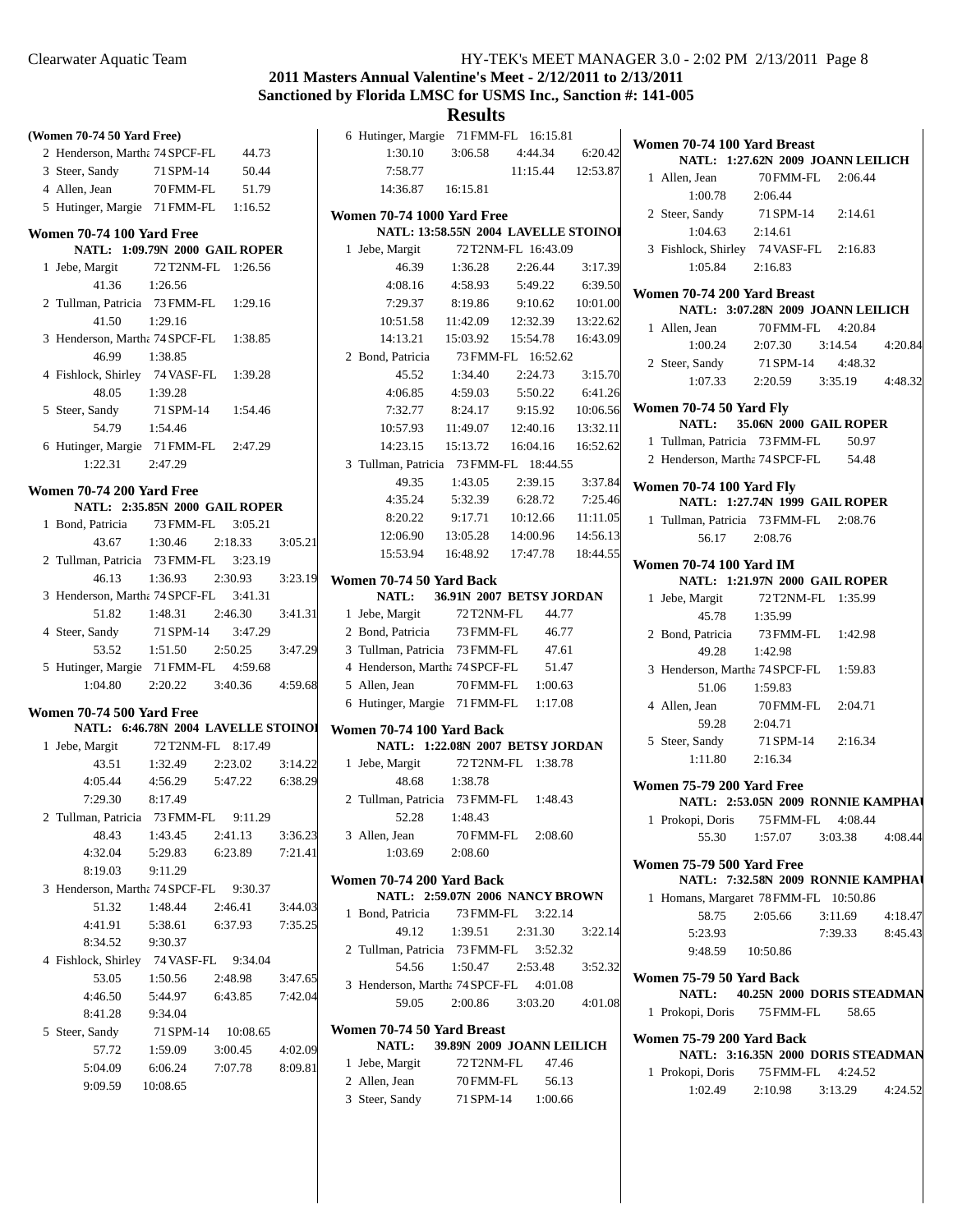# **2011 Masters Annual Valentine's Meet - 2/12/2011 to 2/13/2011 Sanctioned by Florida LMSC for USMS Inc., Sanction #: 141-005**

| Women 75-79 50 Yard Breast     |                                       | 2 Durstein, Nancy<br>81 SUNF-FL 9:58.47                                     |
|--------------------------------|---------------------------------------|-----------------------------------------------------------------------------|
| <b>NATL:</b>                   | 44.36N 2005 SYLVIA EISELE             | 54.83<br>1:55.99<br>2:56.27<br>3:57.50                                      |
| 1 Prokopi, Doris               | 75 FMM-FL<br>55.41                    | 5:59.91<br>8:03.45<br>4:59.16<br>7:02.36                                    |
|                                |                                       | 9:03.73<br>9:58.47                                                          |
| Women 75-79 100 Yard Breast    |                                       | 3 Campbell, Joan<br>80 SUNF-FL 10:07.94                                     |
|                                | NATL: 1:37.04N 2006 ANN HIRSCH        | 56.37<br>4:04.74<br>1:57.85<br>3:01.02                                      |
| 1 Prokopi, Doris               | 75 FMM-FL<br>2:08.69                  | 5:07.21<br>6:09.40<br>7:11.11<br>8:11.95                                    |
| 58.80                          | 2:08.69                               | 9:11.31<br>10:07.94                                                         |
| Women 75-79 200 Yard Breast    |                                       | Women 80-84 1000 Yard Free                                                  |
|                                | <b>NATL: 3:31.35N 2006 ANN HIRSCH</b> | <b>NATL: 17:20.18N 2008 JEAN TROY</b>                                       |
| 1 Prokopi, Doris               | 75 FMM-FL<br>4:33.06                  | 1 Durstein, Nancy<br>81 SUNF-FL 20:42.37                                    |
| 1:01.98                        | 2:13.83<br>3:29.61<br>4:33.06         | 55.03<br>1:56.79<br>2:59.35<br>4:02.75                                      |
| 2 Vijil, Rosie                 | 76 FMM-FL<br>5:29.44                  | 5:03.84<br>6:07.39<br>7:10.14<br>8:13.89                                    |
| 1:16.97                        | 4:07.24<br>5:29.44<br>2:41.71         | 12:25.05<br>9:17.55<br>10:20.66<br>11:22.87                                 |
| <b>Women 75-79 50 Yard Fly</b> |                                       | 13:27.68<br>16:36.95<br>15:33.60                                            |
| <b>NATL:</b>                   | 39.05N 2005 GAIL ROPER                | 17:39.73<br>20:42.37                                                        |
| 1 Prokopi, Doris               | 75 FMM-FL<br>1:10.78                  | Women 80-84 50 Yard Back                                                    |
| <b>Women 75-79 100 Yard IM</b> |                                       | <b>NATL:</b><br>43.57N 2009 BETTY LORENZI                                   |
|                                | <b>NATL: 1:27.31N 2005 GAIL ROPER</b> | 1 Lorenzi, Betty<br>83 SUNF-FL<br>45.77                                     |
| 1 Prokopi, Doris               | 75 FMM-FL<br>2:10.38                  | 2 Durstein, Nancy 81 SUNF-FL<br>55.18                                       |
| 1:04.40                        | 2:10.38                               |                                                                             |
|                                |                                       | Women 80-84 100 Yard Back                                                   |
| <b>Women 75-79 200 Yard IM</b> |                                       | NATL: 1:32.37N 2009 BETTY LORENZI<br>1 Lorenzi, Betty 83 SUNF-FL<br>1:37.91 |
|                                | <b>NATL: 3:18.40N 2005 GAIL ROPER</b> | 48.45<br>1:37.91                                                            |
| 1 Prokopi, Doris               | 75 FMM-FL<br>4:44.91                  |                                                                             |
| 1:14.00                        | 2:30.44<br>3:42.04<br>4:44.91         | Women 80-84 200 Yard Back                                                   |
| Women 80-84 50 Yard Free       |                                       | NATL: 3:26.72N 2009 BETTY LORENZI                                           |
| <b>NATL:</b>                   | 36.85N 2006 FLORENCE CARR             | 83 SUNF-FL<br>3:37.32<br>1 Lorenzi, Betty                                   |
| 1 Lorenzi, Betty               | 83 SUNF-FL<br>43.96                   | 48.78<br>2:37.71<br>1:42.39<br>3:37.32                                      |
| 2 Campbell, Joan               | 80 SUNF-FL<br>48.08                   | 2 Durstein, Nancy 81 SUNF-FL<br>4:17.05                                     |
| Women 80-84 100 Yard Free      |                                       | 1:00.01<br>2:05.77<br>3:14.56<br>4:17.05                                    |
|                                | NATL: 1:24.09N 2003 MARGERY MEYER     | Women 80-84 50 Yard Breast                                                  |
| 1 Troy, Jean                   | 83 FMM-FL<br>1:33.58                  | 49.34N 2010 NANETTE BOHL<br><b>NATL:</b>                                    |
| 44.73                          | 1:33.58                               | 1 Troy, Jean<br>83 FMM-FL<br>57.81                                          |
|                                | 2 Durstein, Nancy 81 SUNF-FL 1:45.08  | 2 Campbell, Joan<br>80 SUNF-FL<br>1:06.81                                   |
| 50.65                          | 1:45.08                               | Women 80-84 200 Yard Breast                                                 |
| 3 Campbell, Joan               | 80 SUNF-FL 1:47.05                    | NATL: 4:09.31N 2009 NANETTE BOHL                                            |
| 52.54                          | 1:47.05                               | 1 Campbell, Joan 80 SUNF-FL 5:17.91                                         |
| Women 80-84 200 Yard Free      |                                       | 1:15.46<br>2:36.57<br>3:58.43<br>5:17.91                                    |
|                                | <b>NATL: 3:08.99N 2008 JEAN TROY</b>  |                                                                             |
| 1 Troy, Jean                   | 83 FMM-FL<br>3:23.31                  | Women 80-84 50 Yard Fly<br>NATL:<br>50.10N 2007 LOIS KIVI NOCHM             |
| 45.69                          | 2:30.52<br>1:36.65<br>3:23.31         | 1 Troy, Jean<br>83 FMM-FL<br>56.09                                          |
| 2 Campbell, Joan               | 80 SUNF-FL<br>3:45.88                 | 2 Durstein, Nancy<br>1:07.43<br>81 SUNF-FL                                  |
| 53.64                          | 1:51.86<br>2:50.14<br>3:45.88         |                                                                             |
|                                |                                       | Women 80-84 100 Yard Fly                                                    |
| Women 80-84 500 Yard Free      | <b>NATL: 8:26.37N 2008 JEAN TROY</b>  | NATL: 1:54.16N 2007 LOIS KIVI NOCHM                                         |
| 1 Lorenzi, Betty               | 83 SUNF-FL<br>8:56.13                 | 1 Troy, Jean<br>83 FMM-FL<br>2:21.78                                        |
| 48.92                          | 1:43.18<br>2:37.98<br>3:32.63         | 1:08.04<br>2:21.78                                                          |
| 4:27.17                        | 5:21.22<br>6:15.36<br>7:09.51         | 2 Durstein, Nancy<br>81 SUNF-FL<br>2:41.41                                  |
| 8:03.45                        | 8:56.13                               | 1:19.56<br>2:41.41                                                          |
|                                |                                       |                                                                             |
|                                |                                       |                                                                             |

| <b>Women 80-84 100 Yard IM</b>   | NATL: 1:44.34N 2009 NANETTE BOHL         |
|----------------------------------|------------------------------------------|
| 1 Troy, Jean                     | 83 FMM-FL 1:52.37                        |
| 55.30   1:52.37                  |                                          |
|                                  | 2 Durstein, Nancy 81 SUNF-FL 2:03.24     |
| 1:00.24 2:03.24                  |                                          |
| <b>Women 80-84 200 Yard IM</b>   | <b>NATL: 3:54.26N 2008 JEAN TROY</b>     |
| 1 Troy, Jean                     | 83 FMM-FL 4:09.99                        |
|                                  | $1:00.51$ $2:06.32$ $3:16.45$<br>4:09.99 |
|                                  | 2 Durstein, Nancy 81 SUNF-FL 4:34.44     |
| 1:09.95                          | 2:21.54 3:41.26 4:34.44                  |
|                                  | 3 Campbell, Joan 80 SUNF-FL 4:51.27      |
| 1:20.50                          | 3:52.84 4:51.27                          |
| <b>Women 80-84 400 Yard IM</b>   |                                          |
|                                  | <b>NATL: 8:16.02N 2008 JEAN TROY</b>     |
| 1 Troy, Jean                     | 83 FMM-FL 8:59.87                        |
| 1:09.23                          | 3:38.51 4:46.82                          |
| 5:54.18 8:59.87                  |                                          |
|                                  | 2 Durstein, Nancy 81 SUNF-FL 9:48.00     |
| Women 85-89 50 Yard Free         |                                          |
|                                  | NATL: 42.36N 2009 MARGERY MEYER          |
|                                  | 1 Brown, Ellen 85 VASF-FL 1:16.65        |
| Women 85-89 100 Yard Free        |                                          |
|                                  | NATL: 1:35.48N 2009 MARGERY MEYER        |
|                                  | 1 Brown, Ellen 85 VASF-FL 2:49.84        |
| 1:20.79 2:49.84                  |                                          |
| <b>Women 85-89 200 Yard Free</b> |                                          |
|                                  | NATL: 3:29.82N 2009 MARGERY MEYER        |
|                                  | 1 Brown, Ellen 85 VASF-FL 6:21.68        |
|                                  | 3:04.95 4:43.94 6:21.68                  |
| Women 85-89 50 Yard Breast       |                                          |
|                                  | NATL: 1:01.66N 2003 GERTRUD ZINT         |
| 1 Brown, Ellen                   | 85 VASF-FL 1:36.02                       |
| Women 85-89 100 Yard Breast      |                                          |
|                                  | NATL: 2:23.13N 2007 MARIANNA BERKI       |
|                                  | 1 Brown, Ellen 85 VASF-FL 3:23.63        |
| 1:38.97 3:23.63                  |                                          |
| Women 85-89 100 Yard IM          | NATL: 2:03.29N 2009 MARGERY MEYER        |
|                                  | 1 Brown, Ellen 85 VASF-FL 3:14.28        |
| $1:32.26$ $3:14.28$              |                                          |
| <b>Men 18-24 200 Yard Free</b>   | NATL: 1:35.02N 2009 ANDY GRANT           |
|                                  | 1 Armbrister, Shane 22 TMST-FL 1:54.06   |
| 25.97                            | 54.85 1:24.39 1:54.06                    |
| <b>Men 18-24 50 Yard Back</b>    |                                          |
|                                  | NATL: 23.22N 2007 C GIBSON               |
|                                  | 1 Armbrister, Shane 22 TMST-FL 27.36     |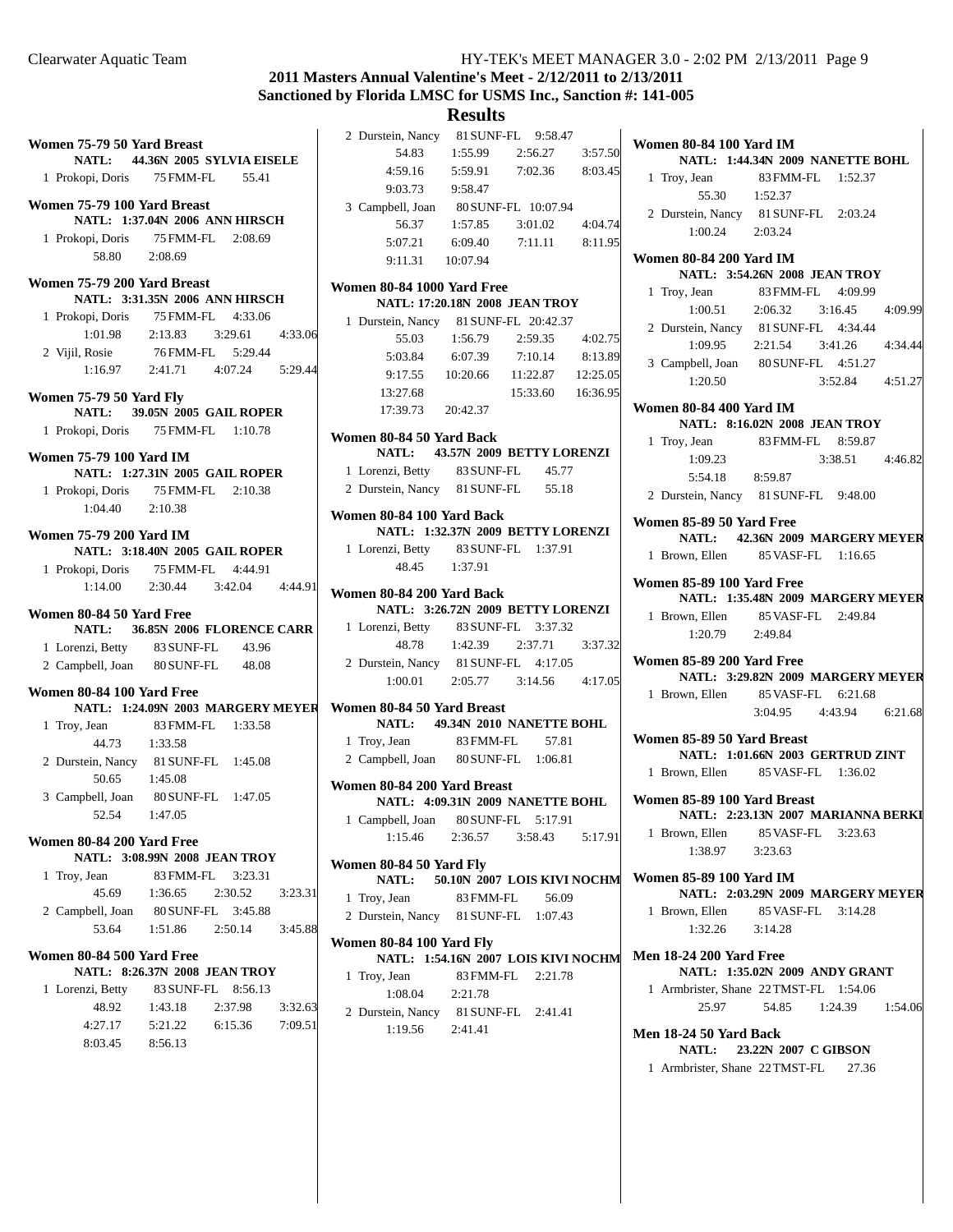Clearwater Aquatic Team HY-TEK's MEET MANAGER 3.0 - 2:02 PM 2/13/2011 Page 10

# **2011 Masters Annual Valentine's Meet - 2/12/2011 to 2/13/2011 Sanctioned by Florida LMSC for USMS Inc., Sanction #: 141-005**

| <b>Men 18-24 50 Yard Fly</b>                   |                                   |         |         | Men 25-29 50 Yard Breast                |                                   |                    |         |
|------------------------------------------------|-----------------------------------|---------|---------|-----------------------------------------|-----------------------------------|--------------------|---------|
| <b>NATL:</b>                                   | 22.16N 2006 MICHAEL SHELBY        |         |         | <b>NATL:</b>                            | 23.87N 2010 MARK GANGLOFF         |                    |         |
| 1 Armbrister, Shane 22 TMST-FL 25.48           |                                   |         |         | 1 Kramer, Matt                          | 25 TMST-FL                        | 28.67              |         |
| <b>Men 18-24 100 Yard Fly</b>                  |                                   |         |         | 2 Gober, Ryan                           | 26 TMST-FL                        | 30.46              |         |
| <b>NATL:</b>                                   | 47.93N 2010 RUSSELL PAYNE         |         |         | 3 Henry, Robert                         | 28 CATM-FL                        | 32.98              |         |
| 1 Armbrister, Shane 22 TMST-FL                 |                                   | 55.68   |         | 4 Eaton, Nathan                         | 27 TMST-FL                        | 33.56              |         |
| 26.27                                          | 55.68                             |         |         | <b>Men 25-29 100 Yard Breast</b>        |                                   |                    |         |
| <b>Men 25-29 50 Yard Free</b>                  |                                   |         |         |                                         | NATL: 52.30N 2010 MARK GANGLOFF   |                    |         |
| NATL:                                          | 18.67N 2010 FRED BOUSQUET         |         |         | 1 Kramer, Matt                          |                                   | 25 TMST-FL 1:02.41 |         |
| 1 Christian, Tiger                             | 26 CATM-FL                        | 21.59   |         | 28.84                                   | 1:02.41                           |                    |         |
| 2 Delazanos, Dimitri 25 BLU-FL                 |                                   | 22.49   |         | <b>Men 25-29 50 Yard Fly</b>            |                                   |                    |         |
| 3 Eaton, Nathan                                | 27 TMST-FL                        | 23.27   |         | <b>NATL:</b>                            | 21.15N 2004 SABIR MUHAMMA         |                    |         |
| 4 Suddarth, Kyle                               | 27 TMST-FL                        | 23.34   |         | 1 Kramer, Matt                          | 25 TMST-FL                        | 24.01              |         |
| 5 Gober, Ryan                                  | 26 TMST-FL                        | 24.36   |         | 2 Hensley, Scott                        | 28 TMST-FL                        | 24.26              |         |
| 6 Henry, Robert                                | 28 CATM-FL                        | 24.72   |         | 3 Gober, Ryan                           | 26 TMST-FL                        | 25.89              |         |
|                                                |                                   |         |         | 4 Eaton, Nathan                         | 27 TMST-FL                        | 28.41              |         |
| <b>Men 25-29 50 Yard Free</b>                  |                                   |         |         |                                         |                                   |                    |         |
| <b>NATL:</b>                                   | 18.67N 2010 FRED BOUSQUET         |         |         | <b>Men 25-29 100 Yard Fly</b>           |                                   |                    |         |
| 1 Christian, Tiger 26 CATM-FL                  |                                   | 21.45   |         | NATL:                                   | 47.51N 2010 JAYME CRAMER          | 53.23              |         |
| <b>Men 25-29 100 Yard Free</b>                 |                                   |         |         | 1 Hensley, Scott 28 TMST-FL<br>24.39    | 53.23                             |                    |         |
| NATL:                                          | 42.58N 2010 ANDY GRANT            |         |         |                                         |                                   |                    |         |
| 1 Kramer, Matt                                 | 25 TMST-FL                        | 48.77   |         | <b>Men 25-29 100 Yard IM</b>            |                                   |                    |         |
| 23.58                                          | 48.77                             |         |         | <b>NATL:</b>                            | 48.27N 2010 MARK GANGLOFF         |                    |         |
| 2 Delazanos, Dimitri 25 BLU-FL                 |                                   | 52.40   |         | 1 Kramer, Matt                          | 25 TMST-FL                        | 54.79              |         |
| 23.73                                          | 52.40                             |         |         | 24.68                                   | 54.79                             |                    |         |
| 3 Suddarth, Kyle                               | 27 TMST-FL                        | 53.88   |         | 2 Gober, Ryan 26 TMST-FL                |                                   | 58.19              |         |
| 26.22                                          | 53.88                             |         |         | 26.15                                   | 58.19                             |                    |         |
| 4 Henry, Robert                                | 28 CATM-FL                        | 55.02   |         | 3 Eaton, Nathan                         | 27 TMST-FL 1:02.47                |                    |         |
| 26.71                                          | 55.02                             |         |         |                                         | 28.58 1:02.47                     |                    |         |
| <b>Men 25-29 200 Yard Free</b>                 |                                   |         |         | 4 Suddarth, Kyle 27 TMST-FL 1:04.00     |                                   |                    |         |
|                                                | NATL: 1:33.86N 2010 ANDY GRANT    |         |         | 27.79                                   | 1:04.00                           |                    |         |
| 1 Kramer, Matt                                 | 25 TMST-FL 1:57.59                |         |         | <b>Men 25-29 200 Yard IM</b>            |                                   |                    |         |
| 25.83                                          | 54.06<br>1:24.37                  |         | 1:57.59 |                                         | NATL: 1:48.18N 2010 MARK GANGLOFF |                    |         |
| <b>Men 25-29 50 Yard Back</b>                  |                                   |         |         | 1 Eaton, Nathan                         |                                   | 27 TMST-FL 2:32.70 |         |
|                                                | NATL: 21.46N 2010 ADAM MANIA      |         |         | 30.89                                   | 1:12.19                           | 1:56.50            | 2:32.70 |
| 1 Kramer, Matt                                 | 25 TMST-FL                        | 25.34   |         | <b>Men 30-34 50 Yard Free</b>           |                                   |                    |         |
| 2 Hensley, Scott                               | 28 TMST-FL                        | 25.95   |         |                                         | NATL: 19.85N 2010 LANCE ASTI      |                    |         |
| 3 Gober, Ryan                                  | 26TMST-FL                         | 29.06   |         | 1 Murray, Phil                          | 30 TMST-FL                        | 22.72              |         |
| 4 Eaton, Nathan                                | 27 TMST-FL                        | 30.12   |         | 2 Mulbarger, Michae 31 TMST-FL          |                                   | 24.29              |         |
| 5 Henry, Robert                                | 28 CATM-FL                        | 31.48   |         | 3 Negrete, Oscar                        | 34 CATM-FL                        | 40.18              |         |
|                                                |                                   |         |         |                                         |                                   |                    |         |
| <b>Men 25-29 100 Yard Back</b><br><b>NATL:</b> | 45.95N 2010 ADAM MANIA            |         |         | <b>Men 30-34 100 Yard Free</b><br>NATL: | 44.53N 2004 MIKE PICOTTE          |                    |         |
| 1 Kramer, Matt                                 | 25 TMST-FL 1:04.21                |         |         | 1 Dandrow, Brandon 34 TMM-FL            |                                   | 58.03              |         |
| 30.96                                          | 1:04.21                           |         |         | 27.92                                   | 58.03                             |                    |         |
|                                                |                                   |         |         |                                         |                                   |                    |         |
| <b>Men 25-29 200 Yard Back</b>                 |                                   |         |         | <b>Men 30-34 200 Yard Free</b>          |                                   |                    |         |
|                                                | NATL: 1:48.47N 1995 JOHN KEPPELER |         |         |                                         | NATL: 1:38.03N 1999 JON OLSEN     |                    |         |
| 1 Hensley, Scott                               | 28 TMST-FL 2:00.23                |         |         | 1 Mulbarger, Michae 31 TMST-FL 1:59.99  |                                   |                    |         |
| 27.93                                          | 58.03                             | 1:28.77 | 2:00.23 | 27.38                                   | 57.71                             | 1:29.06            | 1:59.99 |
| 2 Kramer, Matt                                 | 25 TMST-FL 2:05.35                |         |         |                                         |                                   |                    |         |
| 28.34                                          | 59.51                             | 1:32.01 | 2:05.35 |                                         |                                   |                    |         |
|                                                |                                   |         |         |                                         |                                   |                    |         |
|                                                |                                   |         |         |                                         |                                   |                    |         |

| <b>Men 30-34 500 Yard Free</b>  |                                                |
|---------------------------------|------------------------------------------------|
|                                 | NATL: 4:29.49N 1996 MATTHEW CETLIN             |
|                                 | 1 Mulbarger, Michae 31 TMST-FL 5:21.18         |
|                                 | 28.46 1:00.36 1:32.71 2:05.48                  |
| 2:38.70                         | $3:11.71$ $3:44.41$ $4:17.17$                  |
|                                 | 4:49.66 5:21.18                                |
| <b>Men 30-34 1000 Yard Free</b> |                                                |
|                                 | NATL: 9:26.93N 2003 JOSHUA WOODRU              |
|                                 | 1 Mulbarger, Michae 31 TMST-FL 11:13.83        |
|                                 | 30.09 1:03.54 1:37.91 2:12.24                  |
|                                 | 2:46.45 3:20.60 3:54.68 4:28.73                |
|                                 | 5:02.65 5:36.68 6:10.51 6:44.53                |
| 7:18.53                         | 7:52.64<br>8:26.80<br>9:00.59                  |
|                                 | 9:34.25  10:08.07  10:41.59  11:13.83          |
|                                 |                                                |
| <b>Men 30-34 50 Yard Back</b>   | NATL: 22.97N 2009 DERYA BUYUKUNG               |
|                                 | 1 Murray, Phil 30 TMST-FL 26.76                |
|                                 |                                                |
|                                 | --- Negrete, Oscar 34 CATM-FL DQ               |
| Men 30-34 50 Yard Breast        |                                                |
|                                 | NATL: 25.69N 2008 JEFF COMMINGS                |
|                                 | 1 Murray, Phil 30 TMST-FL 30.51                |
|                                 | 2 Dandrow, Brandon 34 TMM-FL 33.07             |
| Men 30-34 100 Yard Breast       |                                                |
|                                 | NATL: 55.85N 2007 JEFF COMMINGS                |
|                                 | 1 Dandrow, Brandon 34 TMM-FL 1:12.11           |
|                                 | 33.17 1:12.11                                  |
|                                 |                                                |
| <b>Men 30-34 50 Yard Fly</b>    |                                                |
|                                 | NATL: 21.44N 2009 ZSOLT GASPAR                 |
| 1 Murray, Phil                  | 30 TMST-FL 24.91                               |
|                                 | 2 Dandrow, Brandon 34 TMM-FL 28.74             |
|                                 | 3 Laos, Roberto 34 GSC-FL 31.58                |
| Men 30-34 100 Yard IM           |                                                |
|                                 | NATL: 50.89N 2009 ERIK SCALISE                 |
|                                 | 1 Murray, Phil 30 TMST-FL 57.55<br>25.41 57.55 |
| 25.41                           | 57.55                                          |
|                                 | 2 Dandrow, Brandon 34 TMM-FL 1:05.13           |
|                                 | 30.05 1:05.13                                  |
| <b>Men 30-34 200 Yard IM</b>    |                                                |
|                                 | NATL: 1:47.62N 1997 RONALD KARNAU              |
|                                 | 1 Laos, Roberto 34 GSC-FL 2:47.14              |
|                                 | 31.56 1:20.17 2:09.63 2:47.14                  |
|                                 |                                                |
| <b>Men 35-39 50 Yard Free</b>   |                                                |
|                                 | <b>NATL:</b> 20.14N 2008 JOSH DAVIS            |
|                                 | 1 Herman, Eric 39 SPM-14 24.40                 |
|                                 | 2 Vivas, Mario 39 CATM-FL 26.74                |
|                                 | 3 Wilk, Thomasz 38 BLU-FL 27.51                |
| <b>Men 35-39 100 Yard Free</b>  |                                                |
|                                 | NATL: 44.24N 2009 VLAD PYSHNENKO               |
| 1 Herman, Eric                  | 39 SPM-14 51.63                                |
| 25.03                           | 51.63                                          |
|                                 |                                                |
|                                 |                                                |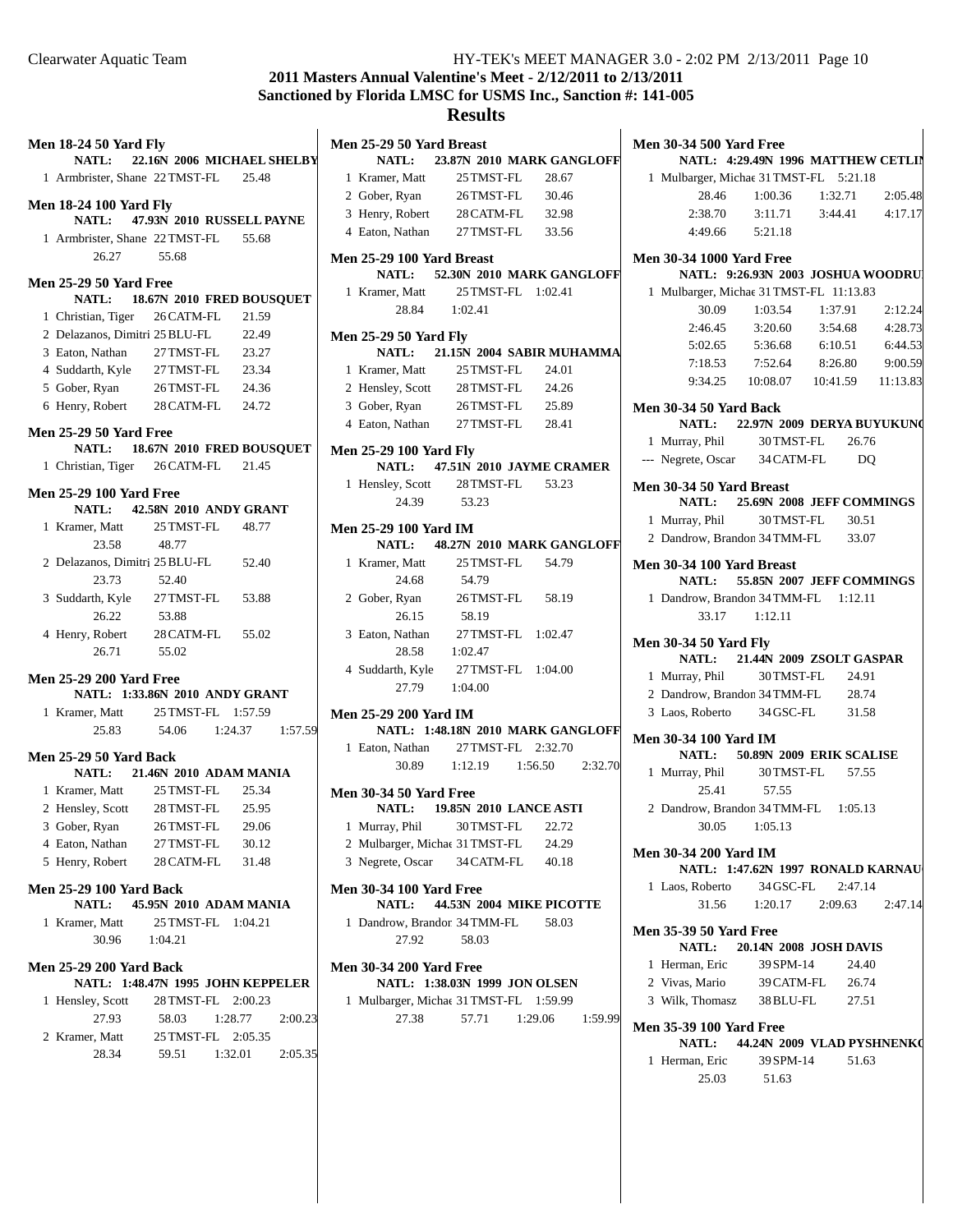# **2011 Masters Annual Valentine's Meet - 2/12/2011 to 2/13/2011 Sanctioned by Florida LMSC for USMS Inc., Sanction #: 141-005**

## **Results**

|                                            | (Men 35-39 100 Yard Free)              |                           |                 |
|--------------------------------------------|----------------------------------------|---------------------------|-----------------|
| 2 Vivas, Mario 39 CATM-FL 59.31            |                                        |                           |                 |
| 27.73                                      | 59.31                                  |                           |                 |
| 3 Wilk, Thomasz 38 BLU-FL 1:05.16          |                                        |                           |                 |
| 30.25                                      | 1:05.16                                |                           |                 |
| 4 Deutch, Steven                           | 37 YCFM-FL 1:49.99                     |                           |                 |
|                                            | 49.42 1:49.99                          |                           |                 |
|                                            |                                        |                           |                 |
| <b>Men 35-39 200 Yard Free</b>             | <b>NATL: 1:36.56N 2008 JOSH DAVIS</b>  |                           |                 |
| 1 Herman, Eric 39 SPM-14 1:55.49           |                                        |                           |                 |
| 26.92                                      |                                        | 55.69   1:25.41   1:55.49 |                 |
| 2 Butcher, Rob                             |                                        | 38 SYSM-FL 2:06.77        |                 |
| 27.63                                      |                                        | 58.67 1:32.18 2:06.77     |                 |
| 3 Deutch, Steven 37 YCFM-FL 3:56.13        |                                        |                           |                 |
|                                            | 47.15 1:45.44 2:52.43 3:56.13          |                           |                 |
|                                            |                                        |                           |                 |
| <b>Men 35-39 500 Yard Free</b>             |                                        |                           |                 |
|                                            | NATL: 4:33.97N 2002 RONALD KARNAU      |                           |                 |
| 1 Hooper, Matt 37 UNAT-FG 5:14.08<br>28.15 | 59.39                                  | 1:31.02                   | 2:02.86         |
|                                            |                                        |                           |                 |
| 2:35.88<br>4:43.48                         | 3:07.84 3:39.96 4:11.55                |                           |                 |
| 2 Deutch, Steven                           | 5:14.08<br>37 YCFM-FL 11:30.80         |                           |                 |
| 48.68                                      | $1:53.44$ $3:02.42$ $4:17.11$          |                           |                 |
| 5:30.97                                    | 6:47.81                                | 8:02.85                   | 9:16.51         |
| 10:30.20  11:30.80                         |                                        |                           |                 |
|                                            |                                        |                           |                 |
| <b>Men 35-39 1000 Yard Free</b>            |                                        |                           |                 |
|                                            |                                        |                           |                 |
|                                            | NATL: 9:27.97N 2010 ERIC CHRISTENSE    |                           |                 |
| 1 Butcher, Rob                             | 38 SYSM-FL 11:56.34                    |                           |                 |
| 30.58                                      | 1:04.65                                |                           | 1:39.19 2:14.10 |
| 2:49.66                                    | 3:25.58                                | 4:01.74                   | 4:38.03         |
| 5:14.89                                    | 5:52.06                                | 6:29.35                   | 7:06.50         |
| 7:43.42                                    | 8:20.08                                | 8:57.01                   | 9:33.69         |
|                                            | 10:10.20  10:46.48  11:22.60  11:56.34 |                           |                 |
| 2 Deutch, Steven 37 YCFM-FL 23:34.30       |                                        |                           |                 |
|                                            | 47.17 1:46.90 2:55.89 4:05.85          |                           |                 |
|                                            | 5:18.60 6:32.27 7:45.28 8:55.14        |                           |                 |
|                                            | 10:10.06  11:25.20  12:36.61  13:49.15 |                           |                 |
| 15:00.39                                   | 16:13.07   17:24.69                    |                           | 18:41.47        |
|                                            | 19:54.06 21:08.94 22:23.61             |                           | 23:34.30        |
| <b>Men 35-39 50 Yard Back</b>              |                                        |                           |                 |
| NATL:                                      | 22.70N 2008 JOSH DAVIS                 |                           |                 |
| 1 Hooper, Matt                             | 37 UNAT-FG                             | 26.89                     |                 |
| 2 Herman, Eric 39 SPM-14                   |                                        | 33.76                     |                 |
| <b>Men 35-39 100 Yard Back</b>             |                                        |                           |                 |
| <b>NATL:</b>                               | 49.12N 2008 JOSH DAVIS                 |                           |                 |
| Hooper, Matt<br>1                          | 37 UNAT-FG                             | 57.88                     |                 |
| 28.53                                      | 57.88                                  |                           |                 |
| 2 Herman, Eric                             | 39 SPM-14 1:13.87                      |                           |                 |
| 36.77                                      | 1:13.87                                |                           |                 |

| <b>Men 35-39 200 Yard Back</b>                             | NATL: 1:47.72N 2008 JOSH DAVIS      |         |
|------------------------------------------------------------|-------------------------------------|---------|
|                                                            |                                     |         |
| 1 Hooper, Matt 37 UNAT-FG 2:05.39                          |                                     |         |
|                                                            | 29.35 1:01.01 1:33.34 2:05.39       |         |
| Men 35-39 50 Yard Breast                                   |                                     |         |
|                                                            | NATL: 25.35N 2010 STEVE WEST        |         |
| 1 Butcher, Rob 38 SYSM-FL 29.70                            |                                     |         |
| 2 Herman, Eric 39 SPM-14 33.61                             |                                     |         |
| Men 35-39 100 Yard Breast                                  | NATL: 55.26N 2001 RON KARNAUGH      |         |
|                                                            |                                     |         |
| 1 Wilk, Thomasz 38 BLU-FL 1:16.85<br>36.07 1:16.85         |                                     |         |
| Men 35-39 200 Yard Breast                                  | NATL: 1:59.23N 2001 RON KARNAUGH    |         |
| 1 Wilk, Thomasz 38 BLU-FL 2:50.13                          |                                     |         |
|                                                            | 37.51 1:19.96 2:04.33 2:50.13       |         |
|                                                            |                                     |         |
| <b>Men 35-39 50 Yard Fly</b>                               |                                     |         |
|                                                            | NATL: 22.30N 2002 WADE KING         |         |
| 1 Hooper, Matt 37 UNAT-FG 25.53                            |                                     |         |
| 2 Herman, Eric 39 SPM-14 27.30                             |                                     |         |
| 3 Vivas, Mario 39 CATM-FL 30.13                            |                                     |         |
| <b>Men 35-39 100 Yard Fly</b>                              | <b>NATL:</b> 49.54N 1999 PETER EGAN |         |
| 1 Hooper, Matt 37 UNAT-FG 56.70                            |                                     |         |
| 26.63                                                      | 56.70                               |         |
| 2 Herman, Eric 39 SPM-14 1:00.71                           |                                     |         |
| 28.58 1:00.71                                              |                                     |         |
| 3 Vivas, Mario 39 CATM-FL 1:08.27                          |                                     |         |
| 31.50 1:08.27                                              |                                     |         |
|                                                            |                                     |         |
| <b>Men 35-39 100 Yard IM</b>                               | <b>NATL:</b> 50.06N 2008 JOSH DAVIS |         |
| 1 Hooper, Matt 37 UNAT-FG 1:00.96                          |                                     |         |
| 27.21 1:00.96                                              |                                     |         |
| 2 Herman, Eric                                             | 39 SPM-14 1:03.78                   |         |
| 30.74 1:03.78                                              |                                     |         |
| 3 Butcher, Rob 38 SYSM-FL 1:05.20                          |                                     |         |
| 31.11 1:05.20                                              |                                     |         |
| 4 Vivas, Mario 39 CATM-FL 1:10.69                          |                                     |         |
| 32.78 1:10.69                                              |                                     |         |
|                                                            |                                     |         |
| Men 35-39 400 Yard IM                                      |                                     |         |
|                                                            | NATL: 3:56.76N 2001 RON KARNAUGH    |         |
| 1 Hooper, Matt 37 UNAT-FG 4:35.77<br>29.23 1:02.99 1:39.25 |                                     |         |
|                                                            |                                     | 2:13.31 |
| 2:53.01                                                    | $3:33.01$ $4:05.76$ $4:35.77$       |         |
| 2 Herman, Eric 39 SPM-14 4:55.22                           |                                     |         |
|                                                            | 29.41 1:02.71 1:42.99 2:22.27       |         |
|                                                            | 3:04.14 3:47.29 4:22.09 4:55.22     |         |
| <b>Men 40-44 50 Yard Free</b>                              |                                     |         |
|                                                            | NATL: 20.84N 2009 MICHAEL ROSS      |         |
| 1 Smith James 41 TMM-FL 22.80                              |                                     |         |

1 Smith, James 41 TMM-FL 22.80 2 Campesino, Bernar 40 UNAF-FL 25.70

| 3 Hindson, Adam 40T2NM-FL 27.50                                     |               |                                                            |         |
|---------------------------------------------------------------------|---------------|------------------------------------------------------------|---------|
| <b>Men 40-44 100 Yard Free</b>                                      |               |                                                            |         |
|                                                                     |               | NATL: 45.35N 2008 MICHAEL ROSS                             |         |
| 1 Smith, James 41 TMM-FL 50.79                                      |               |                                                            |         |
| 24.14                                                               | 50.79         |                                                            |         |
| 2 Hindson, Adam 40T2NM-FL 57.34                                     |               |                                                            |         |
| 28.18                                                               | 57.34         |                                                            |         |
| 3 Miner, David 42 SYSM-FL 57.96                                     |               |                                                            |         |
|                                                                     | 27.48 57.96   |                                                            |         |
| <b>Men 40-44 200 Yard Free</b>                                      |               |                                                            |         |
|                                                                     |               | NATL: 1:38.94N 2008 MICHAEL ROSS                           |         |
| 1 Hindson, Adam  40T2NM-FL  2:09.32                                 |               |                                                            |         |
|                                                                     |               | 30.38 1:02.68 1:36.24 2:09.32                              |         |
| 2 Miner, David 42SYSM-FL 2:09.70                                    |               |                                                            |         |
|                                                                     |               | 30.58 1:03.71 1:36.47 2:09.70                              |         |
|                                                                     |               |                                                            |         |
| <b>Men 40-44 500 Yard Free</b><br>NATL: 4:39.86N 2010 ALEX KOSTICH  |               |                                                            |         |
| 1 Miner, David 42 SYSM-FL 5:53.52                                   |               |                                                            |         |
|                                                                     |               | 31.33 1:05.12 1:39.77 2:14.53                              |         |
|                                                                     |               | 2:49.64 3:25.45 4:01.62 4:38.45                            |         |
|                                                                     |               |                                                            |         |
| 5:16.33    5:53.52                                                  |               |                                                            |         |
| <b>Men 40-44 1000 Yard Free</b>                                     |               |                                                            |         |
| NATL: 9:32.66N 2010 ALEX KOSTICH                                    |               |                                                            |         |
| 1 Mc Kenna, Joel 40 UNAT-FL 11:43.34                                |               |                                                            |         |
| 32.04                                                               |               | 1:06.28   1:41.36   2:16.40                                |         |
| 2:51.81                                                             | 3:27.56       | 4:03.72                                                    | 4:39.45 |
| 5:14.91                                                             | 5:50.46       | 6:25.84                                                    | 7:01.67 |
|                                                                     |               | 7:37.97 8:13.25 8:48.76                                    | 9:24.19 |
|                                                                     |               | 9:59.17  10:34.19  11:09.31  11:43.34                      |         |
| 2 Hillman, Allen 43 SYSM-FL 12:12.07                                |               |                                                            |         |
|                                                                     |               | 32.15 1:07.01 1:42.83 2:18.71                              |         |
|                                                                     |               | 2:54.92 3:31.44 4:08.09 4:44.96                            |         |
|                                                                     |               | 5:21.93   5:59.11   6:35.71   7:13.29                      |         |
|                                                                     |               | 7:50.95 8:28.77 9:06.43                                    | 9:44.92 |
|                                                                     |               | $10:22.54 \qquad 11:00.17 \qquad 11:36.97 \qquad 12:12.07$ |         |
| 3 Miner, David 42 SYSM-FL 12:28.27<br>31.96 1:06.55 1:42.35 2:18.59 |               |                                                            |         |
|                                                                     |               |                                                            |         |
| 2:54.81                                                             | 3:31.71       | 4:09.16                                                    | 4:46.90 |
| 5:24.31                                                             | 6:01.99       | 6:40.07                                                    | 7:18.25 |
| 7:56.67                                                             | 8:34.95       | 9:13.94                                                    | 9:52.64 |
| 10:31.80  11:11.11                                                  |               | 11:50.37 12:28.27                                          |         |
| Men 40-44 50 Yard Back                                              |               |                                                            |         |
|                                                                     |               | NATL: 22.77N 2009 MICHAEL ROSS                             |         |
| 1 Smith, James                                                      | 41 TMM-FL     | 26.59                                                      |         |
| 2 Stier, Scott                                                      | 41 SYSM-FL    | 30.20                                                      |         |
| 3 Campesino, Bernaı 40 UNAF-FL                                      |               | 31.08                                                      |         |
| 4 Hindson, Adam 40T2NM-FL                                           |               | 33.31                                                      |         |
|                                                                     |               |                                                            |         |
| Men 40-44 100 Yard Back                                             |               | NATL: 48.49N 2009 MICHAEL ROSS                             |         |
| 1 Smith, James 41 TMM-FL 1:00.53                                    |               |                                                            |         |
|                                                                     | 28.24 1:00.53 |                                                            |         |
|                                                                     |               |                                                            |         |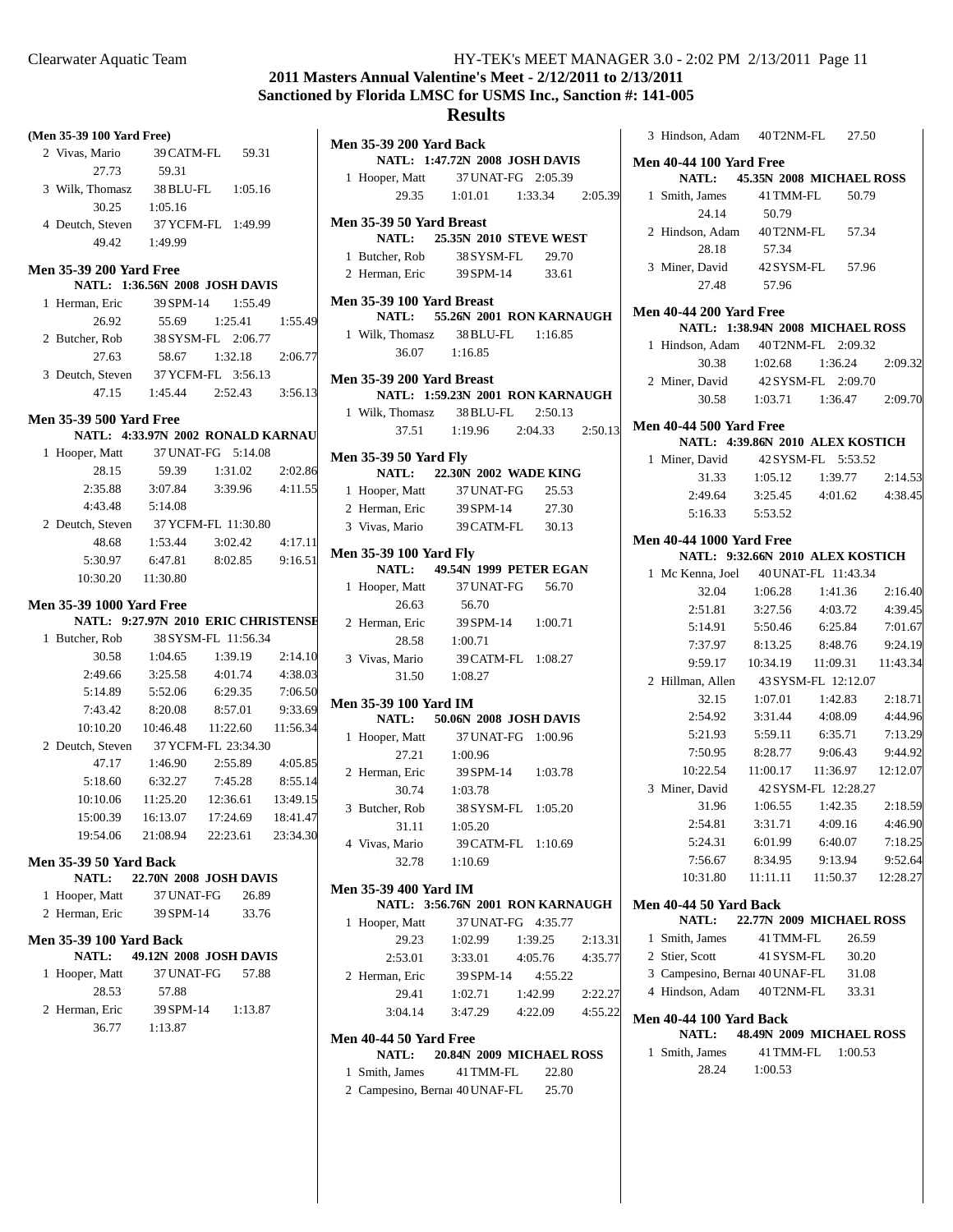## **2011 Masters Annual Valentine's Meet - 2/12/2011 to 2/13/2011 Sanctioned by Florida LMSC for USMS Inc., Sanction #: 141-005**

| Men 40-44 200 Yard Back       |                                                                           |         |
|-------------------------------|---------------------------------------------------------------------------|---------|
|                               | NATL: 1:50.09N 2008 MICHAEL ROSS                                          |         |
| 1 Smith, James                | 41 TMM-FL 2:11.52                                                         |         |
|                               | 29.35 1:02.33 1:36.29 2:11.52                                             |         |
|                               | 2 Mench, Edward 44 SYSM-FL 2:14.96                                        |         |
|                               | 3 Mc Kenna, Joel 40 UNAT-FL 2:16.62                                       |         |
|                               | 32.04 1:06.16 1:41.82                                                     | 2:16.62 |
|                               | 4 Hillman, Allen 43 SYSM-FL 2:31.03                                       |         |
|                               | 35.79   1:13.52   1:52.38   2:31.03                                       |         |
| Men 40-44 50 Yard Breast      |                                                                           |         |
|                               | NATL: 25.84N 2003 GREG RHODENBA                                           |         |
| 1 Stier, Scott                | 41 SYSM-FL 29.04                                                          |         |
|                               | *2 Hillman, Allen 43 SYSM-FL 32.61                                        |         |
|                               | *2 Hindson, Adam 40T2NM-FL 32.61                                          |         |
|                               |                                                                           |         |
|                               | *2 Campesino, Bernai 40 UNAF-FL 32.61<br>5 LoCascio, Jim 40 UNAT-FL 35.16 |         |
|                               |                                                                           |         |
| Men 40-44 100 Yard Breast     |                                                                           |         |
|                               | NATL: 57.04N 2003 WALLY DICKS                                             |         |
| 1 Stier, Scott                | 41 SYSM-FL 1:04.62                                                        |         |
| $30.67$ 1:04.62               |                                                                           |         |
|                               | 2 Hindson, Adam 40T2NM-FL 1:10.98                                         |         |
| 33.11 1:10.98                 |                                                                           |         |
|                               | 3 Campesino, Bernai 40 UNAF-FL 1:12.78                                    |         |
| 34.21   1:12.78               |                                                                           |         |
|                               | 4 Miner, David 42 SYSM-FL 1:16.80                                         |         |
| 36.52   1:16.80               |                                                                           |         |
|                               | 5 LoCascio, Jim 40 UNAT-FL 1:17.14                                        |         |
| 37.06 1:17.14                 |                                                                           |         |
|                               |                                                                           |         |
| Men 40-44 200 Yard Breast     |                                                                           |         |
|                               | NATL: 2:03.37N 2009 ROQUE SANTOS                                          |         |
|                               | 1 Stier, Scott 41 SYSM-FL 2:28.11                                         |         |
|                               | 33.34 1:10.71 1:49.29                                                     | 2:28.11 |
|                               | 2 Hindson, Adam 40T2NM-FL 2:32.23                                         |         |
|                               | 35.24 1:14.40 1:52.89 2:32.23                                             |         |
| <b>Men 40-44 50 Yard Fly</b>  |                                                                           |         |
|                               | NATL: 22.61N 2009 MICHAEL ROSS                                            |         |
| 1 Stier, Scott                | 41 SYSM-FL 26.08                                                          |         |
|                               | 2 Campesino, Bernai 40 UNAF-FL 27.86                                      |         |
| 3 LoCascio, Jim 40 UNAT-FL    | 31.68                                                                     |         |
|                               |                                                                           |         |
| <b>Men 40-44 200 Yard Fly</b> |                                                                           |         |
|                               | NATL: 1:50.61N 2002 DENNIS BAKER                                          |         |
|                               | 1 Mc Kenna, Joel 40 UNAT-FL 2:17.65                                       |         |
| 30.76                         | 1:41.90 2:17.65<br>1:05.84                                                |         |
| 2 Hillman, Allen              | 43 SYSM-FL 2:36.43                                                        |         |
|                               | 33.23 1:12.37 1:53.79 2:36.43                                             |         |
| <b>Men 40-44 100 Yard IM</b>  |                                                                           |         |
|                               | NATL: 51.85N 2010 MICHAEL ROSS                                            |         |
| 1 Smith, James 41 TMM-FL      | 58.59                                                                     |         |
| 25.60                         | 58.59                                                                     |         |
| 2 Stier, Scott                | 41 SYSM-FL 1:00.57                                                        |         |
| 28.47 1:00.57                 |                                                                           |         |
|                               |                                                                           |         |
|                               |                                                                           |         |

|                                                                  | <b>Results</b>                        |         |                 |         |
|------------------------------------------------------------------|---------------------------------------|---------|-----------------|---------|
| 3 Campesino, Bernai 40 UNAF-FL 1:04.66                           |                                       |         |                 |         |
| 30.41                                                            | 1:04.66                               |         |                 |         |
| 4 Hindson, Adam 40 T2NM-FL 1:05.07                               |                                       |         |                 |         |
| 30.85                                                            | 1:05.07                               |         |                 |         |
| 5 LoCascio, Jim 40 UNAT-FL 1:10.53                               |                                       |         |                 |         |
| 33.41 1:10.53                                                    |                                       |         |                 |         |
|                                                                  |                                       |         |                 |         |
| <b>Men 40-44 200 Yard IM</b><br>NATL: 1:51.85N 2009 MICHAEL ROSS |                                       |         |                 |         |
|                                                                  |                                       |         |                 |         |
| 1 Hindson, Adam 40T2NM-FL 2:22.98                                | 30.89 1:08.17 1:48.55 2:22.98         |         |                 |         |
|                                                                  |                                       |         |                 |         |
| <b>Men 40-44 400 Yard IM</b>                                     |                                       |         |                 |         |
| NATL: 4:01.87N 2009 ROQUE SANTOS                                 |                                       |         |                 |         |
| 1 Mench, Edward 44 SYSM-FL 5:06.90                               |                                       |         |                 |         |
|                                                                  | 34.19 1:13.84 1:53.56                 |         |                 | 2:33.95 |
|                                                                  | 3:16.72   3:59.28   4:34.30   5:06.90 |         |                 |         |
| 2 Hindson, Adam 40T2NM-FL 5:10.92                                |                                       |         |                 |         |
|                                                                  | 31.78 1:08.84                         |         | 1:52.93 2:34.30 |         |
|                                                                  | 3:15.84 3:58.06 4:34.71 5:10.92       |         |                 |         |
| <b>Men 45-49 50 Yard Free</b>                                    |                                       |         |                 |         |
| NATL: 21.06N 2010 RICHARD HUGHEY                                 |                                       |         |                 |         |
| 1 Halpern, David 49 TMM-FL 25.18                                 |                                       |         |                 |         |
| 2 Keen, John                                                     | 47 YCFM-FL 27.35                      |         |                 |         |
| 3 Lutton, Andrew 46TBAM-14 27.63                                 |                                       |         |                 |         |
| 4 Peters, Gene                                                   | 48 TMM-FL 28.70                       |         |                 |         |
| 5 Meya, Robert 46 CATM-FL 44.18                                  |                                       |         |                 |         |
|                                                                  |                                       |         |                 |         |
| <b>Men 45-49 100 Yard Free</b>                                   |                                       |         |                 |         |
| <b>NATL:</b> 46.46N 2010 DAVID SIMS                              |                                       |         |                 |         |
| 1 Halpern, David 49 TMM-FL 57.96                                 |                                       |         |                 |         |
| 27.06                                                            | 57.96                                 |         |                 |         |
| 2 Keen, John                                                     | 47 YCFM-FL 1:01.05                    |         |                 |         |
|                                                                  |                                       |         |                 |         |
| 29.44 1:01.05                                                    |                                       |         |                 |         |
| 3 Lutton, Andrew 46TBAM-14 1:01.44                               |                                       |         |                 |         |
| 29.12 1:01.44                                                    |                                       |         |                 |         |
| 4 Peters, Gene 48 TMM-FL 1:06.60                                 |                                       |         |                 |         |
| 30.78                                                            | 1:06.60                               |         |                 |         |
| 5 Meya, Robert                                                   | 46 CATM-FL 1:43.07                    |         |                 |         |
| 49.22 1:43.07                                                    |                                       |         |                 |         |
| <b>Men 45-49 200 Yard Free</b>                                   |                                       |         |                 |         |
| NATL: 1:41.69N 2010 DAVID SIMS                                   |                                       |         |                 |         |
| 1 Laugen, Steve 45 MOO-FL 2:10.41                                |                                       |         |                 |         |
| 30.14 1:02.60                                                    |                                       | 1:35.59 |                 | 2:10.41 |
| 2 Keen, John                                                     | 47 YCFM-FL 2:15.32                    |         |                 |         |
|                                                                  | 30.35 1:04.91                         |         | 1:40.25         | 2:15.32 |
|                                                                  |                                       |         |                 |         |
| 3 Lutton, Andrew 46TBAM-14 2:17.08<br>30.78                      | $1:05.24$ $1:41.59$ $2:17.08$         |         |                 |         |
| 4 Rosenkrantz, Steve 49 CATM-FL 2:21.56                          |                                       |         |                 |         |
| 32.52                                                            | 2:21.56                               |         |                 |         |
| 5 Meya, Robert                                                   | 46 CATM-FL 3:52.80                    |         |                 |         |
| 51.58                                                            |                                       |         |                 | 3:52.80 |
|                                                                  | 1:54.82  2:57.62                      |         |                 |         |
|                                                                  |                                       |         |                 |         |
|                                                                  |                                       |         |                 |         |

| <b>Men 45-49 500 Yard Free</b><br>NATL: 4:39.10N 2007 DENNIS BAKER   |               |                                        |          |  |  |  |
|----------------------------------------------------------------------|---------------|----------------------------------------|----------|--|--|--|
| 1 Collins, Ron                                                       |               | 48 SPM-14 5:31.59                      |          |  |  |  |
|                                                                      |               | 31.09 1:04.87 1:39.10                  | 2:13.19  |  |  |  |
|                                                                      |               | 2:47.25 3:21.13 3:54.37 4:26.98        |          |  |  |  |
| 4:59.84                                                              | 5:31.59       |                                        |          |  |  |  |
| 2 Lutton, Andrew                                                     |               | 46TBAM-14 6:11.49                      |          |  |  |  |
| 31.35                                                                |               | $1:06.94$ $1:44.06$                    | 2:21.75  |  |  |  |
| 2:59.86                                                              | 3:38.43       | 4:16.90                                | 4:55.75  |  |  |  |
| 5:34.36                                                              | 6:11.49       |                                        |          |  |  |  |
| 3 Keen. John                                                         |               | 47 YCFM-FL 6:12.96                     |          |  |  |  |
|                                                                      |               | 32.11 1:08.16 1:45.88 2:24.22          |          |  |  |  |
|                                                                      |               | 3:02.33 3:40.86 4:20.15 4:58.43        |          |  |  |  |
| 5:36.31 6:12.96                                                      |               |                                        |          |  |  |  |
| 4 Meya, Robert 46 CATM-FL 10:27.92                                   |               |                                        |          |  |  |  |
| 53.53                                                                |               | 3:01.59 4:05.40                        |          |  |  |  |
| 5:10.80                                                              | 6:15.65       |                                        | 8:25.39  |  |  |  |
| 9:30.46 10:27.92                                                     |               |                                        |          |  |  |  |
|                                                                      |               |                                        |          |  |  |  |
| <b>Men 45-49 1000 Yard Free</b><br>NATL: 9:43.93N 2010 KEITH SWITZER |               |                                        |          |  |  |  |
| Keen, John<br>1                                                      |               | 47 YCFM-FL 12:52.99                    |          |  |  |  |
|                                                                      | 33.09 1:10.49 | 1:48.89 2:28.04                        |          |  |  |  |
|                                                                      |               | 3:07.08 3:46.46 4:25.41 5:04.66        |          |  |  |  |
|                                                                      |               | 5:43.63 6:22.63 7:02.22 7:41.73        |          |  |  |  |
| 8:21.46                                                              | 9:01.04       | 9:40.83 10:20.42                       |          |  |  |  |
|                                                                      |               | 10:59.13  11:37.76  12:16.01  12:52.99 |          |  |  |  |
| 2 Lutton, Andrew 46TBAM-14 12:56.50                                  |               |                                        |          |  |  |  |
| 32.09                                                                | 1:08.02       | 1:46.53                                | 2:25.44  |  |  |  |
| 3:03.97                                                              | 3:42.73       | 4:21.69                                | 5:00.97  |  |  |  |
| 5:39.77                                                              | 6:19.17       | 6:58.25                                | 7:38.34  |  |  |  |
| 8:17.97                                                              | 8:57.80       | 9:38.20                                | 10:17.92 |  |  |  |
|                                                                      |               | 10:57.98  11:38.08  12:18.36  12:56.50 |          |  |  |  |
|                                                                      |               |                                        |          |  |  |  |
| <b>Men 45-49 50 Yard Back</b><br>NATL: 24.28N 2010 CHRIS STEVENSOI   |               |                                        |          |  |  |  |
| 1 Laugen, Steve 45 MOO-FL                                            |               | 31.05                                  |          |  |  |  |
| 2 Peters, Gene                                                       | 48 TMM-FL     | 42.59                                  |          |  |  |  |
| 3 Meya, Robert 46 CATM-FL                                            |               | 57.83                                  |          |  |  |  |
|                                                                      |               |                                        |          |  |  |  |
| Men 45-49 50 Yard Breast<br>NATL: 26.58N 2008 WALLY DICKS            |               |                                        |          |  |  |  |
| 1 Keen, John                                                         |               | 47 YCFM-FL 40.71                       |          |  |  |  |
| 2 Peters, Gene 48 TMM-FL 42.13                                       |               |                                        |          |  |  |  |
| 3 Meya, Robert 46 CATM-FL 42.54                                      |               |                                        |          |  |  |  |
| Men 45-49 100 Yard Breast<br>NATL: 57.87N 2009 CHRIS WEISSMAN        |               |                                        |          |  |  |  |
| 1 Keen, John                                                         |               | 47 YCFM-FL 1:34.08                     |          |  |  |  |
|                                                                      | 44.56 1:34.08 |                                        |          |  |  |  |
| <b>Men 45-49 50 Yard Fly</b>                                         |               |                                        |          |  |  |  |
| <b>NATL:</b>                                                         |               | 22.67N 2008 PAUL SMITH                 |          |  |  |  |
| 1 Halpern, David 49 TMM-FL                                           |               | 29.62                                  |          |  |  |  |
| 2 Keen, John                                                         | 47 YCFM-FL    | 30.16                                  |          |  |  |  |
| 3 Lutton, Andrew                                                     | 46TBAM-14     | 30.77                                  |          |  |  |  |
| 4 Peters, Gene                                                       | 48 TMM-FL     | 35.38                                  |          |  |  |  |
| 5 Meya, Robert                                                       | 46 CATM-FL    | 50.23                                  |          |  |  |  |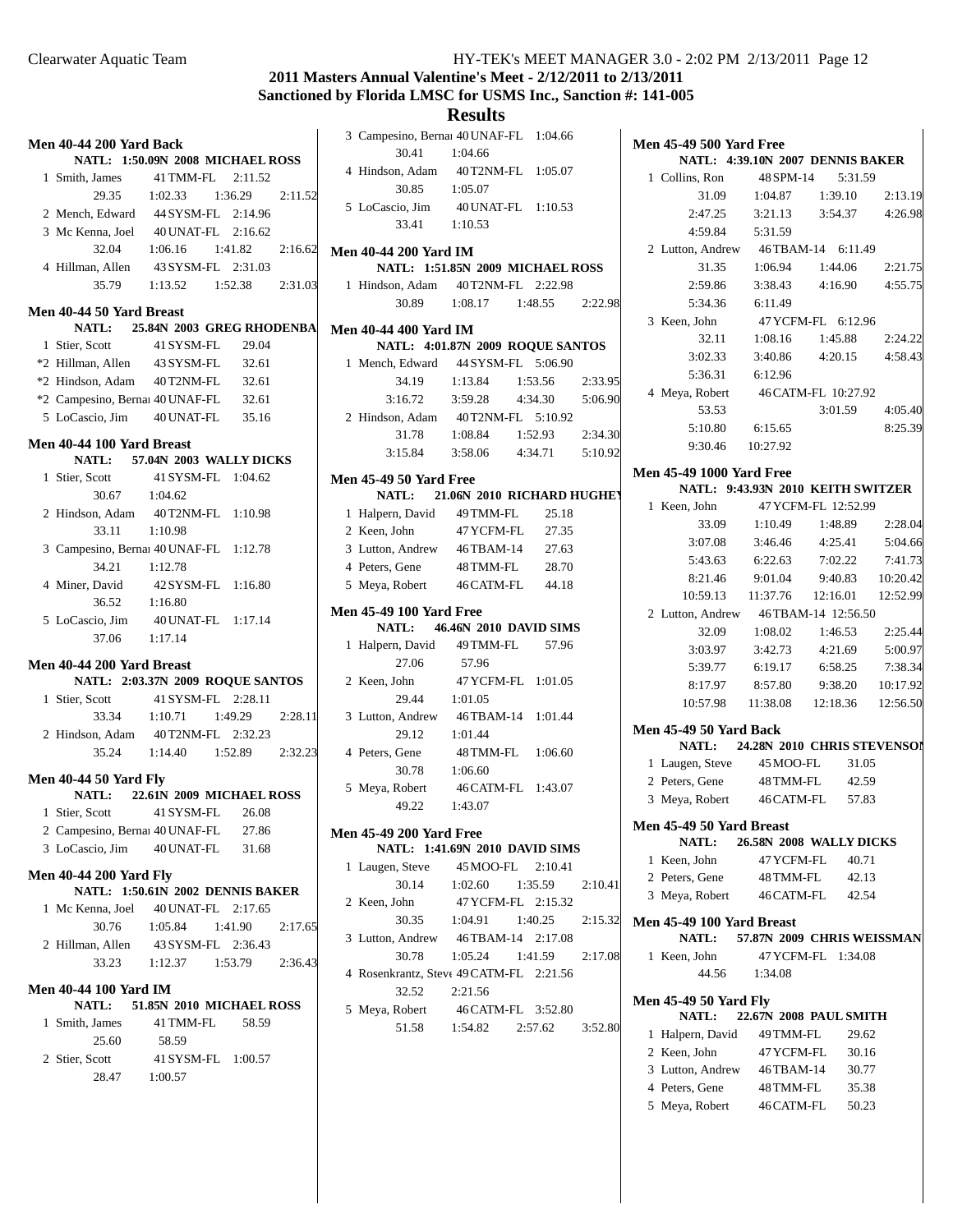# **2011 Masters Annual Valentine's Meet - 2/12/2011 to 2/13/2011 Sanctioned by Florida LMSC for USMS Inc., Sanction #: 141-005**

| <b>Men 45-49 100 Yard Fly</b>              | 4 Cue, Juan                     | 51 TBAM-14 2:07.75                         |                     | 5 Cajka, Paul                               | 53 SYSM-FL 20:26.00               |          |
|--------------------------------------------|---------------------------------|--------------------------------------------|---------------------|---------------------------------------------|-----------------------------------|----------|
| NATL:<br>50.90N 2010 DAVID SIMS            | 30.47                           | 1:02.88<br>1:35.86                         | 2:07.75             | 52.15                                       | 1:53.04<br>2:54.46                | 3:58.60  |
| 1 Collins, Ron<br>48 SPM-14<br>58.79       | 5 Roberts, Keith                | 50 HLJ-FL<br>2:25.34                       |                     | 4:59.12                                     | 6:00.83<br>7:02.44                | 8:05.14  |
| 58.79<br>27.81                             | 33.41                           | 1:09.09<br>1:46.87                         | 2:25.34             | 9:08.23                                     | 10:11.10<br>11:12.39              |          |
|                                            | 6 Cajka, Paul                   | 53 SYSM-FL 3:53.33                         |                     | 13:10.78                                    | 14:10.18<br>15:11.67              | 16:15.45 |
| <b>Men 45-49 200 Yard Flv</b>              | 52.07                           | 2:54.18<br>1:51.96                         | 3:53.33             | 17:17.22                                    | 18:21.38<br>19:24.89              | 20:26.00 |
| NATL: 1:50.73N 2008 DENNIS BAKER           | <b>Men 50-54 500 Yard Free</b>  |                                            |                     | Men 50-54 50 Yard Back                      |                                   |          |
| 48 SPM-14<br>2:18.60<br>1 Collins, Ron     |                                 | NATL: 4:47.57N 2001 JIM MCCONICA           |                     | <b>NATL:</b>                                | 25.52N 2010 RICHARD KAMME         |          |
| 32.00<br>1:08.50<br>1:44.13<br>2:18.60     | 1 Matysek, Jim                  | 51 SYSM-FL 5:39.79                         |                     | 1 Specht, William 52 SPM-14                 | 28.54                             |          |
| 2 Grossman, Steve 49 SYSM-FL 2:48.34       | 30.89                           | 1:04.62<br>1:39.04                         | 2:13.27             | 2 Matysek, Jim                              | 32.00<br>51 SYSM-FL               |          |
| 1:17.15<br>2:01.70<br>2:48.34<br>35.60     | 2:48.13                         | 3:22.37<br>3:56.49                         | 4:31.04             | 3 Cue, Juan                                 | 33.34<br>51 TBAM-14               |          |
| <b>Men 45-49 100 Yard IM</b>               | 5:05.69                         | 5:39.79                                    |                     | 4 Cajka, Paul                               | 53 SYSM-FL 1:19.26                |          |
| 52.14N 2010 RICHARD HUGHEY<br><b>NATL:</b> | 2 Cue, Juan                     | 51 TBAM-14 5:51.29                         |                     |                                             |                                   |          |
| 1 Rosenkrantz, Steve 49 CATM-FL 1:09.71    | 32.10                           | 1:06.72<br>1:42.39                         | 2:18.26             | <b>Men 50-54 100 Yard Back</b>              |                                   |          |
| 30.27<br>1:09.71                           | 2:54.52                         | 3:29.99<br>4:05.29                         | 4:41.46             | <b>NATL:</b>                                | 55.80N 2010 RICHARD KAMME         |          |
| 2 Peters, Gene<br>48 TMM-FL<br>1:24.43     | 5:16.93                         | 5:51.29                                    |                     | 1 Specht, William                           | 52 SPM-14<br>1:01.68              |          |
| 39.27<br>1:24.43                           | 3 Roberts, Keith                | 7:03.33<br>50 HLJ-FL                       |                     | 30.54                                       | 1:01.68                           |          |
| 46 CATM-FL 1:48.51<br>3 Meya, Robert       | 38.33                           | 1:20.32<br>2:03.65                         | 2:47.08             | 2 Matysek, Jim                              | 51 SYSM-FL 1:08.43                |          |
| 1:48.51<br>55.32                           | 3:30.82                         | 4:14.18<br>4:57.66                         | 5:40.57             | 33.29                                       | 1:08.43                           |          |
| Men 45-49 200 Yard IM                      | 6:23.02                         | 7:03.33                                    |                     | 3 Cue, Juan                                 | 51 TBAM-14 1:16.46                |          |
| NATL: 1:58.20N 2010 ANDERS RASMUSS         | 4 Cajka, Paul                   | 53 SYSM-FL 10:05.31                        |                     | 36.78                                       | 1:16.46                           |          |
| 1 Meya, Robert<br>46 CATM-FL 4:16.44       | 57.72                           | 1:56.29<br>2:59.39                         | 4:00.82             | 4 Cajka, Paul                               | 53 SYSM-FL 2:57.24                |          |
| 2:12.77<br>3:14.85<br>4:16.44<br>56.33     | 5:04.54                         | 7:07.13<br>6:04.16                         | 8:09.16             | 1:22.30                                     | 2:57.24                           |          |
|                                            | 9:05.65                         | 10:05.31                                   |                     | <b>Men 50-54 200 Yard Back</b>              |                                   |          |
| <b>Men 45-49 400 Yard IM</b>               |                                 |                                            |                     |                                             | NATL: 2:01.39N 2010 LINCOLN DJANG |          |
| NATL: 4:14.17N 2010 DENNIS BAKER           | <b>Men 50-54 1000 Yard Free</b> |                                            |                     | 1 Specht, William 52 SPM-14                 | 2:15.25                           |          |
| 48 SPM-14<br>5:01.84<br>1 Collins, Ron     |                                 | NATL: 9:57.78N 2002 JIM MCCONICA           |                     | 32.16                                       | 1:41.51<br>1:06.86                | 2:15.25  |
| 1:07.77<br>1:49.14<br>2:28.99<br>31.23     | 1 Peters, Gary                  | 50 TBAF-FL 11:16.83                        |                     | 2 Cue, Juan                                 | 51 TBAM-14 2:44.46                |          |
| 3:12.26<br>3:56.07<br>4:30.10<br>5:01.84   | 30.51                           | 1:03.89<br>1:37.56                         | 2:11.60             | 3 Cajka, Paul                               | 53 SYSM-FL 5:32.96                |          |
| 2 Grossman, Steve 49 SYSM-FL 5:22.08       | 2:45.89                         | 3:20.02<br>3:54.10                         | 4:28.42             | Men 50-54 50 Yard Breast                    |                                   |          |
| 35.40<br>1:17.99<br>2:05.11<br>2:48.89     | 5:02.49                         | 6:10.44<br>5:36.67                         | 6:44.45             | NATL:                                       | 26.98N 2010 HOLDEN BANK           |          |
| 3:31.98<br>4:49.29<br>4:14.68<br>5:22.08   | 7:18.70                         | 8:27.32<br>7:52.98                         | 9:01.72             | 1 Brenner, Bill                             | 52 SYSM-FL<br>30.60               |          |
| <b>Men 50-54 50 Yard Free</b>              | 9:35.92                         | 10:10.00<br>10:43.82                       | 11:16.83            | 2 Roberts, Keith                            | 36.09<br>50 HLJ-FL                |          |
| 21.38N 2009 AMBROSE GAINES<br>NATL:        | 2 Matysek, Jim                  | 51 SYSM-FL 11:45.93<br>1:06.03<br>1:40.91  | 2:15.74             | 3 Cajka, Paul                               | 53 SYSM-FL 1:01.96                |          |
| 51 SYSM-FL<br>1 Matysek, Jim<br>26.63      | 31.58<br>2:50.39                | 3:59.45<br>3:24.90                         |                     |                                             |                                   |          |
| 29.59<br>2 Roberts, Keith<br>50 HLJ-FL     |                                 | 6:20.34                                    | 4:34.45             | Men 50-54 100 Yard Breast                   |                                   |          |
| 3 Klein, Thomas<br>54 CATM-FL<br>33.17     | 5:09.74                         | 5:44.96                                    | 6:55.92             | <b>NATL:</b>                                | 59.94N 2010 JON BLANK             |          |
| <b>Men 50-54 100 Yard Free</b>             | 7:31.72<br>9:57.59              | 8:08.05<br>8:44.57<br>10:34.28<br>11:10.50 | 9:20.99<br>11:45.93 | 1 Brenner, Bill                             | 52 SYSM-FL 1:08.35                |          |
| NATL:<br>46.59N 2009 AMBROSE GAINES        | 3 Cue, Juan                     | 51 TBAM-14 12:07.96                        |                     | 32.07                                       | 1:08.35                           |          |
| 1 Roberts, Keith<br>50 HLJ-FL<br>1:01.93   | 32.12                           | 1:06.62<br>1:41.94                         | 2:17.80             | 2 Roberts, Keith                            | 50 HLJ-FL<br>1:17.78              |          |
| 29.57<br>1:01.93                           | 2:54.35                         | 4:07.39<br>3:30.84                         | 4:44.62             | 37.93                                       | 1:17.78                           |          |
| 2 Klein, Thomas<br>54 CATM-FL 1:19.14      | 5:21.91                         | 5:58.79<br>6:35.37                         | 7:11.95             | 3 Cajka, Paul                               | 53 SYSM-FL 2:20.41                |          |
| 36.89<br>1:19.14                           | 7:48.73                         | 8:25.65<br>9:03.07                         | 9:40.28             | 1:07.07                                     | 2:20.41                           |          |
| 3 Cajka, Paul<br>53 SYSM-FL 1:49.67        | 10:17.64                        | 10:54.91<br>11:32.11                       | 12:07.96            | Men 50-54 200 Yard Breast                   |                                   |          |
| 50.34<br>1:49.67                           | 4 Roberts, Keith                | 15:00.93<br>50 HLJ-FL                      |                     |                                             | NATL: 2:13.77N 2010 JON BLANK     |          |
|                                            | 39.75                           | 1:23.49<br>2:07.85                         | 2:52.45             | 1 Brenner, Bill                             | 52 SYSM-FL 2:33.85                |          |
| <b>Men 50-54 200 Yard Free</b>             | 3:37.45                         | 4:22.66<br>5:08.45                         | 5:54.17             | 34.69                                       | 1:13.50<br>1:53.73                | 2:33.85  |
| NATL: 1:43.76N 2009 AMBROSE GAINES         | 6:40.40                         | 7:26.17<br>8:11.80                         | 8:58.14             | 2 Roberts, Keith                            | 3:05.87<br>50 HLJ-FL              |          |
|                                            |                                 |                                            | 12:03.62            | 44.25                                       | 1:32.13<br>2:19.55                | 3:05.87  |
| 1 Saylor, Brian<br>50 SYSM-FL 1:57.91      |                                 |                                            |                     |                                             |                                   |          |
| 27.08<br>1:26.76<br>1:57.91                | 9:44.67                         | 10:31.25<br>11:17.60                       |                     | 3 Cajka, Paul                               | 53 SYSM-FL 4:50.31                |          |
| 2 Brenner, Bill<br>52 SYSM-FL 2:02.47      | 12:49.52                        | 13:35.49<br>14:18.77                       | 15:00.93            | 1:07.76                                     | 2:21.15<br>3:38.39                | 4:50.31  |
| 28.83<br>59.26<br>1:30.84<br>2:02.47       |                                 |                                            |                     |                                             |                                   |          |
| 3 Matysek, Jim<br>51 SYSM-FL 2:03.50       |                                 |                                            |                     | <b>Men 50-54 50 Yard Fly</b>                |                                   |          |
| 29.08<br>1:00.43<br>1:32.07<br>2:03.50     |                                 |                                            |                     | <b>NATL:</b><br>1 Specht, William 52 SPM-14 | 23.19N 2004 TRIP HEDRICK<br>25.61 |          |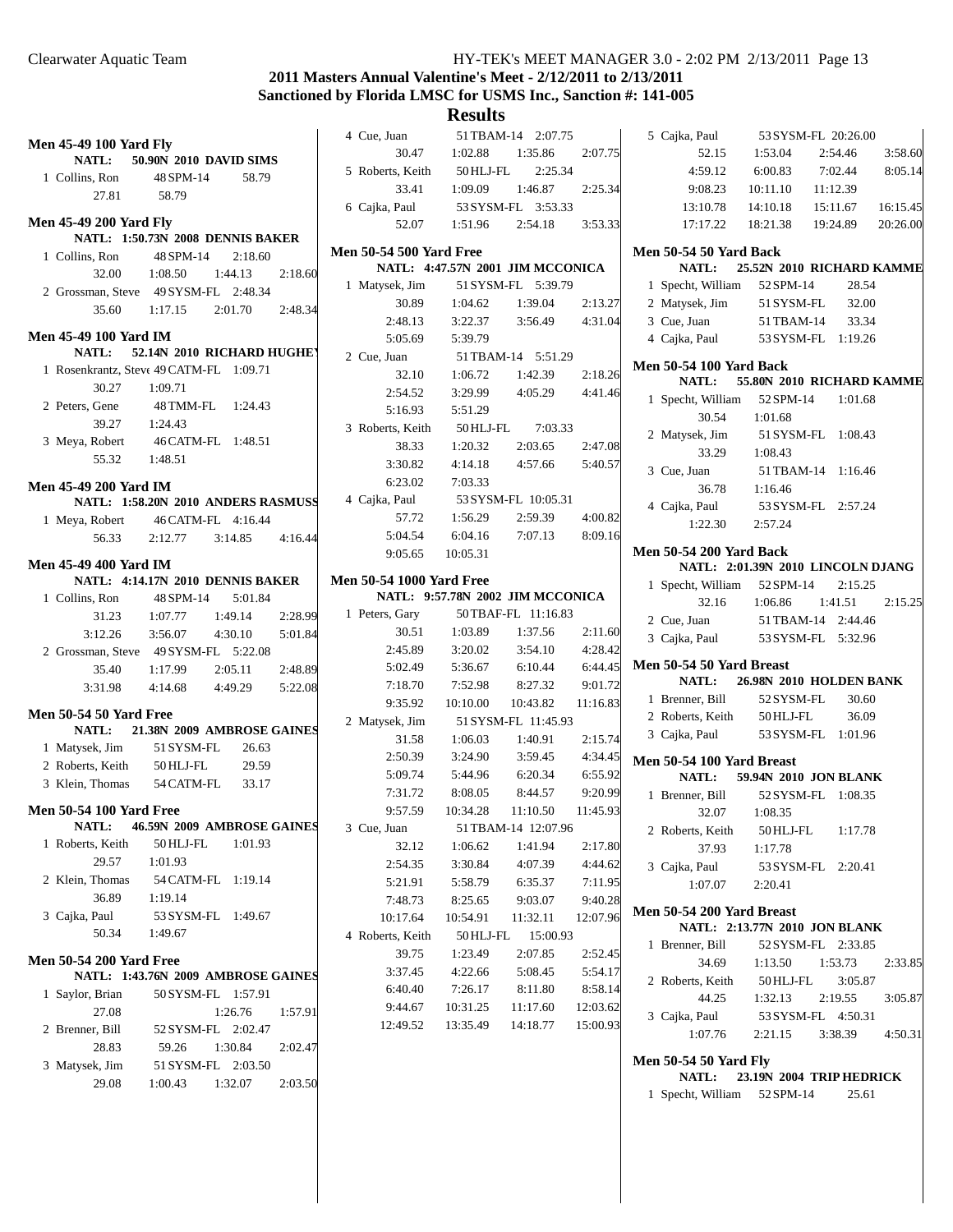## **2011 Masters Annual Valentine's Meet - 2/12/2011 to 2/13/2011 Sanctioned by Florida LMSC for USMS Inc., Sanction #: 141-005**

|                                        |                                      |         |         |                                        | <b>ITCOULD</b>                    |                                |          |
|----------------------------------------|--------------------------------------|---------|---------|----------------------------------------|-----------------------------------|--------------------------------|----------|
| (Men 50-54 50 Yard Fly)                |                                      |         |         | 2 Whitney, Stephen 57 T2NM-FL 6:46.73  |                                   |                                |          |
| 2 Cue, Juan                            | 51 TBAM-14                           | 28.77   |         |                                        | 1:15.13                           | 1:56.47                        | 2:37.82  |
| 3 Matysek, Jim                         | 51 SYSM-FL                           | 30.35   |         | 3:20.17                                | 4:02.86                           | 4:45.62                        | 5:26.90  |
|                                        |                                      |         |         | 6:07.54                                | 6:46.73                           |                                |          |
| <b>Men 50-54 100 Yard Fly</b><br>NATL: |                                      |         |         | 3 Zinner, James                        |                                   | 55 TBAM-14 7:24.72             |          |
|                                        | 51.93N 2008 PAUL CARTER<br>52 SPM-14 | 57.36   |         | 37.53                                  | 1:19.89                           | 2:05.12                        | 2:50.57  |
| 1 Specht, William<br>27.29             | 57.36                                |         |         | 3:36.60                                | 4:23.28                           | 5:10.16                        | 5:56.25  |
|                                        |                                      |         |         | 6:41.39                                | 7:24.72                           |                                |          |
| 2 Cue, Juan<br>30.35                   | 51 TBAM-14 1:04.17<br>1:04.17        |         |         |                                        |                                   |                                |          |
|                                        |                                      |         |         | <b>Men 55-59 1000 Yard Free</b>        | NATL: 10:07.36N 2006 JIM MCCONICA |                                |          |
| 3 Matysek, Jim<br>32.10                | 51 SYSM-FL 1:08.40<br>1:08.40        |         |         |                                        |                                   |                                |          |
|                                        |                                      |         |         | 1 Jennings, Bob<br>36.79               | 1:16.11                           | 57 VASF-FL 13:18.94<br>1:55.99 | 2:36.62  |
| <b>Men 50-54 200 Yard Fly</b>          |                                      |         |         | 3:17.20                                | 3:57.67                           | 4:38.23                        |          |
|                                        | NATL: 2:00.02N 2009 WILLIAM SPECHT   |         |         | 5:59.94                                | 6:40.29                           | 7:20.46                        | 8:00.73  |
| 1 Specht, William 52 SPM-14            |                                      | 2:11.13 |         | 8:41.03                                | 9:21.43                           | 10:01.43                       | 10:41.65 |
| 29.69                                  | 1:02.85                              | 1:36.92 | 2:11.13 | 11:21.61                               | 12:01.46                          | 12:41.18                       | 13:18.94 |
| <b>Men 50-54 100 Yard IM</b>           |                                      |         |         | 2 Whitney, Stephen 57 T2NM-FL 13:44.45 |                                   |                                |          |
| NATL:                                  | 55.42N 2009 JACK GROSELLE            |         |         | 38.80                                  | 1:17.72                           | 1:59.71                        | 2:41.66  |
| 1 Saylor, Brian                        | 50 SYSM-FL 1:03.31                   |         |         | 3:23.66                                | 4:04.88                           | 4:46.57                        | 5:28.04  |
| 30.03                                  | 1:03.31                              |         |         | 6:11.07                                | 6:52.21                           | 7:32.93                        | 8:14.30  |
| 2 Cue, Juan                            | 51 TBAM-14 1:09.35                   |         |         | 8:55.75                                | 9:37.38                           | 10:18.89                       | 11:00.49 |
| 32.33                                  | 1:09.35                              |         |         | 11:42.18                               |                                   | 13:05.37                       | 13:44.45 |
| 3 Roberts, Keith                       | 50 HLJ-FL                            | 1:17.22 |         |                                        |                                   |                                |          |
| 38.47                                  | 1:17.22                              |         |         | <b>Men 55-59 50 Yard Back</b>          |                                   |                                |          |
|                                        |                                      |         |         | <b>NATL:</b>                           | 26.42N 2010 PHILLIP DJANG         |                                |          |
| <b>Men 55-59 50 Yard Free</b>          |                                      |         |         | 1 Claflin, Casey                       | 57 SYSM-FL                        | 27.80                          |          |
| <b>NATL:</b>                           | 21.82N 2000 RICHARD ABRAHA           | 25.73   |         | <b>Men 55-59 50 Yard Back</b>          |                                   |                                |          |
| 1 Bowers, Bert                         | 56 SYSM-FL                           | 28.15   |         | <b>NATL:</b>                           | 26.42N 2010 PHILLIP DJANG         |                                |          |
| 2 Whitney, Stephen 57T2NM-FL           |                                      |         |         | 1 Claflin, Casey 57 SYSM-FL            |                                   | 28.17                          |          |
| <b>Men 55-59 100 Yard Free</b>         |                                      |         |         | 2 Zinner, James                        | 55 TBAM-14                        | 36.04                          |          |
| <b>NATL:</b>                           | 48.37N 2000 RICHARD ABRAHA           |         |         | 3 Whitney, Stephen 57 T2NM-FL          |                                   | 37.91                          |          |
| 1 Kress, Larry                         | 56 WFLM-FL 1:01.77                   |         |         | <b>Men 55-59 100 Yard Back</b>         |                                   |                                |          |
| 29.57                                  | 1:01.77                              |         |         | <b>NATL:</b>                           | 57.34N 2009 GEOFF MYKLEBY         |                                |          |
| 2 Whitney, Stephen 57 T2NM-FL 1:02.44  |                                      |         |         | 1 Claflin, Casey                       |                                   | 57 SYSM-FL 1:01.69             |          |
| 29.54                                  | 1:02.44                              |         |         | 29.83                                  | 1:01.69                           |                                |          |
| 3 Zinner, James                        | 55 TBAM-14 1:08.93                   |         |         | 2 Zinner, James                        |                                   | 55 TBAM-14 1:22.13             |          |
| 32.45                                  | 1:08.93                              |         |         | 39.61                                  | 1:22.13                           |                                |          |
| <b>Men 55-59 200 Yard Free</b>         |                                      |         |         |                                        |                                   |                                |          |
|                                        | NATL: 1:48.79N 2010 MICHAEL MANN     |         |         | <b>Men 55-59 200 Yard Back</b>         |                                   |                                |          |
| 1 Whitney, Stephen 57T2NM-FL 2:24.77   |                                      |         |         |                                        | NATL: 2:05.90N 2010 PHILIPP DJANG |                                |          |
| 34.03                                  | 1:10.26                              | 1:47.55 | 2:24.77 | 1 Claflin, Casey                       |                                   | 57 SYSM-FL 2:20.43             |          |
| 2 Jennings, Bob                        | 57 VASF-FL                           | 2:25.90 |         | 32.33                                  | 1:07.27                           | 1:44.09                        | 2:20.43  |
| 33.06                                  | 1:10.12                              | 1:48.50 | 2:25.90 | Men 55-59 50 Yard Breast               |                                   |                                |          |
| 3 Zinner, James                        | 55 TBAM-14 2:41.44                   |         |         | NATL:                                  | 27.81N 2008 TIMOTHY SHEAD         |                                |          |
| 36.32                                  | 1:17.01                              | 1:59.78 | 2:41.44 | 1 Carroll, Timothy 59 TMM-FL           |                                   | 35.97                          |          |
|                                        |                                      |         |         | 2 Whitney, Stephen 57 T2NM-FL          |                                   | 40.18                          |          |
| <b>Men 55-59 500 Yard Free</b>         | NATL: 4:56.82N 2010 MICHAEL MANN     |         |         |                                        |                                   |                                |          |
|                                        | 57 VASF-FL                           | 6:26.79 |         | Men 55-59 100 Yard Breast              | NATL: 1:01.42N 2008 TIMOTHY SHEAD |                                |          |
| 1 Jennings, Bob<br>35.35               | 1:13.04                              | 1:52.46 | 2:32.33 | 1 Kress, Larry                         |                                   | 56 WFLM-FL 1:14.55             |          |
|                                        |                                      |         |         | 35.06                                  |                                   |                                |          |
| 3:11.14                                |                                      | 4:29.56 | 5:09.50 |                                        | 1:14.55                           |                                |          |
| 5:49.04                                | 6:26.79                              |         |         | Men 55-59 200 Yard Breast              |                                   |                                |          |
|                                        |                                      |         |         |                                        | NATL: 2:17.00N 2008 TIMOTHY SHEAD |                                |          |
|                                        |                                      |         |         | 1 Kress, Larry                         |                                   | 56 WFLM-FL 2:48.77             |          |
|                                        |                                      |         |         | 36.07                                  | 1:17.59                           | 2:02.17                        | 2:48.77  |

|                                                                    | 2 Jennings, Bob 57 VASF-FL 3:10.07                                                      |                               |  |       |  |
|--------------------------------------------------------------------|-----------------------------------------------------------------------------------------|-------------------------------|--|-------|--|
|                                                                    |                                                                                         | 44.07 1:32.64 2:22.31 3:10.07 |  |       |  |
|                                                                    | <b>Men 55-59 50 Yard Fly</b><br>NATL: 24.16N 2007 GREG SHAW                             |                               |  |       |  |
|                                                                    |                                                                                         |                               |  |       |  |
|                                                                    | 1 McCormack, Kevi: 58 SYSM-FL 26.30                                                     |                               |  |       |  |
|                                                                    | 2 Claflin, Casey 57 SYSM-FL 27.37<br>3 Bowers, Bert 56 SYSM-FL 28.39                    |                               |  |       |  |
|                                                                    | 4 Carroll, Timothy 59 TMM-FL 30.20                                                      |                               |  |       |  |
|                                                                    |                                                                                         |                               |  |       |  |
|                                                                    | 5 Whitney, Stephen 57T2NM-FL 31.15                                                      |                               |  |       |  |
|                                                                    | Men 55-59 100 Yard Fly<br>NATL: 54.09N 2009 GREG SHAW                                   |                               |  |       |  |
|                                                                    | 1 McCormack, Kevi: 58 SYSM-FL 57.73<br>27.52 57.73<br>2 Bowers, Bert 56 SYSM-FL 1:05.88 |                               |  |       |  |
|                                                                    |                                                                                         |                               |  |       |  |
|                                                                    | 29.86                                                                                   | 1:05.88                       |  |       |  |
|                                                                    | 3 Jennings, Bob 57 VASF-FL 1:13.77                                                      |                               |  |       |  |
|                                                                    | 35.06 1:13.77                                                                           |                               |  |       |  |
|                                                                    | 4 Whitney, Stephen 57T2NM-FL 1:23.63                                                    |                               |  |       |  |
|                                                                    | 38.64 1:23.63                                                                           |                               |  |       |  |
|                                                                    |                                                                                         |                               |  |       |  |
|                                                                    | Men 55-59 100 Yard IM<br>NATL: 56.20N 2008 TIMOTHY SHEAD                                |                               |  |       |  |
|                                                                    |                                                                                         |                               |  |       |  |
|                                                                    | 1 Claflin, Casey 57 SYSM-FL 1:02.60<br>28.41 1:02.60                                    |                               |  |       |  |
|                                                                    | 2 Whitney, Stephen 57T2NM-FL 1:20.43                                                    |                               |  |       |  |
|                                                                    |                                                                                         |                               |  |       |  |
|                                                                    | 36.72 1:20.43<br>--- Zinner, James 55TBAM-14 DQ                                         |                               |  |       |  |
|                                                                    |                                                                                         |                               |  |       |  |
|                                                                    | 37.44                                                                                   | DQ                            |  |       |  |
|                                                                    | <b>Men 55-59 200 Yard IM</b><br>NATL: 2:04.09N 2008 TIMOTHY SHEAD                       |                               |  |       |  |
|                                                                    | 1 Kress, Larry 56 WFLM-FL 2:43.53                                                       |                               |  |       |  |
|                                                                    |                                                                                         | 33.76 1:19.65 2:05.44 2:43.53 |  |       |  |
|                                                                    | Men 55-59 400 Yard IM                                                                   |                               |  |       |  |
|                                                                    | NATL: 4:28.69N 2010 MICHAEL MANN                                                        |                               |  |       |  |
|                                                                    | 1 Jennings, Bob 57 VASF-FL 5:48.12                                                      |                               |  |       |  |
|                                                                    |                                                                                         | 35.42 1:17.15 2:05.01 2:49.90 |  |       |  |
|                                                                    | 3:40.03 4:29.39 5:09.86 5:48.12                                                         |                               |  |       |  |
|                                                                    |                                                                                         |                               |  |       |  |
|                                                                    | <b>Men 60-64 50 Yard Free</b><br>NATL: 22.30N 2005 RICHARD ABRAHA                       |                               |  |       |  |
|                                                                    | 1 Walker, Rick                                                                          | 60 SYSM-FL 26.74              |  |       |  |
|                                                                    | 2 Polgar, Paul                                                                          | 62 SUNF-FL                    |  | 27.27 |  |
|                                                                    | 3 Selles, Carl                                                                          | 64 SPM-14                     |  | 27.29 |  |
|                                                                    | 4 Cornell, Thomas 63 SYSM-FL 29.61                                                      |                               |  |       |  |
|                                                                    | 5 Chojnowski, Gerry 61 SARF-FL 33.59                                                    |                               |  |       |  |
| <b>Men 60-64 100 Yard Free</b><br>NATL: 49.14N 2005 RICHARD ABRAHA |                                                                                         |                               |  |       |  |
|                                                                    | 1 Walker, Rick                                                                          | 60 SYSM-FL 58.19              |  |       |  |
|                                                                    | 28.32                                                                                   | 58.19                         |  |       |  |
|                                                                    | 2 Selles, Carl                                                                          | 64 SPM-14                     |  | 58.39 |  |
|                                                                    |                                                                                         | 58.39                         |  |       |  |
|                                                                    | 27.78<br>3 Cornell, Thomas 63 SYSM-FL 1:06.23                                           |                               |  |       |  |
|                                                                    | 32.09                                                                                   | 1:06.23                       |  |       |  |
|                                                                    |                                                                                         |                               |  |       |  |
|                                                                    |                                                                                         |                               |  |       |  |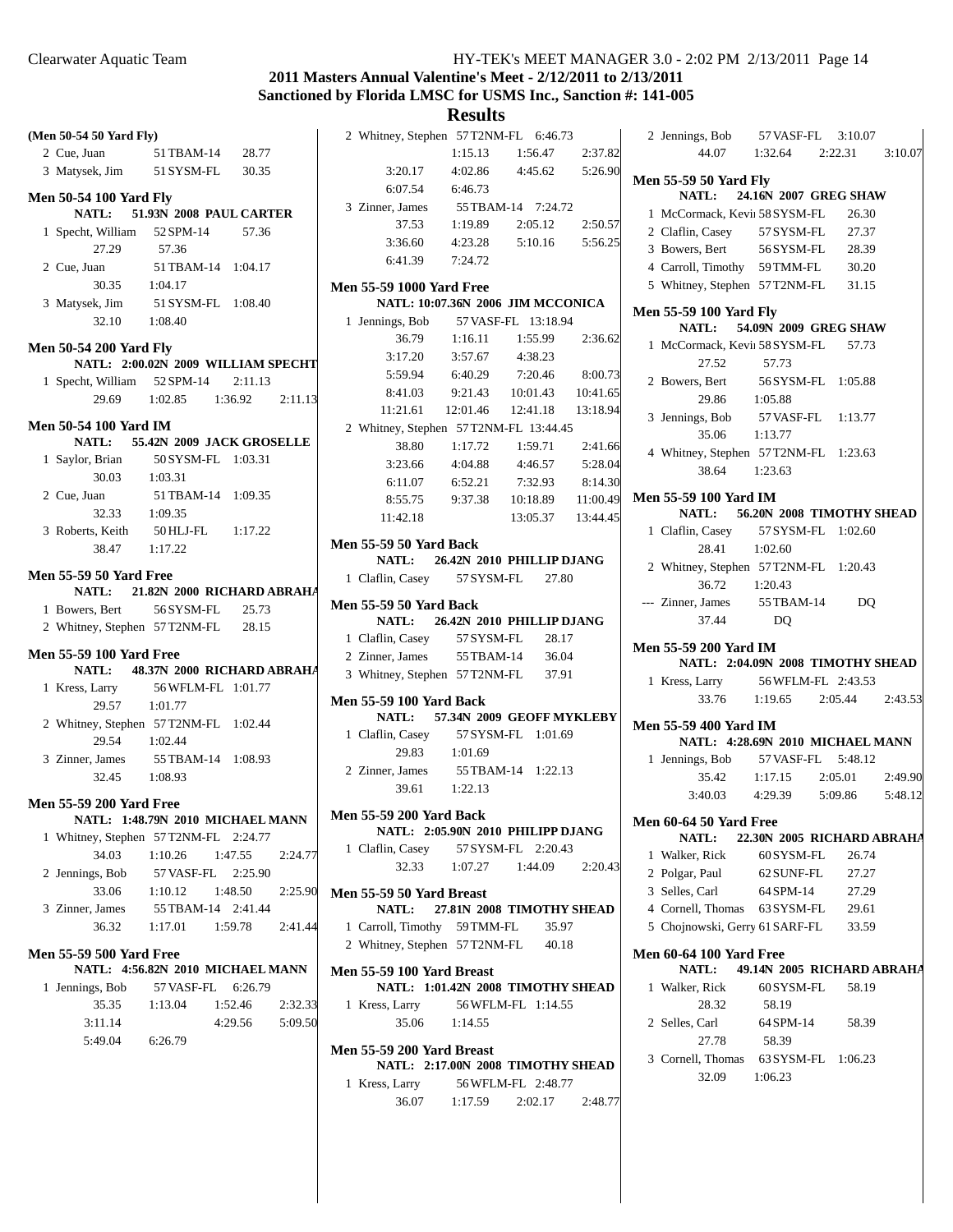## **2011 Masters Annual Valentine's Meet - 2/12/2011 to 2/13/2011 Sanctioned by Florida LMSC for USMS Inc., Sanction #: 141-005**

|                                          |                                         |                     |          |                                        | Results                            |         |         |                                      |                         |                                        |          |
|------------------------------------------|-----------------------------------------|---------------------|----------|----------------------------------------|------------------------------------|---------|---------|--------------------------------------|-------------------------|----------------------------------------|----------|
| (Men 60-64 100 Yard Free)                |                                         |                     |          | 2 Chojnowski, Gerry 61 SARF-FL 1:32.54 |                                    |         |         | <b>Men 65-69 500 Yard Free</b>       |                         |                                        |          |
| 4 Chojnowski, Gerry 61 SARF-FL 1:16.29   |                                         |                     |          | 43.62                                  | 1:32.54                            |         |         |                                      |                         | NATL: 5:37.64N 2007 TOM LANDIS         |          |
| 35.71                                    | 1:16.29                                 |                     |          | Men 60-64 200 Yard Breast              |                                    |         |         | 1 Henderson, Gary 65 VASF-FL 6:31.57 |                         |                                        |          |
| <b>Men 60-64 200 Yard Free</b>           |                                         |                     |          |                                        | NATL: 2:24.68N 2006 ROBERT STRAND  |         |         | 36.73                                | 1:15.69                 | 1:55.67                                | 2:35.65  |
| NATL: 1:54.14N 2009 FRED SCHLICHER       |                                         |                     |          | 1 Chojnowski, Gerry 61 SARF-FL 3:26.40 |                                    |         |         | 3:16.17                              | 3:56.38                 | 4:36.75                                | 5:16.32  |
| 1 Walker, Rick                           |                                         | 60 SYSM-FL 2:05.35  |          | 45.47                                  | 1:37.23                            | 2:31.94 | 3:26.40 | 5:54.66                              | 6:31.57                 |                                        |          |
| 30.27                                    | 1:02.62                                 | 1:34.71             | 2:05.35  |                                        |                                    |         |         | 2 Jenkins, Daniel                    |                         | 66 UNAT-FL 7:39.15                     |          |
| 2 Mohl, Bruce                            |                                         | 64T2NM-FL 2:09.11   |          | <b>Men 60-64 50 Yard Fly</b>           |                                    |         |         | 42.01                                | 1:26.73                 | 2:13.18                                | 2:59.49  |
| 29.80                                    | 1:02.90                                 | 1:36.42             | 2:09.11  | NATL:                                  | 24.46N 2005 RICHARD ABRAHA         |         |         | 3:46.09                              | 4:33.13                 | 5:19.68                                | 6:07.26  |
|                                          |                                         |                     |          | 1 Schmidt, George 60 GOLD-FG           |                                    | 28.02   |         |                                      |                         |                                        |          |
| 3 Selles, Carl                           | 64 SPM-14                               | 2:13.47             |          | 2 Polgar, Paul                         | 62 SUNF-FL                         | 30.31   |         | 6:54.74                              | 7:39.15                 |                                        |          |
| 31.04                                    | 1:04.75                                 | 1:39.09             | 2:13.47  | 3 Selles, Carl                         | 64 SPM-14                          | 30.55   |         | 3 Rodenfels, Bill                    |                         | 68 FACT-FL 8:22.11                     |          |
| <b>Men 60-64 500 Yard Free</b>           |                                         |                     |          | 4 Cornell, Thomas                      | 63 SYSM-FL                         | 32.08   |         | 40.61                                | 1:29.95                 | 2:21.82                                | 3:13.25  |
| NATL: 5:13.68N 2010 JIM CLEMMONS         |                                         |                     |          | 5 Knauss, Stephen                      | 61 TBAM-14                         | 36.30   |         | 4:05.59                              | 4:56.21                 | 5:49.98                                | 6:41.13  |
| 1 Walker, Rick                           |                                         | 60 SYSM-FL 5:31.99  |          |                                        |                                    |         |         | 7:33.53                              | 8:22.11                 |                                        |          |
| 31.25                                    | 1:05.22                                 | 1:39.41             | 2:13.58  | <b>Men 60-64 100 Yard Fly</b><br>NATL: | 54.92N 2005 RICHARD ABRAHA         |         |         | <b>Men 65-69 1000 Yard Free</b>      |                         |                                        |          |
| 2:47.74                                  | 3:21.35                                 | 3:55.40             | 4:28.66  | 1 Selles, Carl                         | 64 SPM-14                          | 1:08.81 |         |                                      |                         | <b>NATL: 11:41.40N 2007 TOM LANDIS</b> |          |
| 5:00.92                                  | 5:31.99                                 |                     |          | 31.74                                  | 1:08.81                            |         |         | 1 Jenkins, Daniel                    |                         | 66 UNAT-FL 16:20.96                    |          |
| 2 Knauss, Stephen                        |                                         | 61 TBAM-14 7:35.52  |          | 2 Cornell, Thomas                      | 63 SYSM-FL 1:21.56                 |         |         | 43.37                                | 1:31.45                 | 2:19.68                                | 3:08.85  |
| 41.13                                    | 1:26.06                                 | 2:12.98             | 3:00.44  |                                        |                                    |         |         | 3:58.33                              | 4:48.29                 | 5:37.67                                | 6:27.08  |
| 3:47.28                                  | 4:33.26                                 | 5:19.14             | 6:05.06  | 35.06                                  | 1:21.56                            |         |         | 7:16.63                              | 8:06.46                 | 8:56.51                                | 9:46.68  |
| 6:50.88                                  | 7:35.52                                 |                     |          | 3 Knauss, Stephen 61 TBAM-14 1:27.03   |                                    |         |         | 10:36.32                             | 11:26.07                | 12:15.37                               | 13:04.94 |
|                                          |                                         |                     |          | 40.49                                  | 1:27.03                            |         |         | 13:55.14                             | 14:44.56                | 15:33.33                               | 16:20.96 |
| <b>Men 60-64 1000 Yard Free</b>          |                                         |                     |          | <b>Men 60-64 200 Yard Fly</b>          |                                    |         |         | 2 Rodenfels, Bill                    |                         | 68 FACT-FL 17:22.67                    |          |
| NATL: 10:48.43N 2010 JIM CLEMMONS        |                                         |                     |          |                                        | NATL: 2:11.69N 2004 ROBERT POILETM |         |         | 39.97                                | 1:28.94                 | 2:20.30                                | 3:13.32  |
| 1 Mohl, Bruce                            |                                         | 64 T2NM-FL 12:00.03 |          | 1 Selles, Carl                         | 64 SPM-14                          | 2:46.26 |         | 4:06.42                              | 4:58.88                 | 5:51.93                                | 6:44.86  |
| 32.47                                    | 1:07.73                                 | 1:43.69             | 2:19.76  | 34.27                                  | 1:15.88                            | 1:59.86 | 2:46.26 |                                      | 8:31.74                 | 9:23.00                                | 10:16.78 |
| 2:56.07                                  | 3:32.02                                 | 4:08.01             | 4:44.80  |                                        |                                    |         |         | 11:10.64                             | 12:07.03                | 12:59.34                               | 13:53.88 |
| 5:21.45                                  | 5:58.03                                 | 6:33.97             | 7:10.11  | <b>Men 60-64 100 Yard IM</b>           |                                    |         |         | 14:47.92                             | 15:42.43                | 16:33.19                               | 17:22.67 |
| 7:47.01                                  | 8:23.75                                 | 9:00.57             | 9:36.85  | NATL:                                  | 59.18N 2010 GEORGE SCHMIDT         |         |         |                                      |                         |                                        |          |
| 10:13.51                                 | 10:49.82                                | 11:25.46            | 12:00.03 | 1 Schmidt, George 60 GOLD-FG 1:02.60   |                                    |         |         | <b>Men 65-69 50 Yard Back</b>        |                         |                                        |          |
| 2 Von Spiegelfeld, A 62 TBAM-14 18:25.48 |                                         |                     |          | 29.15                                  | 1:02.60                            |         |         | <b>NATL:</b>                         |                         | 27.74N 2010 RICHARD ABRAHA             |          |
| 46.39                                    | 1:37.89                                 | 2:32.00             | 3:28.03  | --- Polgar, Paul                       | 62 SUNF-FL                         | DQ      |         | --- Rodenfels, Bill                  | 68 FACT-FL              | DQ.                                    |          |
| 4:23.83                                  | 5:19.78                                 | 6:15.82             | 7:11.94  | 35.90                                  | <b>DQ</b>                          |         |         | <b>Men 65-69 100 Yard Back</b>       |                         |                                        |          |
| 8:07.93                                  | 9:03.76                                 | 9:58.93             | 10:55.79 | <b>Men 65-69 50 Yard Free</b>          |                                    |         |         | NATL: 1:01.04N 2009 RICHARD BURNS    |                         |                                        |          |
| 11:51.31                                 | 12:47.15                                | 13:43.48            | 14:38.66 | NATL:                                  | 22.10N 2010 RICHARD ABRAHA         |         |         | 1 Roddin, Hugh                       |                         | 69 ANCM-PV 1:14.47                     |          |
| 15:35.42                                 | 16:31.96                                | 17:29.16            | 18:25.48 | 1 Lodwig, Keefe                        | 67 SYSM-FL                         | 26.20   |         | 36.54                                | 1:14.47                 |                                        |          |
|                                          |                                         |                     |          | 2 Schenk, Martin                       | 68 VASF-FL                         | 29.76   |         | 2 Rodenfels, Bill                    | 68 FACT-FL              | 1:44.61                                |          |
| Men 60-64 50 Yard Back                   | 26.82N 2008 HUGH WILDER                 |                     |          | 3 Rodenfels, Bill                      | 68 FACT-FL                         | 33.72   |         | 51.47                                | 1:44.61                 |                                        |          |
| NATL:                                    |                                         |                     |          |                                        |                                    |         |         |                                      |                         |                                        |          |
| 1 Schmidt, George                        | 60 GOLD-FG                              | 30.02               |          | <b>Men 65-69 100 Yard Free</b>         |                                    |         |         | <b>Men 65-69 200 Yard Back</b>       |                         |                                        |          |
| 2 Polgar, Paul                           | 62 SUNF-FL                              | 36.06               |          | NATL:                                  | 49.42N 2010 RICHARD ABRAHA         |         |         | NATL: 2:18.14N 2009 RICHARD BURNS    |                         |                                        |          |
| <b>Men 60-64 200 Yard Back</b>           |                                         |                     |          | 1 Lodwig, Keefe                        | 67 SYSM-FL                         | 58.47   |         | 1 Roddin, Hugh                       |                         | 69 ANCM-PV 2:43.82                     |          |
| NATL: 2:13.13N 2009 TIM BIRNIE           |                                         |                     |          | 27.85                                  | 58.47                              |         |         | 40.27                                | 1:21.97                 | 2:03.33                                | 2:43.82  |
| 1 Schmidt, George 60 GOLD-FG 2:20.67     |                                         |                     |          | 2 Schenk, Martin                       | 68 VASF-FL                         | 1:08.55 |         | Men 65-69 50 Yard Breast             |                         |                                        |          |
| 33.30                                    | 1:08.88                                 | 1:45.19             | 2:20.67  | 32.48                                  | 1:08.55                            |         |         | <b>NATL:</b>                         |                         | 30.66N 2009 PETER ANDERSEN             |          |
|                                          |                                         |                     |          | 3 Rodenfels, Bill                      | 68 FACT-FL                         | 1:18.75 |         | 1 Sjoberg, Darryl                    | 65 SYSM-FL              | 37.58                                  |          |
| Men 60-64 50 Yard Breast<br>NATL:        |                                         |                     |          | 38.01                                  | 1:18.75                            |         |         |                                      |                         |                                        |          |
|                                          | 29.32N 2006 ROBERT STRAND<br>60 SYSM-FL |                     |          | <b>Men 65-69 200 Yard Free</b>         |                                    |         |         | 2 Lodwig, Keefe                      | 67 SYSM-FL<br>68T2NM-FL | 37.68                                  |          |
| 1 Walker, Rick                           |                                         | 32.72               |          |                                        | NATL: 1:57.54N 2010 RICHARD ABRAHA |         |         | 3 Wakelin, Fred                      |                         | 39.97                                  |          |
| Men 60-64 100 Yard Breast                |                                         |                     |          | 1 Lodwig, Keefe                        | 67 SYSM-FL 2:15.40                 |         |         | Men 65-69 100 Yard Breast            |                         |                                        |          |
| NATL: 1:05.17N 2010 ROBERT STRAND        |                                         |                     |          | 29.96                                  | 1:02.67                            | 1:38.28 | 2:15.40 |                                      |                         | NATL: 1:08.19N 2009 DAVID GILDEA       |          |
| 1 Walker, Rick                           |                                         | 60 SYSM-FL 1:13.07  |          | 2 Jenkins, Daniel                      | 66 UNAT-FL 2:49.95                 |         |         | 1 Sjoberg, Darryl                    |                         | 65 SYSM-FL 1:24.48                     |          |
| 34.91                                    | 1:13.07                                 |                     |          | 38.46                                  | 1:20.84                            | 2:05.43 | 2:49.95 | 40.23                                | 1:24.48                 |                                        |          |
|                                          |                                         |                     |          | 3 Rodenfels, Bill                      | 68 FACT-FL 2:58.10                 |         |         | 2 Wakelin, Fred                      |                         | 68 T2NM-FL 1:27.11                     |          |
|                                          |                                         |                     |          | 36.63                                  | 1:23.31                            | 2:11.76 | 2:58.10 | 41.81                                | 1:27.11                 |                                        |          |
|                                          |                                         |                     |          |                                        |                                    |         |         |                                      |                         |                                        |          |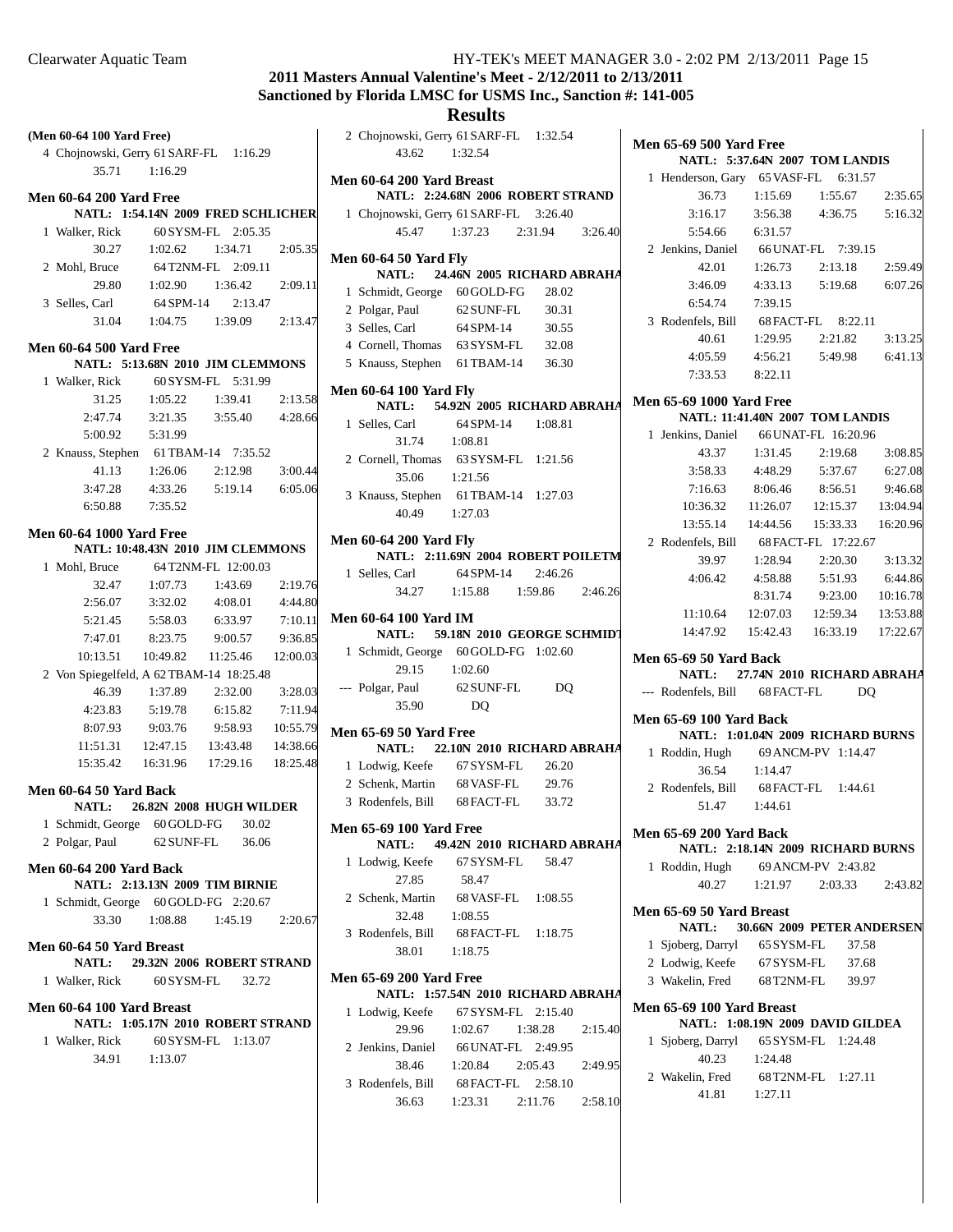# **2011 Masters Annual Valentine's Meet - 2/12/2011 to 2/13/2011 Sanctioned by Florida LMSC for USMS Inc., Sanction #: 141-005**

| (Men 65-69 100 Yard Breast)   |                                               |
|-------------------------------|-----------------------------------------------|
|                               | 3 Schenk, Martin 68 VASF-FL 1:27.17           |
|                               | 41.29 1:27.17                                 |
| Men 65-69 200 Yard Breast     |                                               |
|                               | NATL: 2:35.32N 2010 KENNETH FROST             |
|                               | 1 Sjoberg, Darryl 65 SYSM-FL 3:07.34          |
|                               | 41.61 1:28.93 2:18.70<br>3:07.34              |
|                               | 2 Wakelin, Fred 68 T2NM-FL 3:16.37            |
|                               | 45.50   1:35.19   2:25.82<br>3:16.37          |
|                               | 3 Jenkins, Daniel 66 UNAT-FL 3:39.64          |
|                               | 49.89   1:44.82   2:41.62   3:39.64           |
| <b>Men 65-69 50 Yard Fly</b>  |                                               |
|                               | NATL: 24.94N 2010 RICHARD ABRAHA              |
|                               | 1 Lodwig, Keefe 67 SYSM-FL 28.79              |
|                               | 2 Schenk, Martin 68 VASF-FL 34.35             |
|                               | 3 Sjoberg, Darryl 65 SYSM-FL 37.83            |
|                               | 4 Rodenfels, Bill 68 FACT-FL 39.29            |
|                               | 5 Jenkins, Daniel 66 UNAT-FL 43.83            |
| <b>Men 65-69 100 Yard Fly</b> |                                               |
|                               | NATL: 56.36N 2010 RICHARD ABRAHA              |
|                               | 1 Sjoberg, Darryl 65 SYSM-FL 1:27.02          |
|                               | $41.15$ $1:27.02$                             |
|                               | 2 Jenkins, Daniel 66 UNAT-FL 1:47.71          |
|                               | 52.39 1:47.71                                 |
|                               | --- Roddin, Hugh 69 ANCM-PV<br>D <sub>O</sub> |
| 33.47                         | DQ                                            |
| <b>Men 65-69 200 Yard Fly</b> |                                               |
|                               | NATL: 2:23.38N 2010 ROBERT POILETM            |
|                               | 1 Roddin, Hugh 69 ANCM-PV 2:52.66             |
|                               | 36.39 1:21.21 2:06.97<br>2:52.66              |
|                               | 2 Jenkins, Daniel 66 UNAT-FL 4:07.63          |
|                               | 57.86 2:02.26 3:06.54 4:07.63                 |
| Men 65-69 100 Yard IM         |                                               |
|                               | NATL: 1:00.32N 2010 RICHARD ABRAHA            |
|                               | 1 Lodwig, Keefe 67 SYSM-FL 1:13.06            |
|                               | 33.23 1:13.06                                 |
|                               | 2 Jenkins, Daniel 66 UNAT-FL 1:36.71          |
|                               | 48.55 1:36.71                                 |
|                               | --- Sjoberg, Darryl 65 SYSM-FL<br>DQ          |
| <b>Men 65-69 200 Yard IM</b>  |                                               |
|                               | NATL: 2:20.31N 2010 RICHARD BURNS             |
|                               | 1 Jenkins, Daniel 66 UNAT-FL 3:29.08          |
|                               | 49.97 1:45.92 2:44.79 3:29.08                 |
| <b>Men 65-69 400 Yard IM</b>  |                                               |
|                               | NATL: 5:12.42N 2010 RICHARD BURNS             |
|                               | 1 Jenkins, Daniel 66 UNAT-FL 7:30.26          |
|                               | 54.40 1:55.72 2:57.08<br>3:54.89              |
|                               | 4:55.11  5:55.64  6:44.60  7:30.26            |
| <b>Men 70-74 50 Yard Free</b> |                                               |
|                               | NATL: 24.13N 2008 JEFF FARRELL                |
|                               | 1 Oakes, David 70SYSM-FL 29.13                |
|                               |                                               |
|                               |                                               |

|                                | 2 Stollmeyer, Micha 73 T2NM-FL 32.66                                 |                                                                            |         |       |         |
|--------------------------------|----------------------------------------------------------------------|----------------------------------------------------------------------------|---------|-------|---------|
| <b>Men 70-74 100 Yard Free</b> |                                                                      |                                                                            |         |       |         |
|                                |                                                                      | NATL: 56.05N 2008 JEFF FARRELL                                             |         |       |         |
|                                | 1 Oakes, David 70 SYSM-FL 1:13.51                                    |                                                                            |         |       |         |
|                                |                                                                      | 33.70 1:13.51                                                              |         |       |         |
|                                | 2 Stollmeyer, Micha 73 T2NM-FL 1:14.34                               |                                                                            |         |       |         |
|                                | 35.98                                                                | 1:14.34                                                                    |         |       |         |
|                                | 3 Browne, James 72 FMM-FL 1:24.81                                    |                                                                            |         |       |         |
|                                |                                                                      | 40.72   1:24.81                                                            |         |       |         |
|                                | <b>Men 70-74 200 Yard Free</b>                                       |                                                                            |         |       |         |
|                                |                                                                      | NATL: 2:09.57N 2001 GRAHAM JOHNST                                          |         |       |         |
|                                | 1 Stollmeyer, Micha 73 T2NM-FL 2:44.09                               |                                                                            |         |       |         |
|                                |                                                                      | 37.67 1:19.39 2:02.72                                                      |         |       | 2:44.09 |
|                                | 2 Oakes, David 70 SYSM-FL 2:44.79                                    |                                                                            |         |       |         |
|                                |                                                                      | 35.40   1:16.57   1:59.55   2:44.79                                        |         |       |         |
|                                | 3 Browne, James 72 FMM-FL 3:07.66                                    |                                                                            |         |       |         |
|                                |                                                                      | 44.55 1:33.41 2:21.57 3:07.66                                              |         |       |         |
|                                |                                                                      |                                                                            |         |       |         |
|                                | 4 Gifford, David 70 CATM-FL 3:12.00<br>43.19 1:32.66 2:23.63 3:12.00 |                                                                            |         |       |         |
|                                | <b>Men 70-74 500 Yard Free</b>                                       |                                                                            |         |       |         |
|                                |                                                                      | NATL: 5:51.37N 2001 GRAHAM JOHNST                                          |         |       |         |
|                                | 1 Stollmeyer, Micha 73 T2NM-FL 7:24.93                               |                                                                            |         |       |         |
|                                |                                                                      | 39.91   1:23.85   2:09.46   2:55.54                                        |         |       |         |
|                                |                                                                      | 3:41.36  4:27.16  5:13.24  5:57.86                                         |         |       |         |
|                                |                                                                      | 6:42.96 7:24.93                                                            |         |       |         |
|                                | 2 Gifford, David 70 CATM-FL 8:38.81                                  |                                                                            |         |       |         |
|                                | 45.39                                                                | $1:37.10$ $2:30.55$ $3:24.35$                                              |         |       |         |
|                                | 4:17.95                                                              | 5:11.12 6:04.87 6:56.63                                                    |         |       |         |
|                                |                                                                      | 7:48.52 8:38.81                                                            |         |       |         |
|                                |                                                                      |                                                                            |         |       |         |
|                                | <b>Men 70-74 1000 Yard Free</b>                                      |                                                                            |         |       |         |
|                                |                                                                      | NATL: 12:19.05N 2001 GRAHAM JOHNST                                         |         |       |         |
|                                | 1 Stollmeyer, Micha 73 T2NM-FL 15:28.77                              |                                                                            |         |       |         |
|                                |                                                                      | 41.12   1:26.42   2:13.49   3:00.27                                        |         |       |         |
|                                |                                                                      | 3:48.19  4:36.21  5:23.16  6:11.55                                         |         |       |         |
|                                | 6:57.74                                                              | 7:45.06                                                                    | 8:31.53 |       | 9:18.61 |
|                                |                                                                      | 10:06.20  10:53.87  11:40.81  12:27.72<br>$13:59.51$ $14:44.95$ $15:28.77$ |         |       |         |
|                                | 13:13.43                                                             |                                                                            |         |       |         |
|                                | 2 Gifford, David 70 CATM-FL 18:02.66                                 |                                                                            |         |       |         |
|                                | 48.07                                                                | 1:38.93                                                                    | 2:31.27 |       | 3:24.62 |
|                                |                                                                      | 4:19.26 5:14.72 6:10.66 7:05.76                                            |         |       |         |
|                                |                                                                      | 8:00.96 8:56.46 9:51.31 10:46.66                                           |         |       |         |
|                                |                                                                      | 11:42.24  12:37.16  13:31.71  14:26.26                                     |         |       |         |
|                                |                                                                      | 15:21.00  16:16.27  17:10.68  18:02.66                                     |         |       |         |
|                                | <b>Men 70-74 50 Yard Back</b>                                        |                                                                            |         |       |         |
|                                |                                                                      | NATL: 30.25N 2004 YOSHI OYAKAWA                                            |         |       |         |
|                                | 1 Oakes, David                                                       | 70 SYSM-FL                                                                 |         | 35.52 |         |
|                                | 2 Puchalski, Donald 71 SUNF-FL                                       |                                                                            |         | 38.78 |         |
|                                | 3 Stollmeyer, Micha 73 T2NM-FL 44.30                                 |                                                                            |         |       |         |
|                                | 4 Browne, James 72 FMM-FL 46.29                                      |                                                                            |         |       |         |
|                                | <b>Men 70-74 100 Yard Back</b>                                       |                                                                            |         |       |         |
|                                |                                                                      | NATL: 1:06.83N 2004 YOSHI OYAKAWA                                          |         |       |         |
|                                | 1 Oakes David 70 SYSM-FL 1:18.31                                     |                                                                            |         |       |         |

| 2 Puchalski, Donald 71 SUNF-FL 1:20.56 |                                   |                                    |
|----------------------------------------|-----------------------------------|------------------------------------|
| 39.06 1:20.56                          |                                   |                                    |
| 3 Gifford, David 70 CATM-FL 1:36.32    |                                   |                                    |
| 47.74 1:36.32                          |                                   |                                    |
| 4 Browne, James 72 FMM-FL 1:45.12      |                                   |                                    |
| 52.21 1:45.12                          |                                   |                                    |
| <b>Men 70-74 200 Yard Back</b>         |                                   |                                    |
|                                        |                                   | NATL: 2:28.11N 2003 BURWELL JONES  |
| 1 Gifford, David 70 CATM-FL 3:24.53    |                                   |                                    |
| 2 Browne, James 72 FMM-FL 3:51.62      |                                   |                                    |
| Men 70-74 50 Yard Breast               |                                   |                                    |
|                                        |                                   | NATL: 33.19N 2001 JOHN KORTHEUEI   |
| 1 Puchalski, Donald 71 SUNF-FL         |                                   | 38.24                              |
| 2 Stollmeyer, Micha 73T2NM-FL          |                                   | 46.49                              |
| 3 Wendel, Hans 74 MESC-NE              |                                   | 46.91                              |
| 4 Browne, James 72 FMM-FL              |                                   | 53.56                              |
| Men 70-74 100 Yard Breast              |                                   |                                    |
|                                        |                                   | NATL: 1:15.24N 2001 JOHN KORTHEUEJ |
| 1 Puchalski, Donald 71 SUNF-FL 1:26.53 |                                   |                                    |
| 39.46                                  | 1:26.53                           |                                    |
| 2 Gifford, David 70 CATM-FL 1:41.29    |                                   |                                    |
| 48.26                                  | 1:41.29                           |                                    |
| 3 Browne, James                        | 72 FMM-FL 2:02.20                 |                                    |
| 57.18 2:02.20                          |                                   |                                    |
| Men 70-74 200 Yard Breast              |                                   |                                    |
|                                        |                                   |                                    |
|                                        |                                   | NATL: 2:49.47N 2009 KARL WIEDAMAN  |
|                                        |                                   |                                    |
| 1 Gifford, David 70 CATM-FL 3:42.74    |                                   | 50.79  1:48.36  2:46.79  3:42.74   |
|                                        |                                   |                                    |
| <b>Men 70-74 50 Yard Fly</b>           |                                   |                                    |
|                                        | NATL: 29.17N 2008 DAVID COSTILL   |                                    |
| 1 Puchalski, Donald 71 SUNF-FL 37.68   |                                   |                                    |
| 2 Browne, James 72 FMM-FL 45.54        |                                   |                                    |
| <b>Men 70-74 100 Yard Fly</b>          |                                   |                                    |
|                                        | NATL: 1:08.12N 2008 DAVID COSTILL |                                    |
| 1 Browne, James 72 FMM-FL 1:52.99      |                                   |                                    |
| 54.12 1:52.99                          |                                   |                                    |
| <b>Men 70-74 200 Yard Fly</b>          |                                   |                                    |
|                                        |                                   | NATL: 2:52.99N 2002 RONALD JOHNSON |
| 1 Gifford, David 70 CATM-FL 4:22.75    |                                   |                                    |
| Men 70-74 100 Yard IM                  |                                   |                                    |
|                                        | NATL: 1:06.94N 2008 JEFF FARRELL  |                                    |
| 1 Puchalski, Donald 71 SUNF-FL 1:22.75 |                                   |                                    |
| 38.28                                  | 1:22.75                           |                                    |
| 2 Browne, James                        | 72 FMM-FL 1:41.47                 |                                    |
| 48.81 1:41.47                          |                                   |                                    |
| Men 70-74 200 Yard IM                  |                                   |                                    |
|                                        | NATL: 2:29.92N 2008 DAVE COSTILL  |                                    |
|                                        |                                   |                                    |
| 1 Gifford, David 70 CATM-FL 3:37.77    |                                   | 53.02 1:48.09 2:48.11 3:37.77      |

1 Oakes, David 70 SYSM-FL 1:18.31 37.67 1:18.31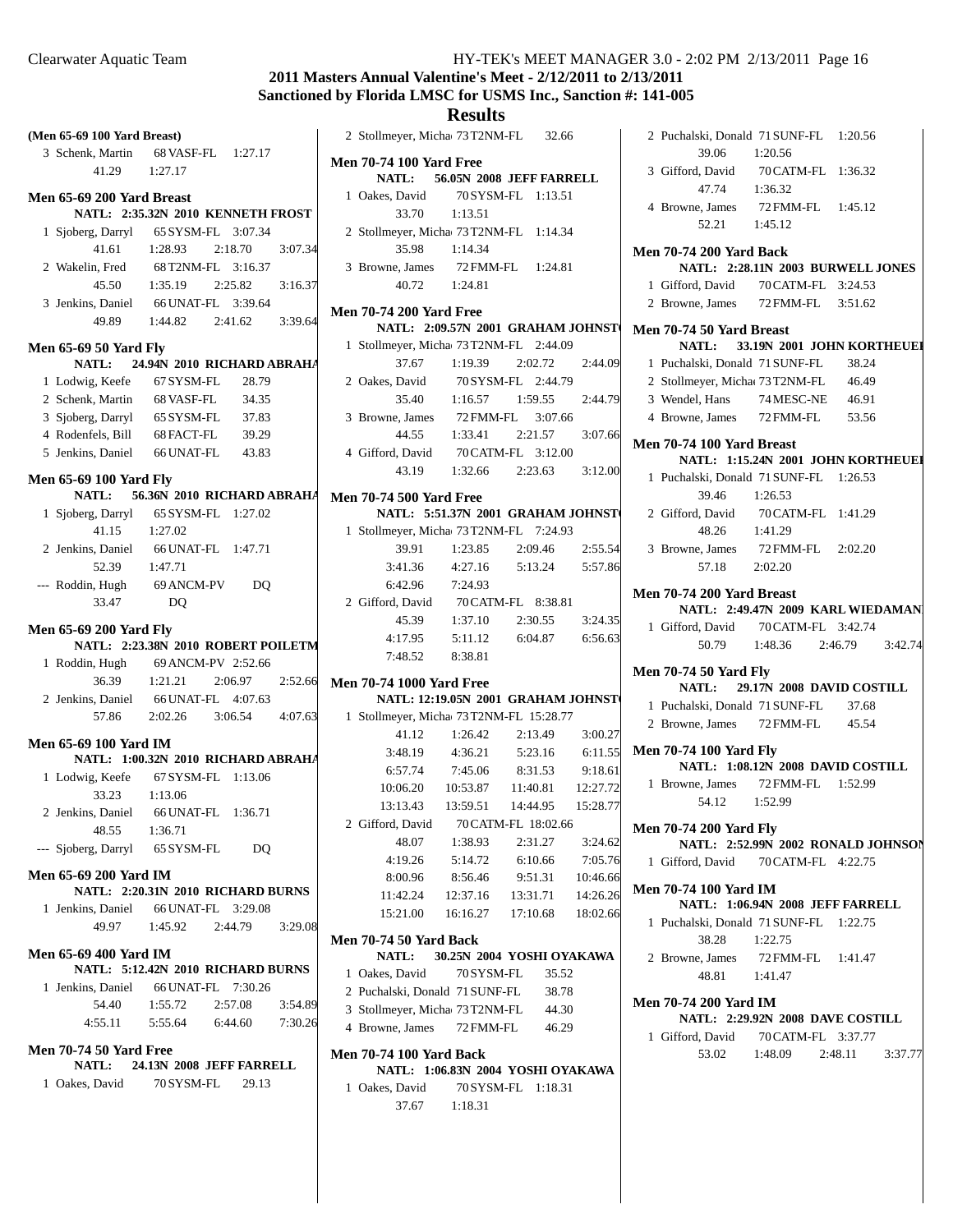# **2011 Masters Annual Valentine's Meet - 2/12/2011 to 2/13/2011 Sanctioned by Florida LMSC for USMS Inc., Sanction #: 141-005**

|    | <b>Men 70-74 400 Yard IM</b><br>NATL: 5:34.47N 2003 BURWELL JONES |           |                                                  |          |
|----|-------------------------------------------------------------------|-----------|--------------------------------------------------|----------|
|    | 1 Gifford, David 70 CATM-FL 7:56.26                               |           |                                                  |          |
|    |                                                                   |           | 2:03.53 3:01.36 4:00.56                          |          |
|    |                                                                   |           | 5:02.55 6:05.94 7:02.73 7:56.26                  |          |
|    |                                                                   |           |                                                  |          |
|    | <b>Men 80-84 50 Yard Free</b>                                     |           |                                                  |          |
|    | NATL: 29.25N 2005 FRANK PIEMME                                    |           |                                                  |          |
|    | 1 McClow, Richard 80 IM-IL                                        |           | 34.43                                            |          |
|    | 2 Randall, Charlie 82SYSM-FL                                      |           | 40.91                                            |          |
|    | 3 Kutanovski, Milan 81 VASF-FL                                    |           | 42.86                                            |          |
|    | 4 Homans, Harrison 83 FMM-FL 46.31                                |           |                                                  |          |
|    | <b>Men 80-84 100 Yard Free</b>                                    |           |                                                  |          |
|    | NATL: 1:09.04N 2005 FRANK PIEMME                                  |           |                                                  |          |
|    | 1 McClow, Richard 80 IM-IL                                        |           | 1:24.89                                          |          |
|    | 34.90 1:24.89                                                     |           |                                                  |          |
|    | 2 Randall, Charlie 82SYSM-FL 1:34.50                              |           |                                                  |          |
|    | 44.88 1:34.50                                                     |           |                                                  |          |
|    | 3 Williams, Robert 83 FMM-FL 1:44.27                              |           |                                                  |          |
|    | 47.52  1:44.27                                                    |           |                                                  |          |
|    | 4 Kutanovski, Milan 81 VASF-FL 1:44.31                            |           |                                                  |          |
|    | 51.81 1:44.31                                                     |           |                                                  |          |
|    | 5 Homans, Harrison 83 FMM-FL 1:53.18                              |           |                                                  |          |
|    | 52.05 1:53.18                                                     |           |                                                  |          |
|    |                                                                   |           |                                                  |          |
|    | <b>Men 80-84 200 Yard Free</b>                                    |           |                                                  |          |
|    | NATL: 2:38.33N 2005 FRANK PIEMME                                  |           |                                                  |          |
|    | 1 Kutanovski, Milan 81 VASF-FL 3:48.17                            |           |                                                  |          |
|    |                                                                   |           | 49.51 1:47.38 2:47.79 3:48.17                    |          |
|    |                                                                   |           |                                                  |          |
|    | <b>Men 80-84 500 Yard Free</b>                                    |           |                                                  |          |
|    | NATL: 7:17.43N 2005 FRANK PIEMME                                  |           |                                                  |          |
|    | 1 Beach, Robert 80 SPM-14 9:04.24                                 |           |                                                  |          |
|    |                                                                   |           | 47.82 1:37.82 2:30.68 3:25.91                    |          |
|    |                                                                   |           | 4:21.98   5:19.07   6:16.44   7:14.11            |          |
|    | 8:10.17                                                           | 9:04.24   |                                                  |          |
|    | 2 Homans, Harrison 83 FMM-FL 12:09.00                             |           |                                                  |          |
|    | 59.79                                                             |           |                                                  |          |
|    | 5:57.93                                                           | 7:14.25   | $2:10.00$ $3:24.76$ $4:41.25$<br>8:28.36 9:44.65 |          |
|    | 10:59.41 12:09.00                                                 |           |                                                  |          |
|    |                                                                   |           |                                                  |          |
|    | <b>Men 80-84 1000 Yard Free</b>                                   |           |                                                  |          |
|    | NATL: 15:30.69N 2000 RAY TAFT                                     |           |                                                  |          |
| 1. | Beach, Robert                                                     | 80 SPM-14 | 17:45.04                                         |          |
|    | 48.79                                                             | 1:39.29   | 2:32.12                                          | 3:25.87  |
|    | 4:19.10                                                           | 5:13.25   | 6:07.84                                          | 7:02.64  |
|    | 7:56.84                                                           | 8:51.62   | 9:46.36                                          | 10:40.16 |
|    | 11:34.43                                                          | 12:27.30  | 13:20.97                                         | 14:14.55 |
|    | 15:08.28                                                          | 16:01.91  | 16:54.85                                         | 17:45.04 |
|    | Men 80-84 50 Yard Back                                            |           |                                                  |          |
|    | <b>NATL:</b>                                                      |           | 37.39N 1999 RAY TAFT                             |          |
|    | 1 Torsney, Mike                                                   | 80 SPM-14 | 49.98                                            |          |
|    | 2 McClow, Richard 80 IM-IL                                        |           | 51.89                                            |          |

| Men 80-84 100 Yard Back                                 | NATL: 1:24.23N 2000 RAY TAFT       |       |  |
|---------------------------------------------------------|------------------------------------|-------|--|
|                                                         |                                    |       |  |
| 1 Torsney, Mike 80 SPM-14 1:53.38                       |                                    |       |  |
| 53.93 1:53.38                                           |                                    |       |  |
| 2 Williams, Robert 83 FMM-FL 2:00.30                    |                                    |       |  |
| 54.02 2:00.30                                           |                                    |       |  |
| 3 Homans, Harrison 83 FMM-FL 2:01.48                    |                                    |       |  |
| 59.69 2:01.48                                           |                                    |       |  |
| 4 Coxhead, Ralph 82 SPM-14 2:18.88                      |                                    |       |  |
| $1:05.17$ 2:18.88                                       |                                    |       |  |
| <b>Men 80-84 200 Yard Back</b>                          |                                    |       |  |
|                                                         | NATL: 3:06.36N 2007 ROGER FRANKS   |       |  |
| 1 Torsney, Mike 80 SPM-14 3:57.09                       |                                    |       |  |
| 2 Williams, Robert 83 FMM-FL 4:48.37                    |                                    |       |  |
| Men 80-84 50 Yard Breast                                |                                    |       |  |
|                                                         | NATL: 40.31N 2005 FRANK PIEMME     |       |  |
| 1 McClow, Richard 80 IM-IL 45.37                        |                                    |       |  |
| 2 Williams, Robert 83 FMM-FL 1:19.66                    |                                    |       |  |
|                                                         |                                    |       |  |
| Men 80-84 100 Yard Breast                               | NATL: 1:30.70N 2009 ROBERT MACDON  |       |  |
| 1 MacDonald, Rober 82 FMM-FL 1:45.46                    |                                    |       |  |
| 50.49 1:45.46                                           |                                    |       |  |
| 2 Kutanovski, Milan 81 VASF-FL 2:32.12                  |                                    |       |  |
| $1:10.17$ $2:32.12$                                     |                                    |       |  |
| 3 Williams, Robert 83 FMM-FL 3:14.24                    |                                    |       |  |
|                                                         |                                    |       |  |
| 1:31.39 3:14.24                                         |                                    |       |  |
| Men 80-84 200 Yard Breast                               |                                    |       |  |
|                                                         | NATL: 3:19.33N 2009 ROBERT MACDON  |       |  |
| 1 MacDonald, Rober 82 FMM-FL 3:44.36                    |                                    |       |  |
|                                                         | 51.10 1:48.26 2:46.90 3:44.36      |       |  |
| 2 Kutanovski, Milan 81 VASF-FL 5:27.95                  |                                    |       |  |
|                                                         | 1:16.84  2:41.35  4:04.62  5:27.95 |       |  |
| <b>Men 80-84 50 Yard Fly</b>                            |                                    |       |  |
|                                                         | NATL: 35.10N 2005 FRANK PIEMME     |       |  |
| 1 MacDonald, Rober 82 FMM-FL 46.66                      |                                    |       |  |
| 2 McClow, Richard 80 IM-IL                              |                                    | 47.62 |  |
| 3 Torsney, Mike $80$ SPM-14 48.81                       |                                    |       |  |
| 4 Williams, Robert 83 FMM-FL 1:33.73                    |                                    |       |  |
| <b>Men 80-84 100 Yard Fly</b>                           |                                    |       |  |
|                                                         | NATL: 1:30.06N 1999 ANDREW HOLDEN  |       |  |
| 1 Torsney, Mike 80 SPM-14 2:07.46                       |                                    |       |  |
| $1:02.25$ $2:07.46$                                     |                                    |       |  |
|                                                         |                                    |       |  |
| <b>Men 80-84 100 Yard IM</b>                            | NATL: 1:22.75N 2005 FRANK PIEMME   |       |  |
| 1 MacDonald, Rober 82 FMM-FL 1:40.83                    |                                    |       |  |
| 49.79                                                   | 1:40.83                            |       |  |
| 2 McClow, Richard 80 IM-IL 1:42.49                      |                                    |       |  |
| 48.16 1:42.49                                           |                                    |       |  |
| 3 Torsney, Mike 80 SPM-14 1:50.26                       |                                    |       |  |
| 52.18 1:50.26                                           |                                    |       |  |
|                                                         |                                    |       |  |
| 4 Williams, Robert 83 FMM-FL 2:31.23<br>1:10.94 2:31.23 |                                    |       |  |
|                                                         |                                    |       |  |
|                                                         |                                    |       |  |

| <b>Men 85-89 50 Yard Free</b>               |         |                                           |         |
|---------------------------------------------|---------|-------------------------------------------|---------|
|                                             |         | NATL: 31.92N 2010 FRANK PIEMME            |         |
|                                             |         |                                           |         |
| 1 Eastwood, Cliff 89 FMM-FL 1:20.64         |         |                                           |         |
| <b>Men 85-89 100 Yard Free</b>              |         |                                           |         |
|                                             |         | NATL: 1:10.92N 2010 FRANK PIEMME          |         |
| 1 Eastwood, Cliff 89 FMM-FL 3:22.26         |         |                                           |         |
| $1:38.89$ $3:22.26$                         |         |                                           |         |
|                                             |         |                                           |         |
| <b>Men 85-89 200 Yard Free</b>              |         |                                           |         |
|                                             |         | NATL: 2:50.54N 2010 FRANK PIEMME          |         |
| 1 Eastwood, Cliff 89 FMM-FL 6:25.01         |         |                                           |         |
|                                             |         | 1:26.44 3:06.06 4:49.50 6:25.01           |         |
|                                             |         |                                           |         |
| <b>Men 85-89 500 Yard Free</b>              |         |                                           |         |
|                                             |         | NATL: 7:54.01N 2010 FRANK PIEMME          |         |
| 1 Eastwood, Cliff 89 FMM-FL 19:43.29        |         |                                           |         |
|                                             |         | $1:51.32$ $3:51.44$ $5:48.72$             | 7:46.10 |
|                                             |         | 9:41.92  11:43.30  13:45.14  15:51.53     |         |
| 17:51.29   19:43.29                         |         |                                           |         |
|                                             |         |                                           |         |
| <b>Men 85-89 1000 Yard Free</b>             |         |                                           |         |
|                                             |         | <b>NATL: 16:28.80N 2010 FRANK PIEMME</b>  |         |
| 1 Eastwood, Cliff 89 FMM-FL 38:22.50        |         |                                           |         |
| 1:39.39                                     | 3:32.21 | 5:33.82                                   | 7:34.70 |
|                                             |         | 9:34.97 11:32.04 13:27.38 15:23.92        |         |
|                                             |         | 17:18.76  19:10.95  21:08.62  23:07.52    |         |
|                                             |         |                                           |         |
|                                             |         | 25:03.72 27:00.39 29:01.31 30:57.62       |         |
|                                             |         | 32:51.95   34:45.75   36:36.77   38:22.50 |         |
| <b>Men 90-94 100 Yard Free</b>              |         |                                           |         |
|                                             |         | NATL: 1:27.26N 2004 WOODY BOWERSO         |         |
| 1 Cleaveland, Brud 93 FMM-FL 2:20.00        |         |                                           |         |
|                                             |         |                                           |         |
| $1:08.72$ $2:20.00$                         |         |                                           |         |
| Men 90-94 50 Yard Back                      |         |                                           |         |
|                                             |         | NATL: 49.65N 2007 JOHN MERRILL            |         |
| 1 Cleaveland, Brud 93 FMM-FL 1:14.55        |         |                                           |         |
|                                             |         |                                           |         |
| Men 90-94 50 Yard Breast                    |         |                                           |         |
|                                             |         | <b>NATL: 53.07N 2007 RUSS WITTE</b>       |         |
| 1 Cleaveland, Brud 93 FMM-FL 1:03.23        |         |                                           |         |
| Men 90-94 100 Yard Breast                   |         |                                           |         |
|                                             |         |                                           |         |
|                                             |         | NATL: 2:04.21N 2007 RUSS WITTE            |         |
| 1 Cleaveland, Brud 93 FMM-FL                |         | 2:54.98                                   |         |
| 1:21.52                                     | 2:54.98 |                                           |         |
| Women 18+200 Yard Free Relay                |         |                                           |         |
|                                             |         | NATL: 1:36.25N 2003 SAN DIEGO             |         |
| K PIPES-NEILSEN, H DEFELICE, A FROGLEY, A J |         |                                           |         |
|                                             |         |                                           |         |
| 1 CATM-FL                                   | A       | 1:52.66                                   |         |
| Brockman, Corrie W34 Overcasher, Julie W27  |         |                                           |         |
| Rae, Jessica W37                            |         | Walden, Madeline W18                      |         |
| 27.73                                       | 55.95   | 1:25.55                                   | 1:52.66 |
|                                             |         |                                           |         |
|                                             |         |                                           |         |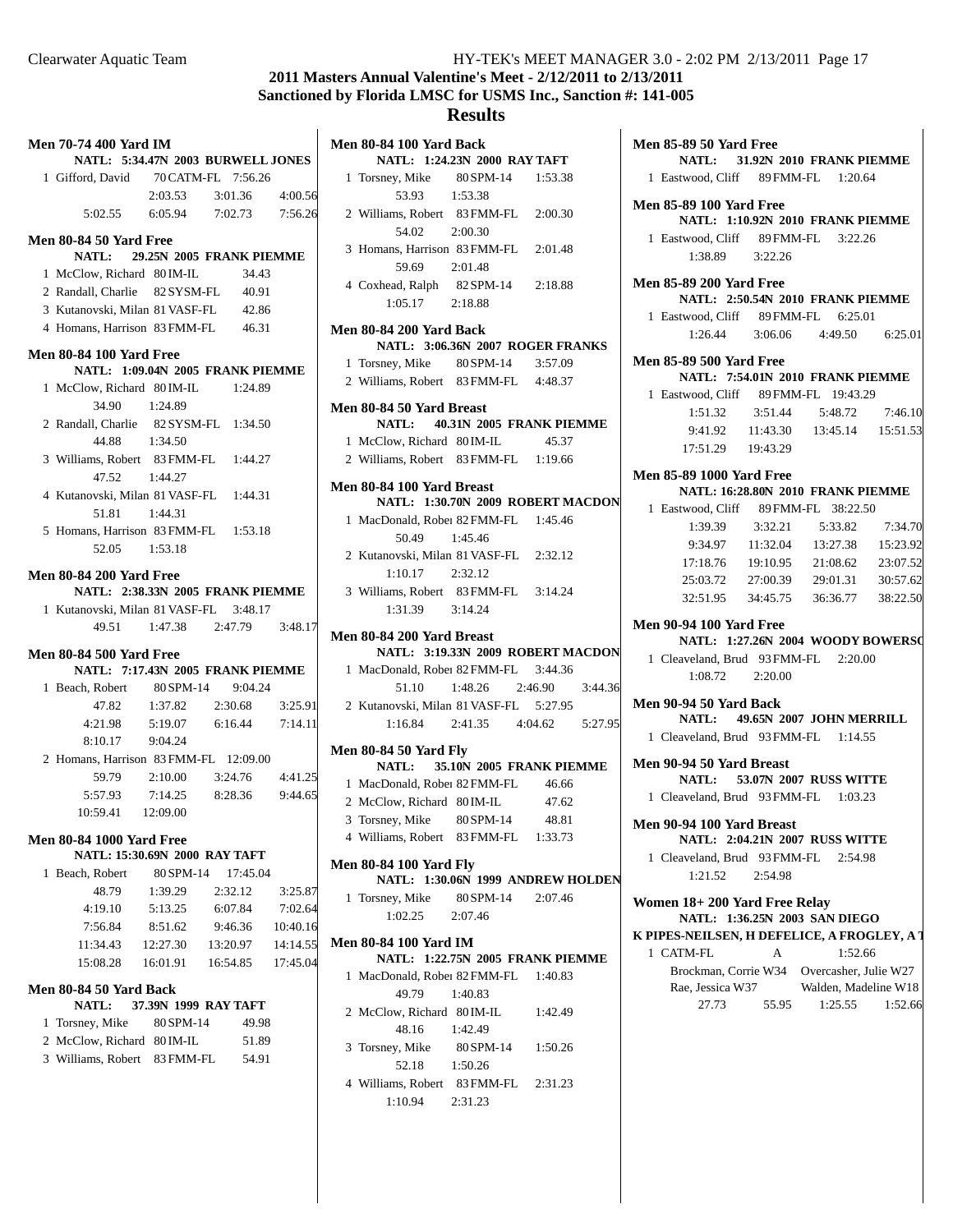## **2011 Masters Annual Valentine's Meet - 2/12/2011 to 2/13/2011 Sanctioned by Florida LMSC for USMS Inc., Sanction #: 141-005 Results**

| Women 25+ 200 Yard Free Relay                                 | <b>NATL: 1:35.40N 2008 SMU MASTERS</b>         | Mer            |
|---------------------------------------------------------------|------------------------------------------------|----------------|
| D DIEZI, L HOLT, M CHOW, K MCCLELLAND                         |                                                | N <sub>B</sub> |
| 1 TMM-FL<br>A                                                 | 2:19.79                                        | 1              |
|                                                               | Bassetti, Luce W31 Carpenter-vanDijk, Shei     |                |
| Ness, Karen W42                                               | Becker, Karen W43                              |                |
| 31.90 1:10.29 1:49.67                                         | 2:19.79                                        |                |
| Women 25+200 Yard Medley Relay<br>NATL: 1:45.01N 2008 SMU     |                                                | Meı            |
| L, K MCCLELLAND, L HOLT, D DIEZI                              |                                                | N <sub>C</sub> |
| 1 TMM-FL<br>A                                                 | 2:24.29                                        | 1              |
| Spivey, Kelly W47 Bassetti, Luce W31                          |                                                |                |
|                                                               | Becker, Karen W43 Carpenter-vanDijk, Shei      |                |
| 36.81<br>1:17.30                                              | 2:24.29<br>1:47.33                             |                |
| 2 SYSM-FL<br>A                                                | 2:26.95                                        |                |
|                                                               | Conley-Guido, Melissa ' Carpenter, Kelley W53  | Mer            |
| Ramnath, Fernette W45 Tucker, Mary W40                        |                                                |                |
| 46.78<br>1:26.95                                              | 1:57.15<br>2:26.95                             | LAS            |
| 3 CATM-FL<br>A                                                | 2:47.78                                        | $\mathbf{1}$   |
|                                                               | Del Toro Rios, Jessica W Overcasher, Julie W27 |                |
|                                                               | Piro, Janice W54 Brockman, Corrie W34          |                |
| 1:06.54                                                       | 1:46.91 2:18.82<br>2:47.78                     |                |
|                                                               |                                                | $\sqrt{2}$     |
| Women 35+ 200 Yard Free Relay<br>NATL: 1:36.90N 2003 ROCKYMTN |                                                |                |
| A PETTIS SCOTT, K GARNIER, S VON DER LIPPE                    |                                                |                |
| 1 FMM-FL<br>A                                                 | 3:16.36                                        | $\mathfrak{Z}$ |
|                                                               | Bogue, Sherri W47 Januszewski, Cindy W44       |                |
|                                                               | Moucha, Sue W53 Tullman, Patricia W73          |                |
| 53.37                                                         | 1:31.65 2:36.42<br>3:16.36                     |                |
| Women 35+200 Yard Medley Relay                                |                                                | Mer            |
| NATL: 1:48.55N 2006 COLORADO                                  |                                                |                |
| S HART, S VON DER LIPPE, E CAMPBELL, K GAR                    |                                                | J JO           |
| 1 SPM-14<br>$\mathbf{A}$                                      | 2:12.91                                        | 1              |
|                                                               | Texel, Paula W40 Sanchez, Suzanne W48          |                |
| Mc Nulty, Barbara W53 Clark, Dawn W46                         |                                                |                |
| 31.91 1:10.89 1:43.90                                         | 2:12.91                                        |                |
| Women 55+200 Yard Medley Relay                                |                                                | $\sqrt{2}$     |
| NATL: 2:12.46N 2010 GEORGIA                                   |                                                |                |
| P, S MATTSON, P SHARPE, F WILLIAMSON                          |                                                |                |
| 1 VASF-FL<br>A                                                | 2:40.18                                        |                |
| Greb, Connie W59                                              | Hirr, Patrice W61                              |                |
| Zimmerman, Sarah W57 Tittle, Kathleen W59                     |                                                |                |
| 39.83<br>1:20.10                                              | 2:02.91<br>2:40.18                             |                |
| 2 FACT-FL<br>А                                                | 3:31.47                                        |                |
| Lorenzi, Betty W83                                            | Mellberg, Jan W68                              | Mer            |
| Hubbard, Gigi W63                                             | Fishlock, Shirley W74                          |                |
| 45.44<br>1:46.58                                              | 2:47.05<br>3:31.47                             | T <sub>B</sub> |
|                                                               |                                                | 1              |
| Women 65+200 Yard Medley Relay                                |                                                |                |
| <b>NATL: 2:35.40N 2005 VIRGINIA</b>                           |                                                |                |
| L ADAMS, J LEILICH, L GRIFFIN, J DETRICK                      |                                                |                |
| --- VASF-FL<br>А                                              | DQ                                             |                |
| O'Leary, Kathleen W67 Hackett, Jeanne W67                     |                                                |                |

Hutchinson, Joyce W69 Suttie, Rae W66

53.58 1:45.44 DQ 2:35.41

| Men 18+200 Yard Free Relay                                                        |                                          |  |  |  |
|-----------------------------------------------------------------------------------|------------------------------------------|--|--|--|
| NATL: 1:18.32N 2010 NORTH CAROLINA<br>N BRUNELLI, C JONES, N WESTBY, J SKUBA      |                                          |  |  |  |
| 1 TMST-FL<br>- A                                                                  | 1:35.49                                  |  |  |  |
| Eaton, Nathan M27 Mulbarger, Michael M3                                           |                                          |  |  |  |
| Armbrister, Shane M22 Kramer, Matt M25                                            |                                          |  |  |  |
| 25.49 49.18                                                                       | 1:35.49<br>1:13.17                       |  |  |  |
|                                                                                   |                                          |  |  |  |
| Men 18+200 Yard Medley Relay<br>NATL: 1:30.47N 2010 GEORGIA                       |                                          |  |  |  |
| N COPELAND, S JOYCE, P VERHOEF, P BUREN                                           |                                          |  |  |  |
| 1 TMST-FL<br>$\mathbf{A}$                                                         | 1:43.78                                  |  |  |  |
| Armbrister, Shane M22 Gober, Ryan M26<br>Hensley, Scott M28 Mulbarger, Michael M3 |                                          |  |  |  |
|                                                                                   |                                          |  |  |  |
| 56.74<br>27.39                                                                    | 1:20.51<br>1:43.78                       |  |  |  |
| Men 25+ 200 Yard Free Relay                                                       | NATL: 1:21.82N 2010 CLEMSON AQUATI       |  |  |  |
| LASTI, B MACLENNAN, B HERRINGTON, A SCHI                                          |                                          |  |  |  |
| 1 TMST-FL<br>$\overline{A}$                                                       | 1:32.89                                  |  |  |  |
| Suddarth, Kyle M27 Hensley, Scott M28                                             |                                          |  |  |  |
| Gober, Ryan M26 Murray, Phil M30                                                  |                                          |  |  |  |
| 23.66 47.07                                                                       | 1:10.51<br>1:32.89                       |  |  |  |
| 2 CATM-FL<br>$\mathbf{A}$                                                         | 1:39.61                                  |  |  |  |
| Christian, Tiger M26 Vivas, Mario M39                                             |                                          |  |  |  |
|                                                                                   | Henry, Robert M28 Rosenkrantz, Steve M49 |  |  |  |
| 21.45                                                                             | 48.11 1:12.74 1:39.61                    |  |  |  |
| 3 TMM-FL<br>$\mathbf{A}$                                                          | 1:47.69                                  |  |  |  |
| Dandrow, Brandon M34 Carroll, Timothy M59                                         |                                          |  |  |  |
| Peters, Gene M48 Smith, James M41                                                 |                                          |  |  |  |
| 26.32 53.62 1:22.35                                                               | 1:47.69                                  |  |  |  |
| Men 25+200 Yard Medley Relay                                                      |                                          |  |  |  |
| NATL: 1:31.43N 2010 CLEMSON                                                       |                                          |  |  |  |
| J JOHNSON, B MAC LENNAN, LASTI, A SCHEERI                                         |                                          |  |  |  |
| 1 TMST-FL<br>$\mathbf{A}$                                                         | 1:44.32                                  |  |  |  |
| Suddarth, Kyle M27 Kramer, Matt M25                                               |                                          |  |  |  |
| Murray, Phil M30 Eaton, Nathan M27                                                |                                          |  |  |  |
|                                                                                   | 29.21 56.73 1:21.01 1:44.32              |  |  |  |
| 2 TMM-FL<br>A                                                                     | 1:53.56                                  |  |  |  |
|                                                                                   | Smith, James M41 Dandrow, Brandon M34    |  |  |  |
| Carroll, Timothy M59 Halpern, David M49                                           |                                          |  |  |  |
| 26.65<br>58.73                                                                    | 1:28.63<br>1:53.56                       |  |  |  |
| --- CATM-FL<br>A                                                                  | DQ                                       |  |  |  |
| Negrete, Oscar M34                                                                | Meya, Robert M46<br>Klein, Thomas M54    |  |  |  |
| Vivas, Mario M39<br>43.85<br>1:27.72                                              | 1:58.36                                  |  |  |  |
|                                                                                   | DO                                       |  |  |  |
| Men 35+ 200 Yard Free Relay<br>NATL: 1:23.32N 2010 LONGHORN                       |                                          |  |  |  |
| T BLESSING, M VAROZZA, B BAILEY, C ECKERM                                         |                                          |  |  |  |
| 1 SYSM-FL<br>A                                                                    | 1:40.81                                  |  |  |  |
| Mench, Edward M44 Miner, David M42                                                |                                          |  |  |  |
| Matysek, Jim M51                                                                  | Stier, Scott M41                         |  |  |  |
| 31.70<br>51.15                                                                    | 1:16.58<br>1:40.81                       |  |  |  |
|                                                                                   |                                          |  |  |  |
|                                                                                   |                                          |  |  |  |
|                                                                                   |                                          |  |  |  |
|                                                                                   |                                          |  |  |  |

| Men 35+200 Yard Medley Relay<br><b>NATL: 1:34.16N 2009 LONGHORN</b>                                        |                                                                                       |  |  |  |
|------------------------------------------------------------------------------------------------------------|---------------------------------------------------------------------------------------|--|--|--|
| T BLESSING, T BARTEE, B BAILEY, M VAROZZA                                                                  |                                                                                       |  |  |  |
| A<br>1 T2NM-FL                                                                                             | 2:23.32                                                                               |  |  |  |
| Whitney, Stephen M57 Wakelin, Fred M68                                                                     |                                                                                       |  |  |  |
|                                                                                                            | Hindson, Adam M40 Stollmeyer, Michael M7                                              |  |  |  |
| 38.91 1:20.49                                                                                              | $1:50.37$ $2:23.32$                                                                   |  |  |  |
| Men 45+200 Yard Free Relay<br><b>NATL: 1:27.70N 2008 ARIZONA</b>                                           |                                                                                       |  |  |  |
| JOHN SMITH, AL JAEGERS, PAUL HAFNER, PAUL                                                                  |                                                                                       |  |  |  |
| 1 SYSM-FL<br>$\mathbf{A}$                                                                                  | 1:39.32                                                                               |  |  |  |
| Saylor, Brian M50                                                                                          | Grossman, Steve M49                                                                   |  |  |  |
| Lodwig, Keefe M67 Brenner, Bill M52                                                                        |                                                                                       |  |  |  |
| 23.47<br>48.89                                                                                             | 1:39.32<br>1:14.10                                                                    |  |  |  |
| Men 55+200 Yard Free Relay<br><b>NATL: 1:32.18N 2009 OREGON</b><br>M TENNANT, D BROCKBANK, W EDWARDS, L PH |                                                                                       |  |  |  |
| 1 T2NM-FL<br>$\mathbf{A}$                                                                                  | 2:01.55                                                                               |  |  |  |
| Mohl, Bruce M64                                                                                            | Wakelin, Fred M68                                                                     |  |  |  |
| Stollmeyer, Michael M7 Whitney, Stephen M57                                                                |                                                                                       |  |  |  |
| 27.80 1:01.22                                                                                              | $1:33.89$ $2:01.55$                                                                   |  |  |  |
|                                                                                                            |                                                                                       |  |  |  |
| Men 55+200 Yard Medley Relay                                                                               |                                                                                       |  |  |  |
| <b>NATL: 1:45.32N 2009 OREGON</b>                                                                          |                                                                                       |  |  |  |
| W EDWARDS, A STARK, L PHILBRICK, M TENNA                                                                   |                                                                                       |  |  |  |
| 1 SYSM-FL<br>A                                                                                             | 1:51.37                                                                               |  |  |  |
| Claflin, Casey M57 Walker, Rick M60                                                                        |                                                                                       |  |  |  |
| McCormack, Kevin M58 Bowers, Bert M56                                                                      |                                                                                       |  |  |  |
| 1:00.40<br>27.80                                                                                           | 1:26.05<br>1:51.37                                                                    |  |  |  |
| Men 75+200 Yard Free Relay<br>NATL: 2:05.89N 2009 SAN DIEGO                                                |                                                                                       |  |  |  |
| FRANK TANNER, TOM MITCHELL, KEN KIMBAI                                                                     |                                                                                       |  |  |  |
| 1 FMM-FL<br>$\mathsf{A}$                                                                                   | 3:41.74                                                                               |  |  |  |
|                                                                                                            |                                                                                       |  |  |  |
|                                                                                                            | Williams, Robert M83 Eastwood, Cliff M89<br>Cleaveland, Brud M93 MacDonald, Robert M8 |  |  |  |
| 47.53 3:41.74                                                                                              |                                                                                       |  |  |  |
|                                                                                                            |                                                                                       |  |  |  |
| Mixed 18+200 Yard Medley Relay<br>NATL: 1:39.26N 2010 WMAC                                                 |                                                                                       |  |  |  |
|                                                                                                            |                                                                                       |  |  |  |
| A MANIA, J CONNORS, L NEWPORT, C GRAVENG<br><b>CATM-FL</b><br>1<br>A                                       | 1:57.02                                                                               |  |  |  |
| Rae, Jessica W37                                                                                           | Henry, Robert M28                                                                     |  |  |  |
| Christian, Tiger M26                                                                                       | Walden, Madeline W18                                                                  |  |  |  |
| 33.74<br>1:06.46                                                                                           | 1:29.33<br>1:57.02                                                                    |  |  |  |
|                                                                                                            |                                                                                       |  |  |  |
| Mixed 25+200 Yard Free Relay<br><b>NATL:</b>                                                               | 1:29.40N 1990 S. CAL AQUATIC                                                          |  |  |  |
| C PONTHIER, D GRANER, K BUSH, P MCCLAFFE                                                                   |                                                                                       |  |  |  |
| 1 TMM-FL<br>A                                                                                              | 2:09.18                                                                               |  |  |  |
| Bassetti, Luce W31                                                                                         | Peters, Gene M48                                                                      |  |  |  |
| Ness, Karen W42                                                                                            | Dandrow, Brandon M34                                                                  |  |  |  |
| 33.07<br>1:03.38                                                                                           | 1:41.80<br>2:09.18                                                                    |  |  |  |
| 2 CATM-FL<br>A                                                                                             | 3:26.88                                                                               |  |  |  |
| Fuller, JoAnn W68                                                                                          | Meya, Robert M46                                                                      |  |  |  |
| Del Toro Rios, Jessica W Negrete, Oscar M34                                                                |                                                                                       |  |  |  |
| 2:04.72                                                                                                    | 2:48.10<br>3:26.88                                                                    |  |  |  |